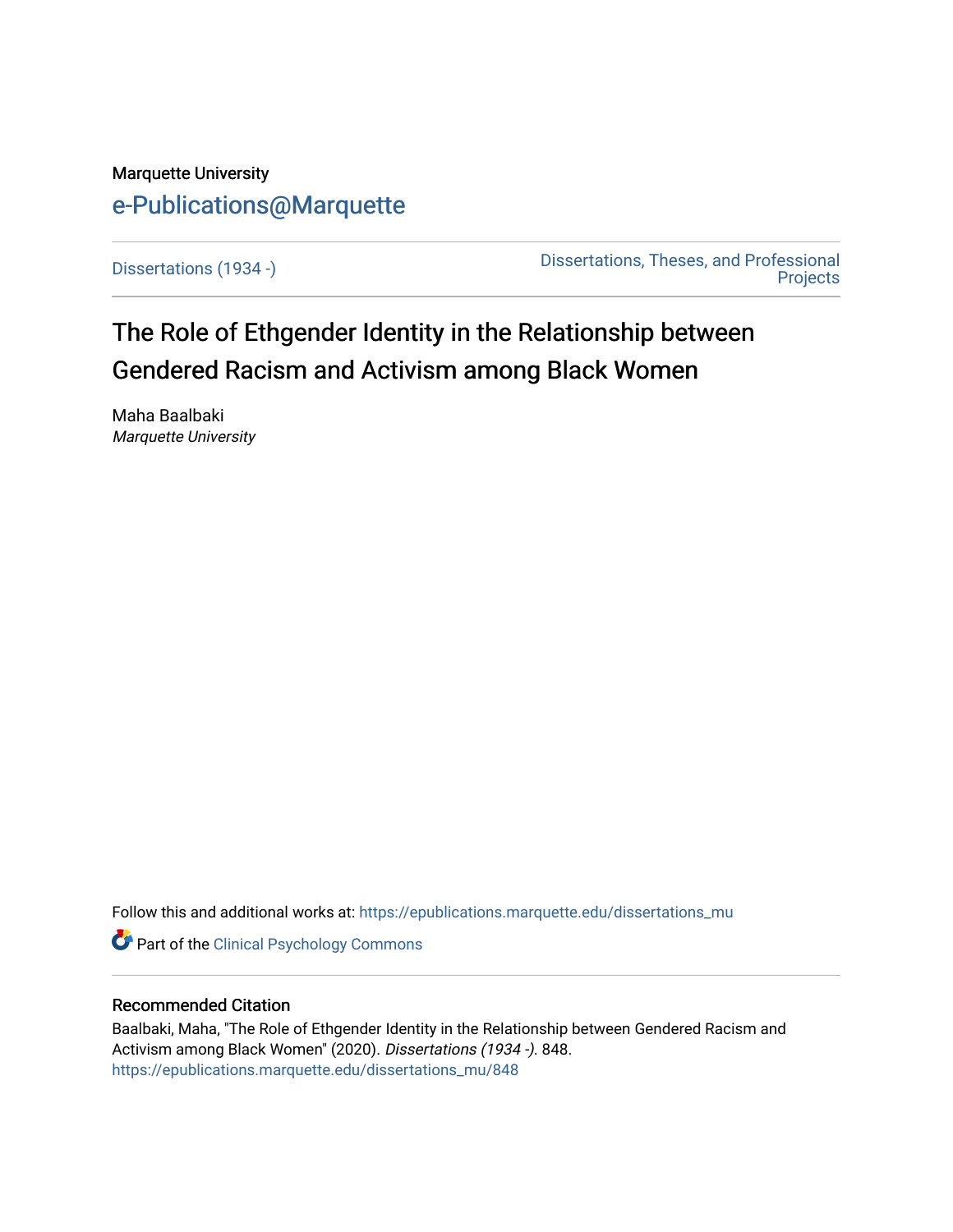## THE ROLE OF ETHGENDER IDENTITY IN THE RELATIONSHIP BETWEEN GENDERED RACISM AND ACTIVISM AMONG BLACK WOMEN

by

Maha Baalbaki

A Dissertation submitted to the Faculty of the Graduate School, Marquette University, in Partial Fulfillment of the Requirements for the Degree of Doctor of Philosophy

Milwaukee, Wisconsin

May 2020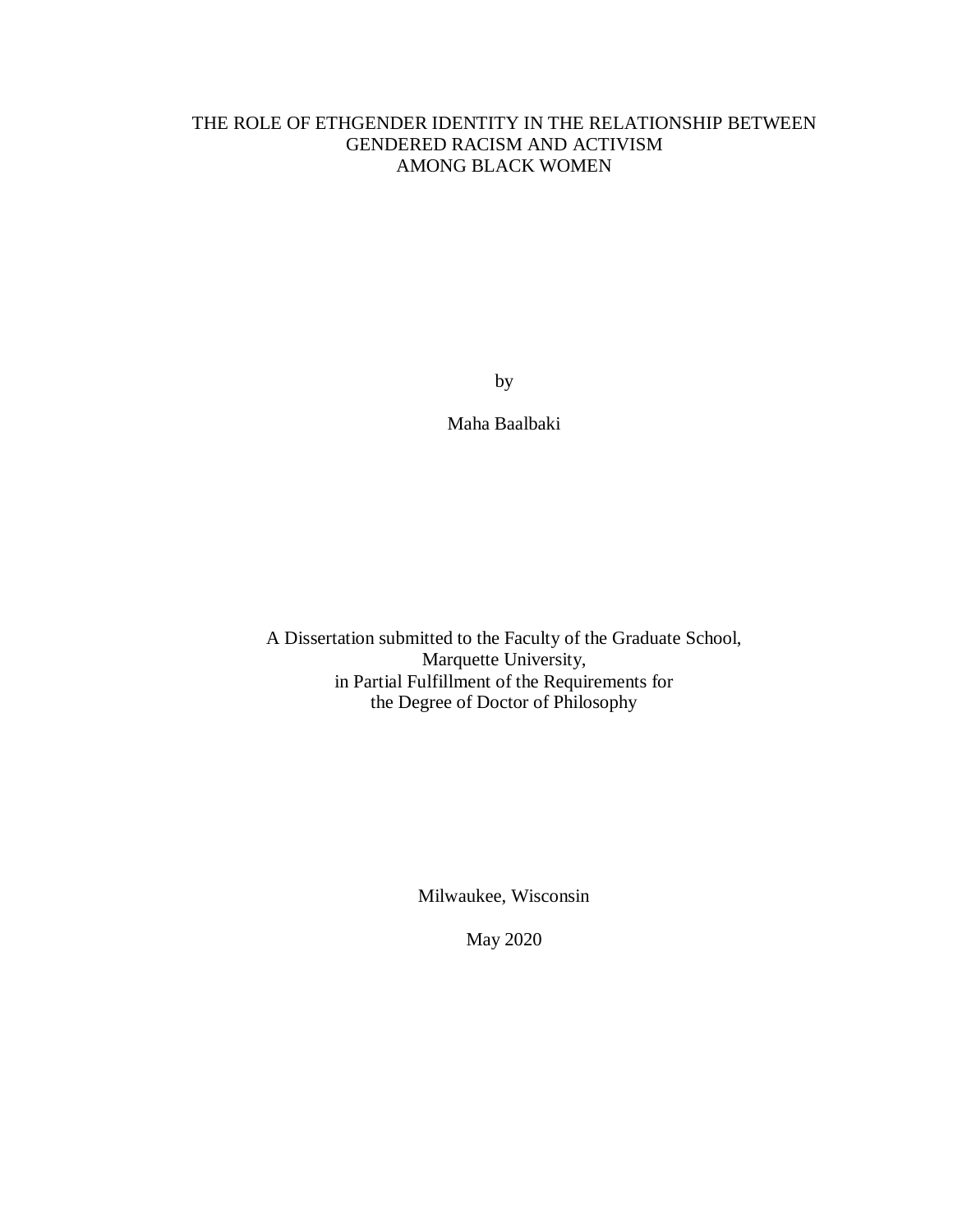### ABSTRACT THE ROLE OF ETHGENDER IDENTITY IN THE RELATIONSHIP BETWEEN GENDERED RACISM AND ACTIVISM AMONG BLACK WOMEN

Maha Baalbaki

Marquette University, 2020

Black women face a unique intersectional form of discrimination, termed gendered racism (Essed, 1991). The purpose of this study was to determine whether experiences with gendered racism predict activism among Black women and to explore the roles of emotions and identity in this relationship. An online, national sample of 112 Black women provided self-reports of frequency of experiences with overt and covert forms of gendered racism and associated emotional responses, ethgender identity centrality, and activism. Results revealed that experiences with covert gendered racism predicted activism. Emotional responses to gendered racism were not found to predict activism. Ethgender identity was found to play a mediating role in the relationship between gendered racism and activism. Study limitations along with practical implications and directions for future research are discussed.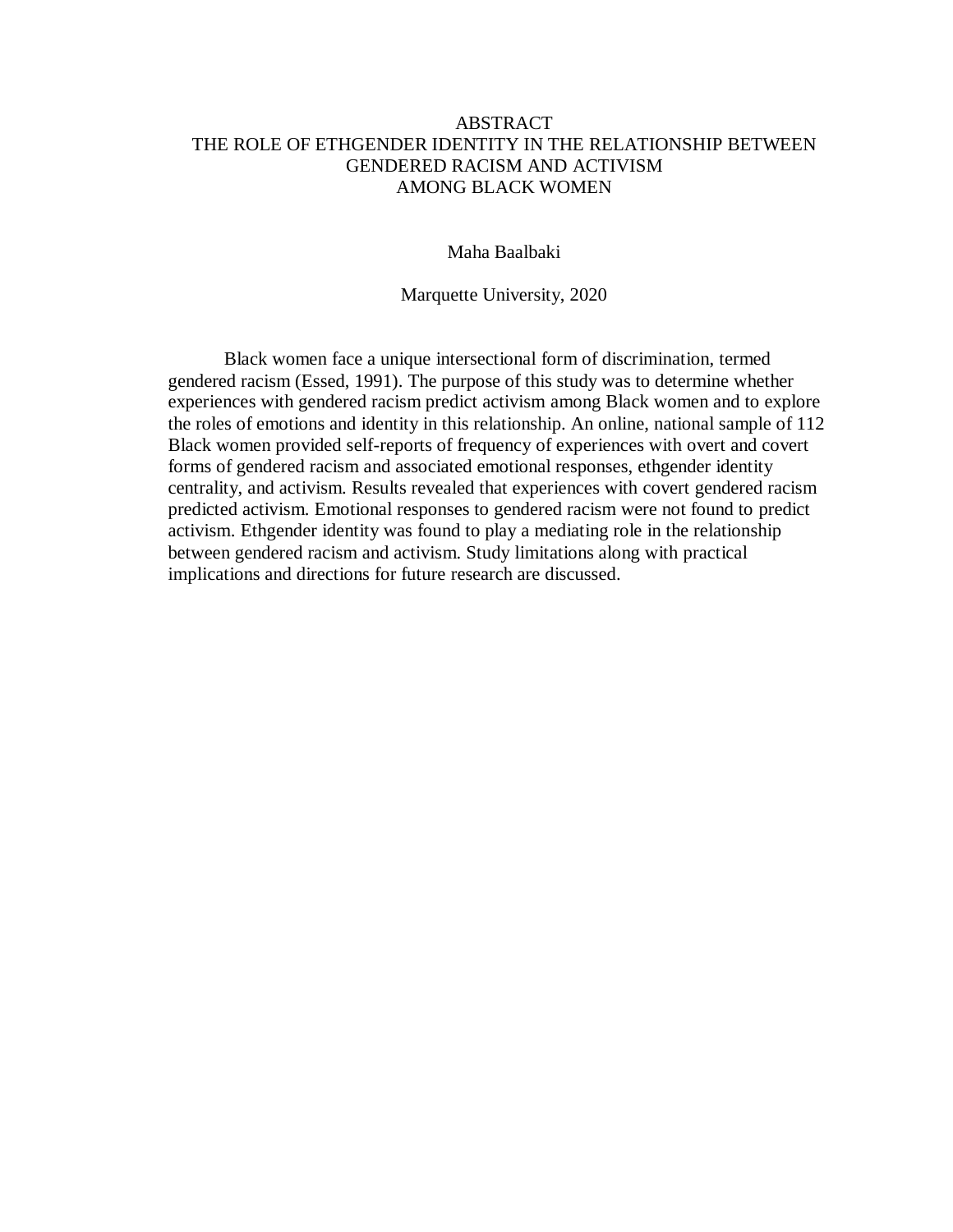#### ACKNOWLEDGMENTS

### Maha Baalbaki

My sincerest and deepest thanks go to my dissertation chair, Dr. Debra Oswald. She has been so supportive and encouraging throughout this entire process. I thank her for seeing my potential. She challenged me in a way that I never doubted her care and desire to want the best out of me. I also thank her for being passionate and enthusiastic about this research and for lending her expertise to make this project a success.

Thank you to my committee members, Dr. John Grych and Dr. Simon Howard. Their mentorship and commitment to making this a great project helped to create an atmosphere that fostered my growth and development as a person, student, researcher, and professional.

I'd like to thank my family. This includes my parents, siblings, cousins, nieces and nephews, aunts, and uncle. It truly takes a village and we did it! Importantly, this also includes my life partner and children. Nick, Madison, and Amir have been instrumental in my studies. The kids have been a beautiful distraction and the ultimate motivation to continue graduate school. Nick has helped me rise through the tears, the doubts, the fears, and the uncertainty. His unconditional support and patience have gotten me through some of my most difficult times. I love the family we are creating and can't wait to expand it.

Finally, I want to thank all who participated. Their time and energy made this project come to life. My deepest gratitude.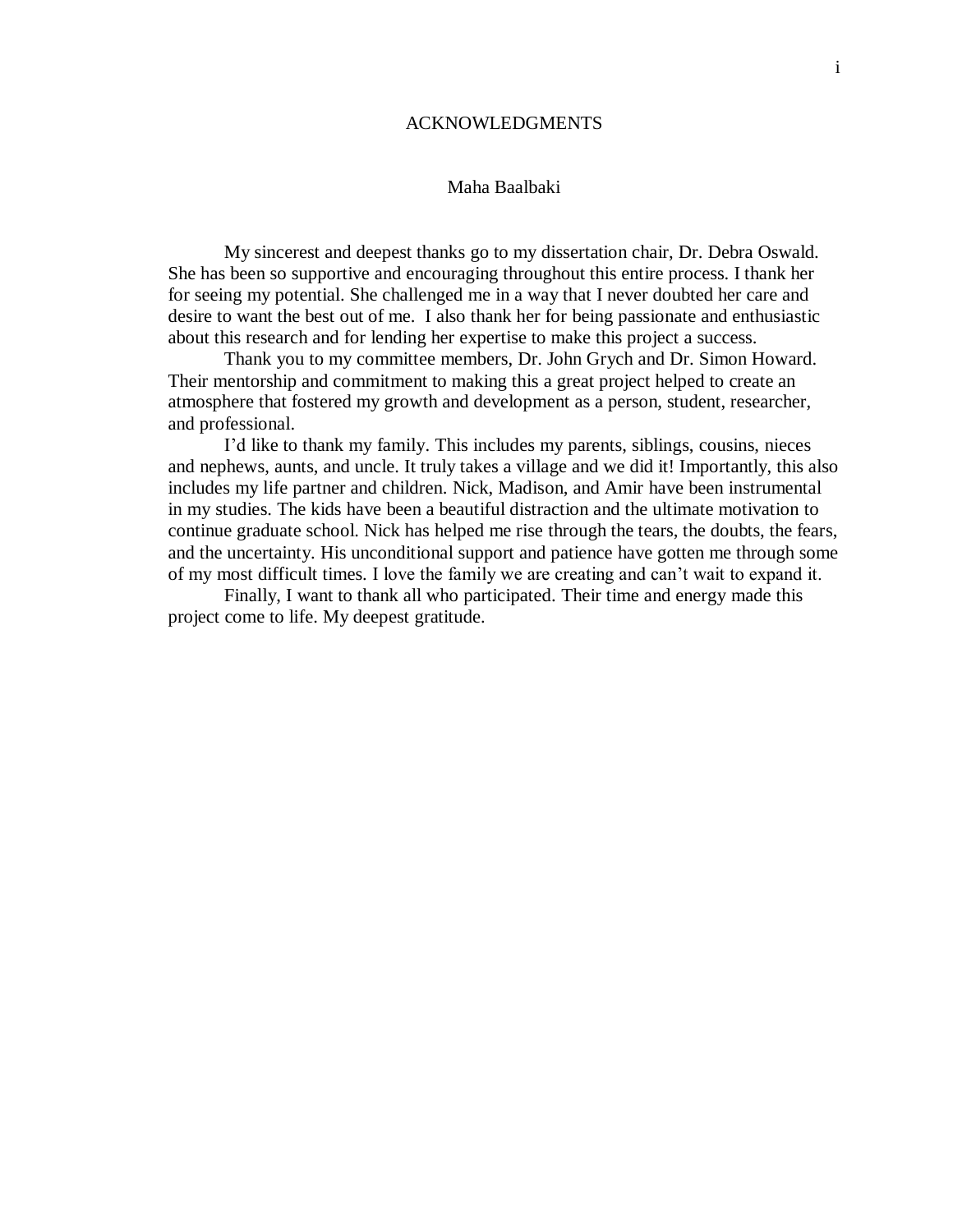## TABLE OF CONTENTS

| <b>CHAPTER</b> |
|----------------|
| $\mathbf{I}$ . |
|                |
|                |
|                |
|                |
|                |
|                |
|                |
|                |
|                |
|                |
|                |
|                |
|                |
|                |
|                |
|                |
|                |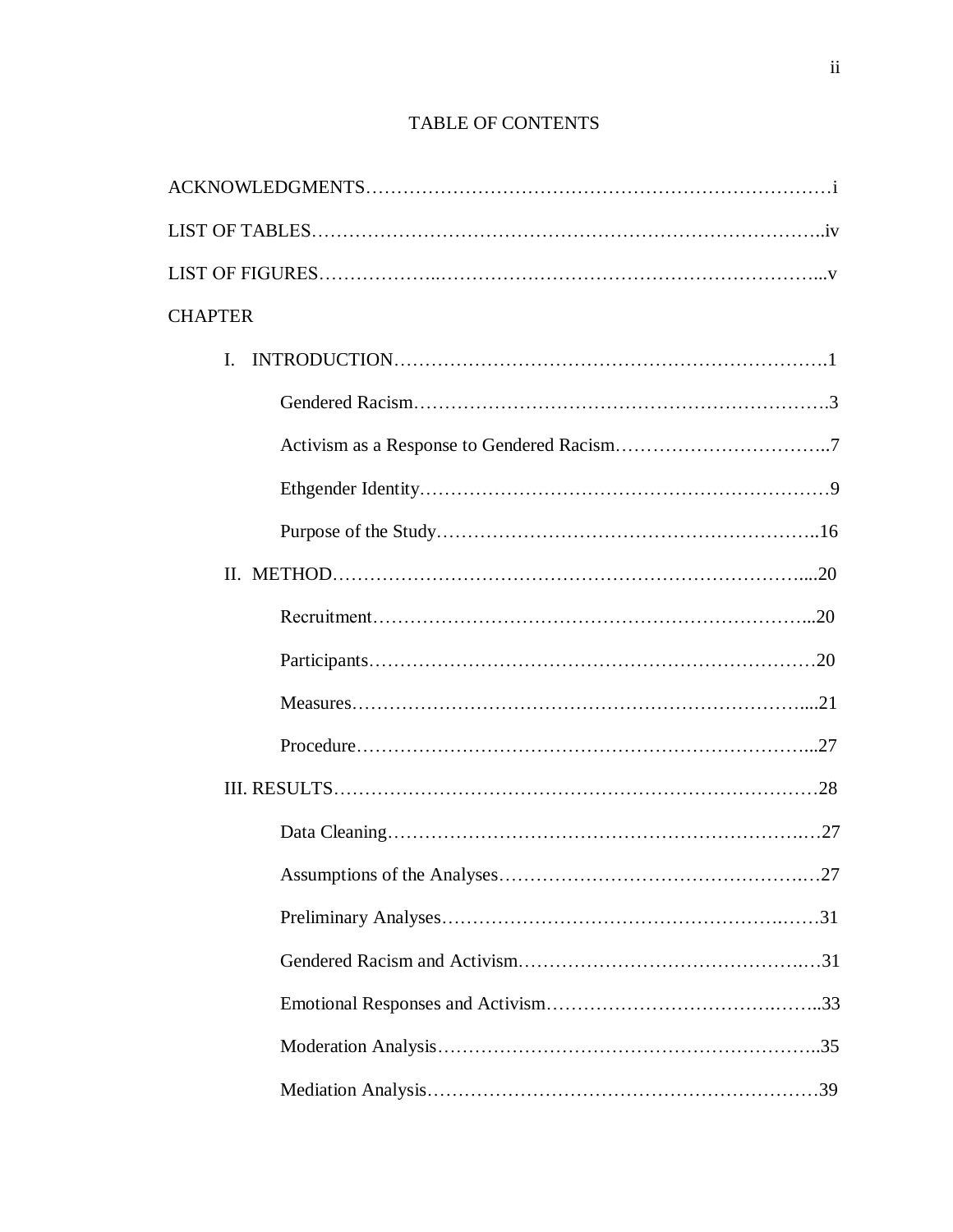| Moderating v. Mediating Role of Ethgender Identity47 |  |
|------------------------------------------------------|--|
|                                                      |  |
|                                                      |  |
|                                                      |  |
|                                                      |  |
|                                                      |  |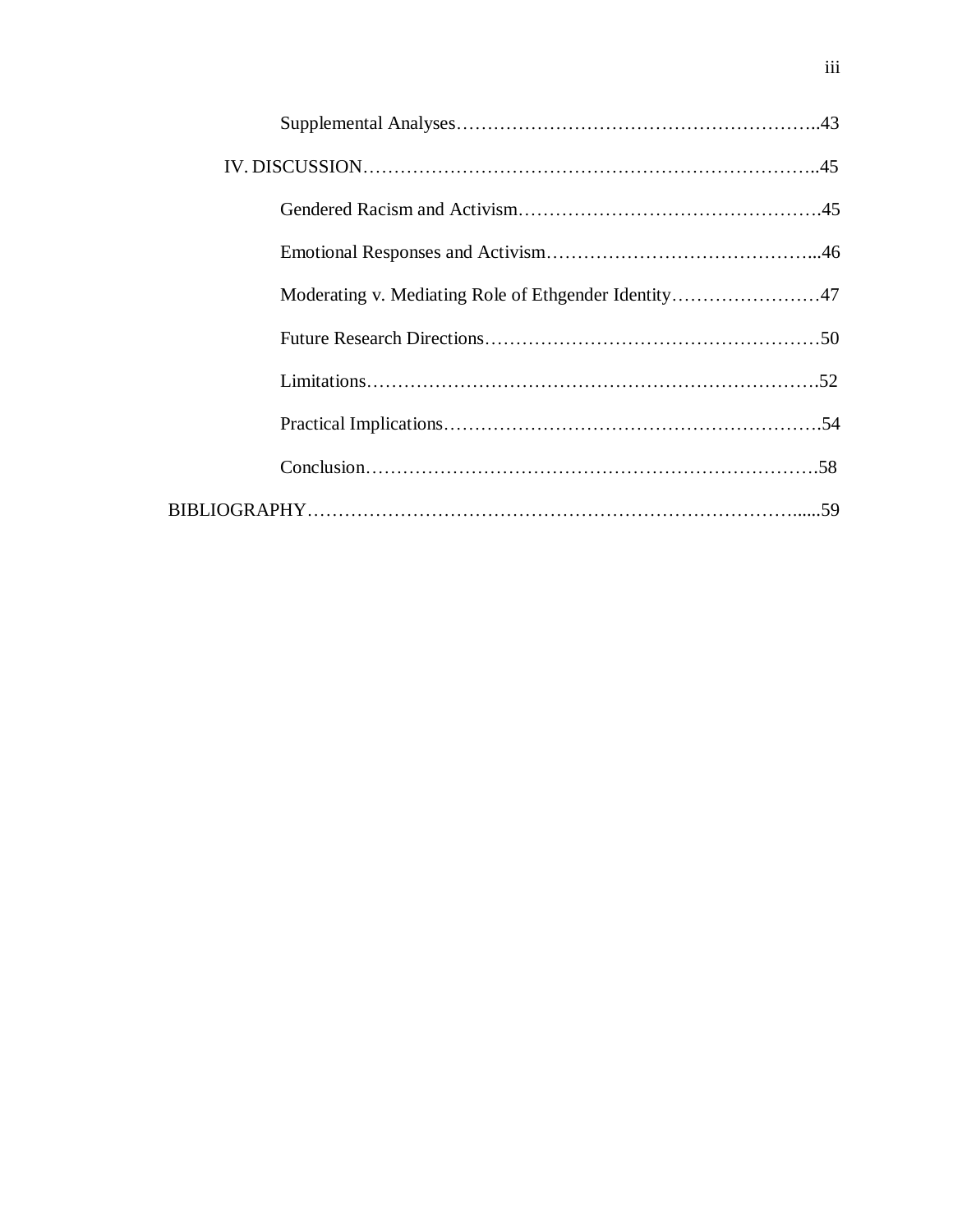## LIST OF TABLES

| Table 1. Means, Standard Deviations, Reliabilities, Skewness, and Kurtosis2         |
|-------------------------------------------------------------------------------------|
|                                                                                     |
|                                                                                     |
| Table 4. Mediation Analyses of Experiences with Gendered Racism Predicting Activism |
| Table 5. Moderation Analysis of Variables of Interest Predicting Activism37         |
| Table 6. Mediation Analyses of Experiences with Gendered Racism Predicting Activism |
|                                                                                     |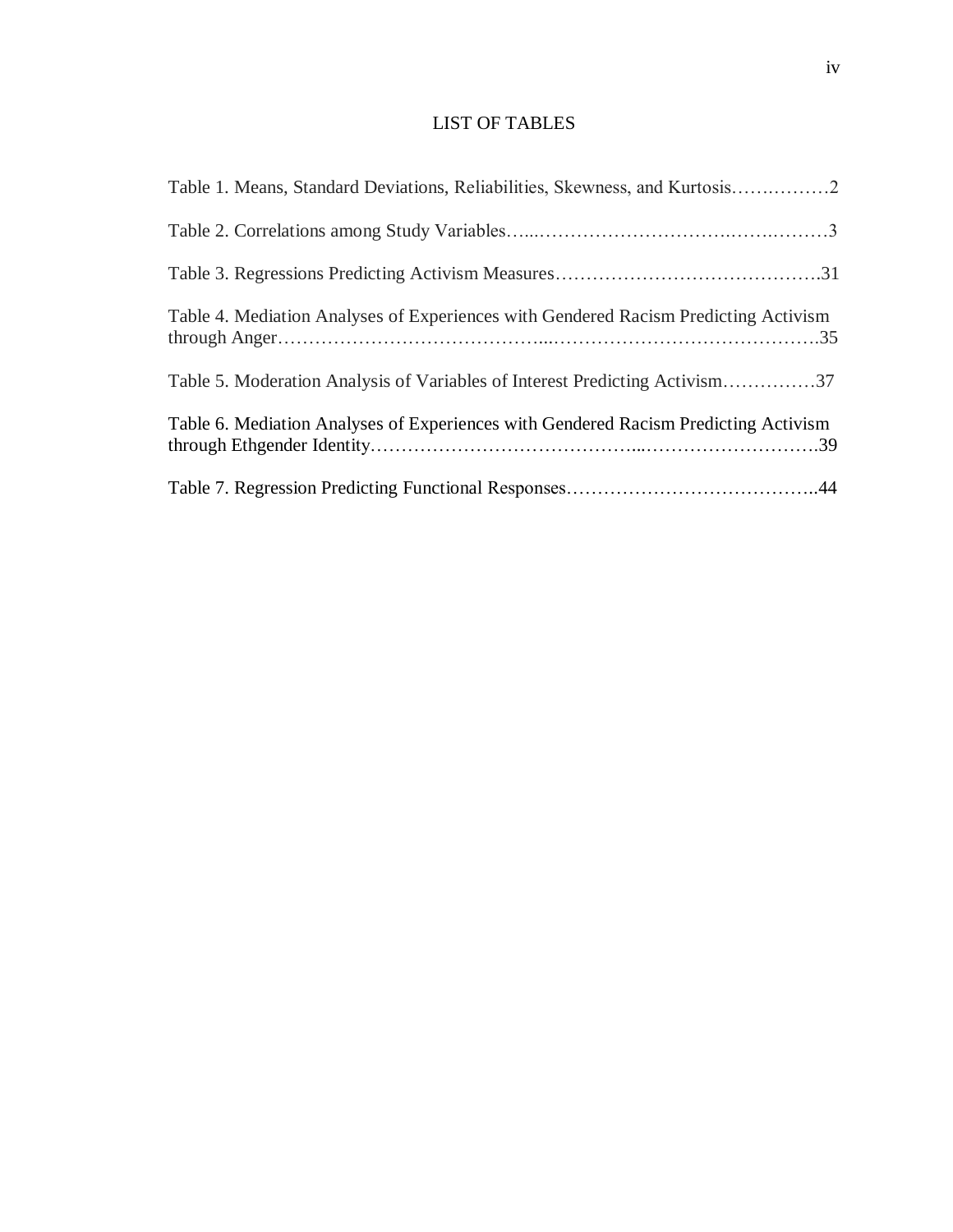## LIST OF FIGURES

| Figure 1. Interaction of Experiences with Covert Gendered Racism and Individualistic<br>Ethgender Identity on Activism using the Involvement in Feminist Activity Scale38 |
|---------------------------------------------------------------------------------------------------------------------------------------------------------------------------|
| Figure 2. Mediation Model of Experiences with Overt Gendered Racism Predicting                                                                                            |
| Figure 3. Mediation Model of Experiences with Overt Gendered Racism Predicting                                                                                            |
| Figure 4. Mediation Model of Experiences with Overt Gendered Racism Predicting                                                                                            |
| Figure 5. Mediation Model of Experiences with Covert Gendered Racism Predicting                                                                                           |
| Figure 6. Mediation Model of Experiences with Covert Gendered Racism Predicting                                                                                           |
| Figure 7. Mediation Model of Experiences with Covert Gendered Racism Predicting                                                                                           |
|                                                                                                                                                                           |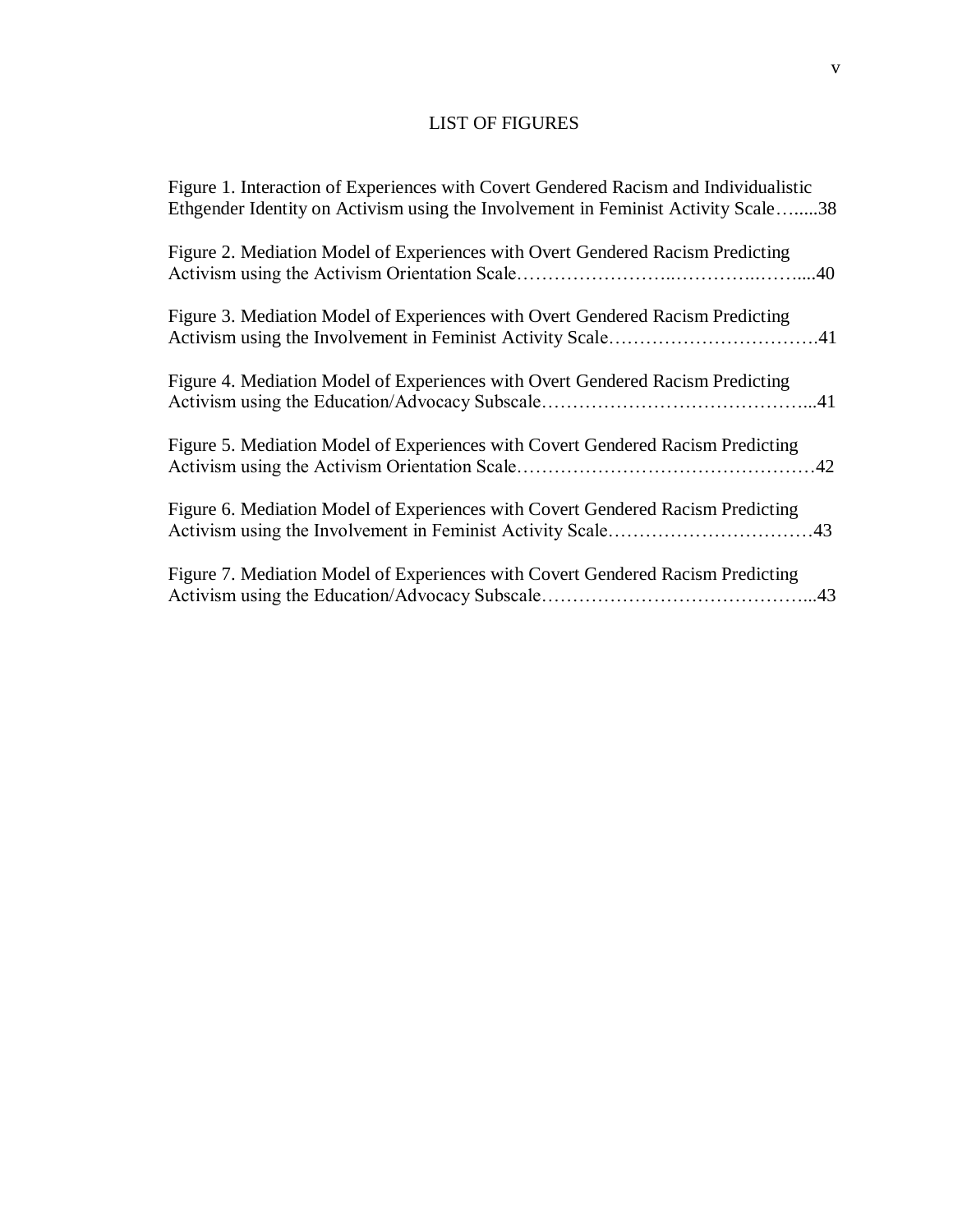#### **Introduction**

Experiencing discrimination is linked to negative mental health outcomes, including symptoms of anxiety, depression, interpersonal difficulties, and suicidal ideation among members of marginalized groups, such as Black women (Perry, Pullen, & Oser, 2012; Shorter-Gooden, 2004; Thomas, Witherspoon, & Speight, 2008). However, while some individuals may accept this fate and quietly endure discrimination and social injustice, many choose not to remain acquiescent. Some targets may be motivated by their experiences of discrimination to engage in activism and promote social change. The goal of this paper is to explore Black women's use of activism as a response to discrimination.

Activist involvement is positively correlated with experiences of racist and sexist events (Duncan, 1999; Liss, Crawford, & Popp, 2004; Mattis et al., 2004; Szymanski, 2012). This is likely because activism is viewed as a tool to promote equality (Szymanski, 2012). Some researchers also describe activism as a coping mechanism for disparate social and economic conditions (Szymanski & Lewis, 2016). Relative deprivation theory suggests that social comparison leads to feelings of injustice which leads to a desire for social change. As such, the more discrimination one experiences, the stronger her feelings of injustice and consequent desire for action. Some researchers thus believe that a desire for social change is strongest among people who have more than one marginalized identity (Walker & Pettigrew, 1984). This suggests that Black women are motivated to engage in activism because of additive experiences of sexism and racism.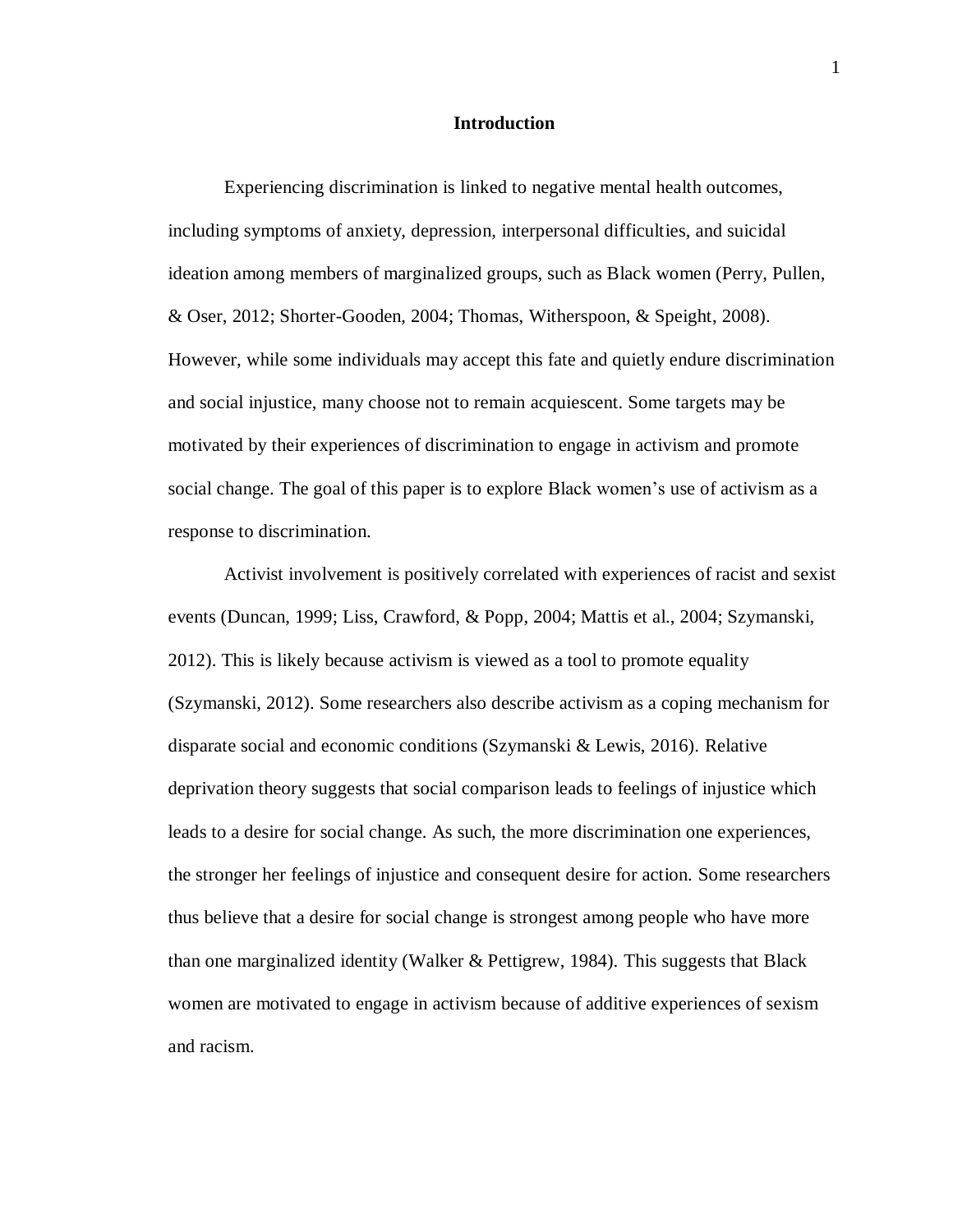Black women have been found to be more politically active than White women. For example, Cole and Sabik (2010) surveyed Black and White women who graduated college shortly following the women's liberation and Black power movements. In a longitudinal study, participants reported their political participation at three time points including their 20's, 40's, and 60's. The results indicated that Black women reported higher levels of political participation, such as involvement in protests and political campaigns, at all time points. The authors concluded that White women combatted sexism, while Black women combatted both sexism and racism. This interpretation takes the additive perspective, asserting that Black women experience distinct forms of discrimination associated with each marginalized identity they possess (DeBlaere et al., 2014). The assumption associated with this perspective is that individuals with multiple marginalized identities are able to discern which identity is the target of their discrimination experience. Some scholars have criticized the additive perspective for this assumption and argue that identification with more than one marginalized group constructs novel experiences, which are not divisible into the individual identities from which they are originally composed (Cole, 2009). This conceptualization has been termed the intersectionality perspective. Taking an intersectionality perspective, Black women's involvement in activism may not be because of the compounded experiences of sexism and racism, but rather their experience with intersectional gendered racism. Intersectionality theory would claim that there is no way to label discrimination against Black women as solely sexist or racist because the sexism and racism Black women experience are intertwined. This creates a different form of discrimination that may motivate Black women to respond.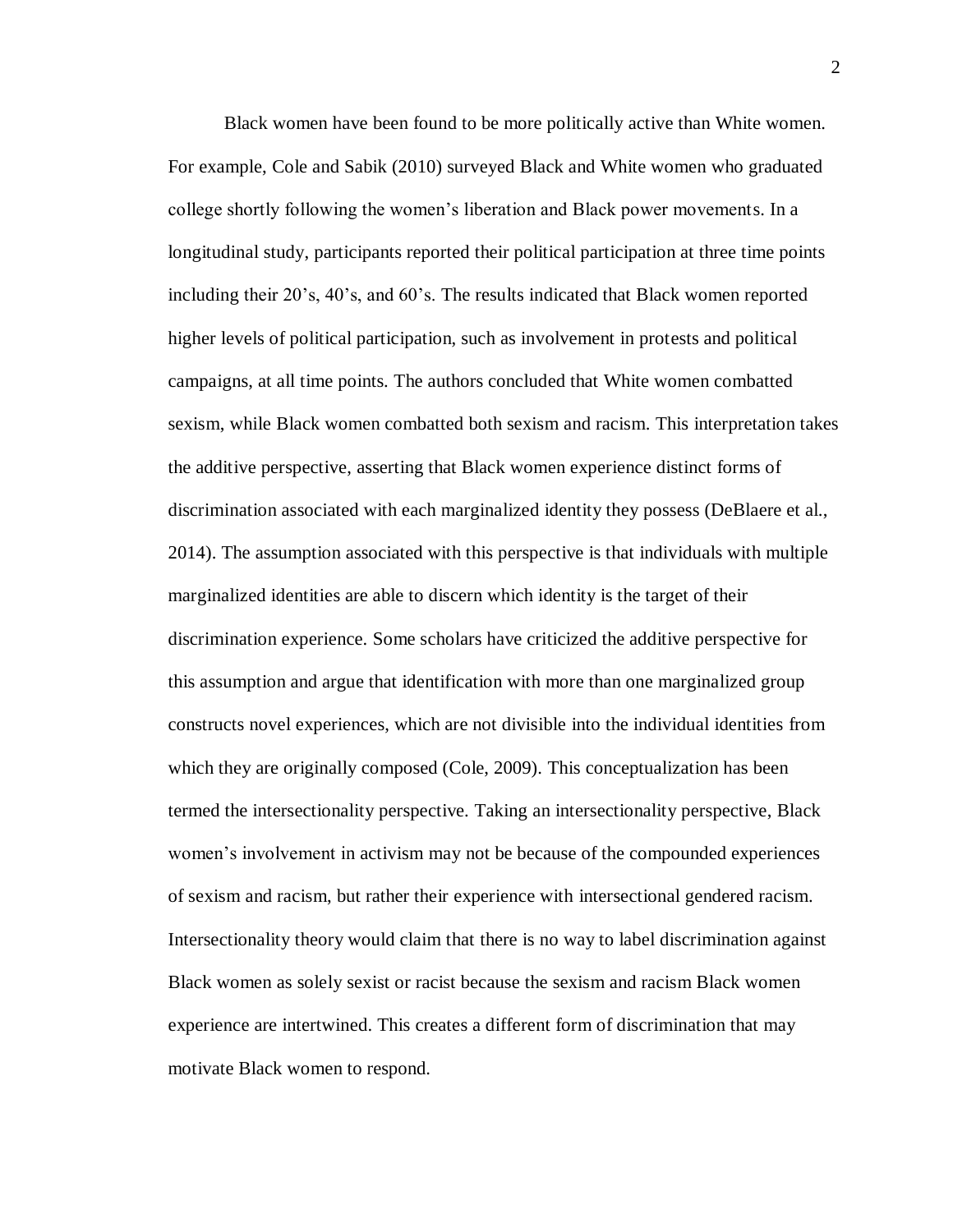#### **Gendered Racism**

Years of research have examined sexism and racism separately. For example, Swim, Hyers, Cohen, & Ferguson (2001) explored the incidence and nature of sexism experienced by women using a two-week diary format. Participants reported four different types of incidents. Thirty-five percent of reported perceived sexist events included comments or behaviors that reflected or enforced traditional gender role prejudice and stereotyping, such as comments suggesting that domestic duties are "women's work" or that women cannot hold the same interests or abilities as men. Thirty-one percent involved demeaning and derogatory comments and behaviors, such as referring to a woman as "bitch," "chick," or "his woman." Twenty-three percent described sexual objectification including cat calls and unsolicited touch of a woman's body. Eleven percent were classified as "other." All participants reported an average of one instance of perceived sexism each day, making sexism a nearly universal experience for women.

Swim, Hyers, Cohen, Fitzgerald, and Bylsma (2003) conducted a parallel study using daily diaries with Blacks to explore the incidence and nature of racism. Participants reported four different types of incidents. Thirty-six percent of recorded race-related incidents involved participants being stared at suspiciously or hostilely. Twenty-four percent included verbal expressions of racism including racial slurs, racial stereotypes, and interpersonally insensitive comments. Eighteen percent involved differential treatment during a service transaction. Fifteen percent of reported incidents consisted of miscellaneous interpersonal offenses including general rudeness, being mistaken for another Black person, and avoidance by Whites. Sixty-five percent of participants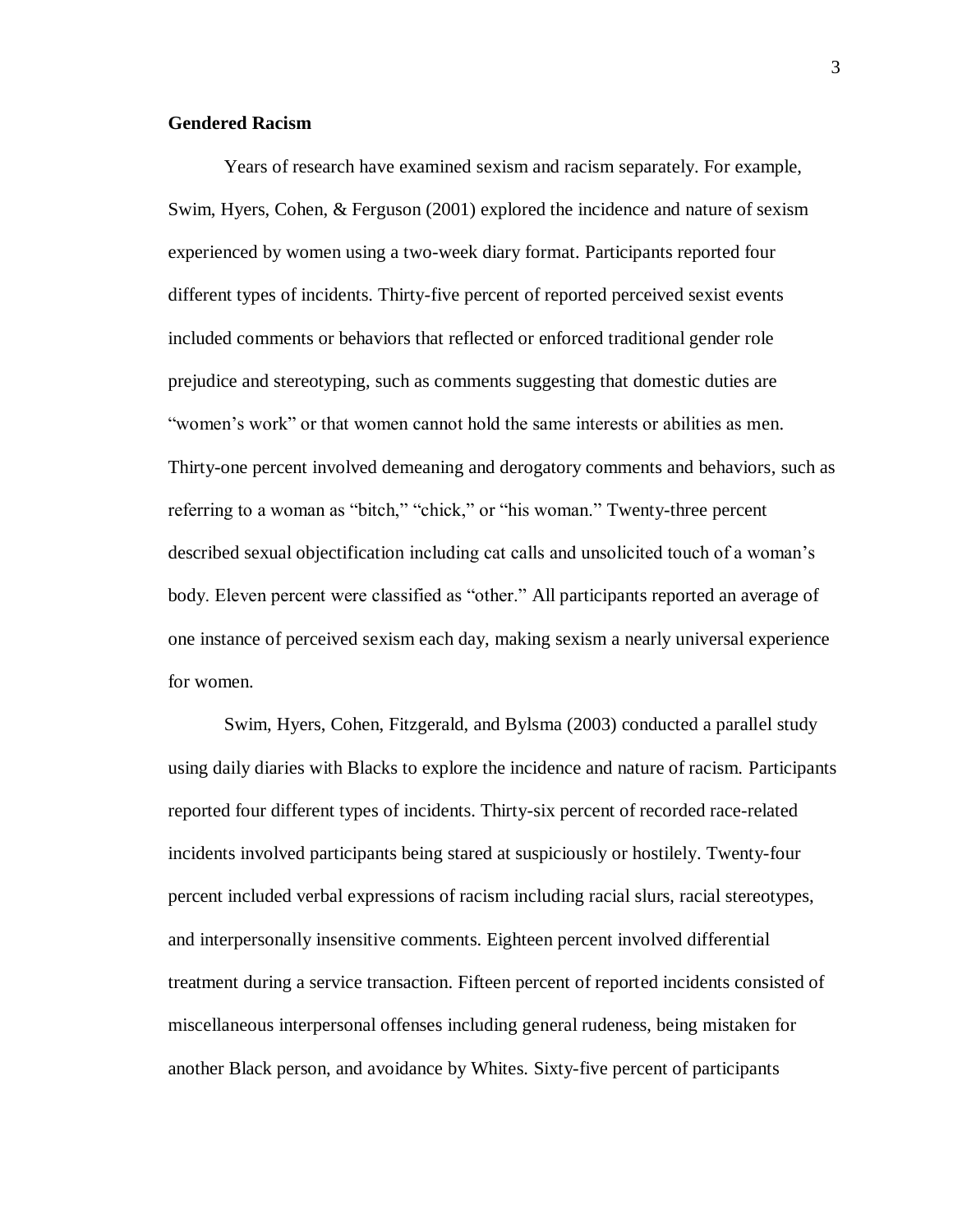reported at least one instance of perceived ethnic discrimination during the two-week study. Similarly, Donovan, Galban, Grace, Bennett, and Felicié (2012) found that 96% of Black college students endorsed experiencing racism at least a few times a year.

However, this singular approach that focuses on one aspect of identity is limited in contributing to our understanding of the intersectional Black woman experience. A Black woman is not Black in some situations and a woman in other situations; she is always both Black and a woman. Therefore, sexism and racism are conflated in all daily experiences of Black women so much so that they cannot be separated. For example, King (2003) conducted a study in which 112 Black college women listened to an audiotaped scenario and imagined two White male students making negative evaluations of them. Participants indicated whether they believed the evaluations to be rooted in sexism, racism, ethgender prejudice, or nonprejudiced attributions. Participants' responses revealed a high correlation among sexist, racist, and ethgender attributions, suggesting that Black women perceive prejudice as targeting both their gender and ethnicity. In other words, it is difficult for Black women to consider sexism and racism in isolation. Therefore, the intersectional understanding of gendered racism may provide a more meaningful contribution to Black women's experiences as it does not isolate the experiences of sexism and racism.

Essed (1991) coined the term gendered racism to describe "discrimination that encompasses ethnically ascribed understandings of masculinity and femininity, or gendered forms of ethnic discrimination" (p. 5). Essed interviewed 55 Black women to explore their experiences of racism. After analysing over 2000 experiences, Essed concluded that sexism and racism worked together to influence many of the experiences.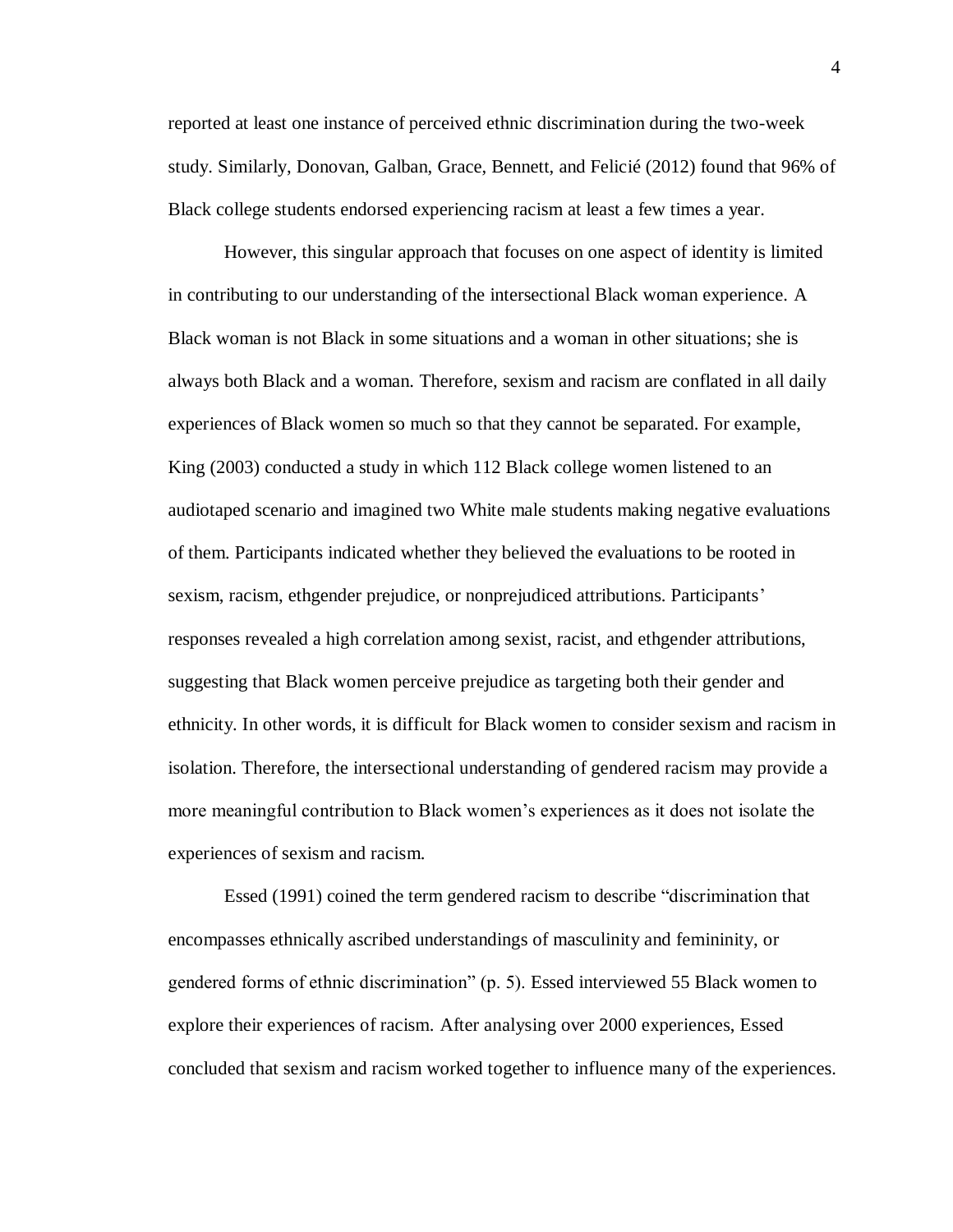That is, many of the experiences described involved the simultaneous experience of both sexism and racism rooted in societal stereotypes of Black womanhood. For example, participants described being stereotyped as sexually promiscuous, caretakers, poor, and angry across a variety of settings. Therefore, gendered racism attempts to capture the complexity of oppression existing in a society where multiple groups are marginalized and susceptible to discrimination. It describes the discrimination one experiences due to combined gender and ethnic identity, known as *ethgender* (Martinez & Dukes, 1991) identity.

To date, there is little empirical research examining gendered racism. This is a major limitation considering that 91% of Black women endorse experiencing gendered racism at least occasionally during their lifetime (Thomas et al., 2008). However, Lewis, Mendenhall, Harwood, and Huntt (2016) marked progress toward an understanding of gendered racism, as experienced by Black women. They conducted two semi-structured focus groups with Black college women to reveal the nature of perceived gendered racial experiences. They found three core themes to describe the nature of gendered racism. First, they found that experiences of gendered racism projected stereotypes expecting Black women to be hypersexualized and act as an "angry Black woman." Second, they found gendered racism to include assumptions about Black women's communication styles and physical appearance and suggest that these are undesirable in the larger cultural society. For example, Black women were assumed to be loud and have "unprofessional" hairstyles. Finally, Lewis et al. found that gendered racial experiences left Black women feeling silenced and marginalized as they struggled for respect and felt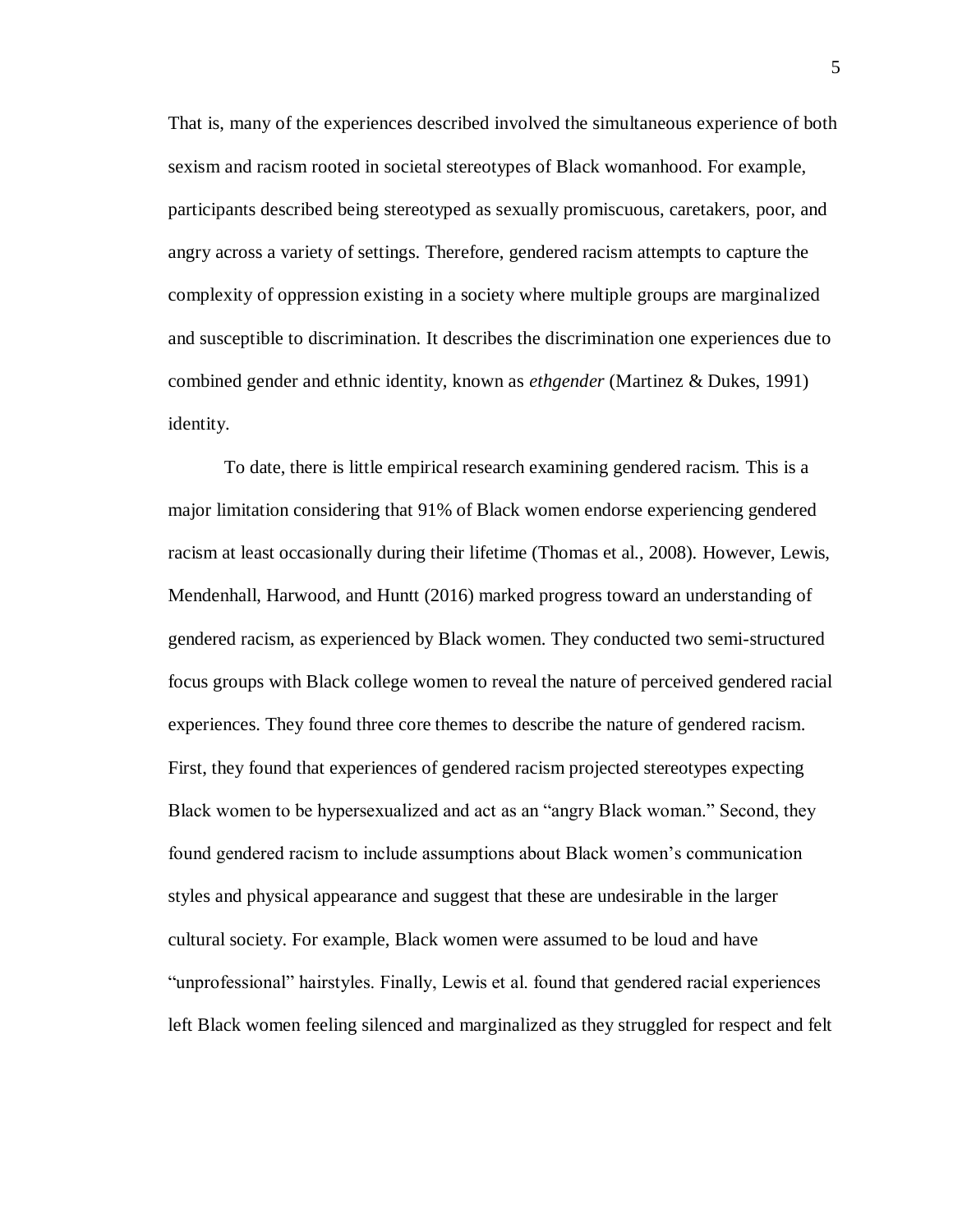invisible in certain environments. Lewis and colleagues provided progress toward a foundational understanding of Black women's experiences of gendered racism.

Lewis, Mendenhall, Harwood, and Huntt (2013) also contributed to the understanding of how Black women cope with gendered racism. They conducted two focus groups including a total of 17 Black college women and revealed three commonly used types of coping strategies. Self-protective coping strategies involved nonconfrontational strategies used to minimize the stressful cumulative effects of experiencing gendered racism. This involved becoming desensitized to or escaping gendered racism, sometimes in the form of becoming a 'strong Black superwoman' not following ethgender stereotypes. Collective coping strategies involved leaning on social support to help validate and normalize emotional responses to gendered racism. Resistance coping strategies came in the form of rejecting Eurocentric beauty standards and using one's voice as power. These resistance coping strategies were described by participants as difficult to engage in because of the likely negative repercussions. Participants noted that they consciously "pick battles" so as to not come across as an 'angry Black woman' or too proud to be Black.

Research suggests that perceived gendered racism is associated with negative mental health outcomes. For example, Thomas and colleagues had 344 Black women complete measures assessing perceived gendered racism, coping, and psychological distress. They found a direct association between perceived gendered racism and psychological distress and noted that this relationship was partially mediated by avoidance coping strategies. Still, little is known about Black women's more active responses to gendered racism.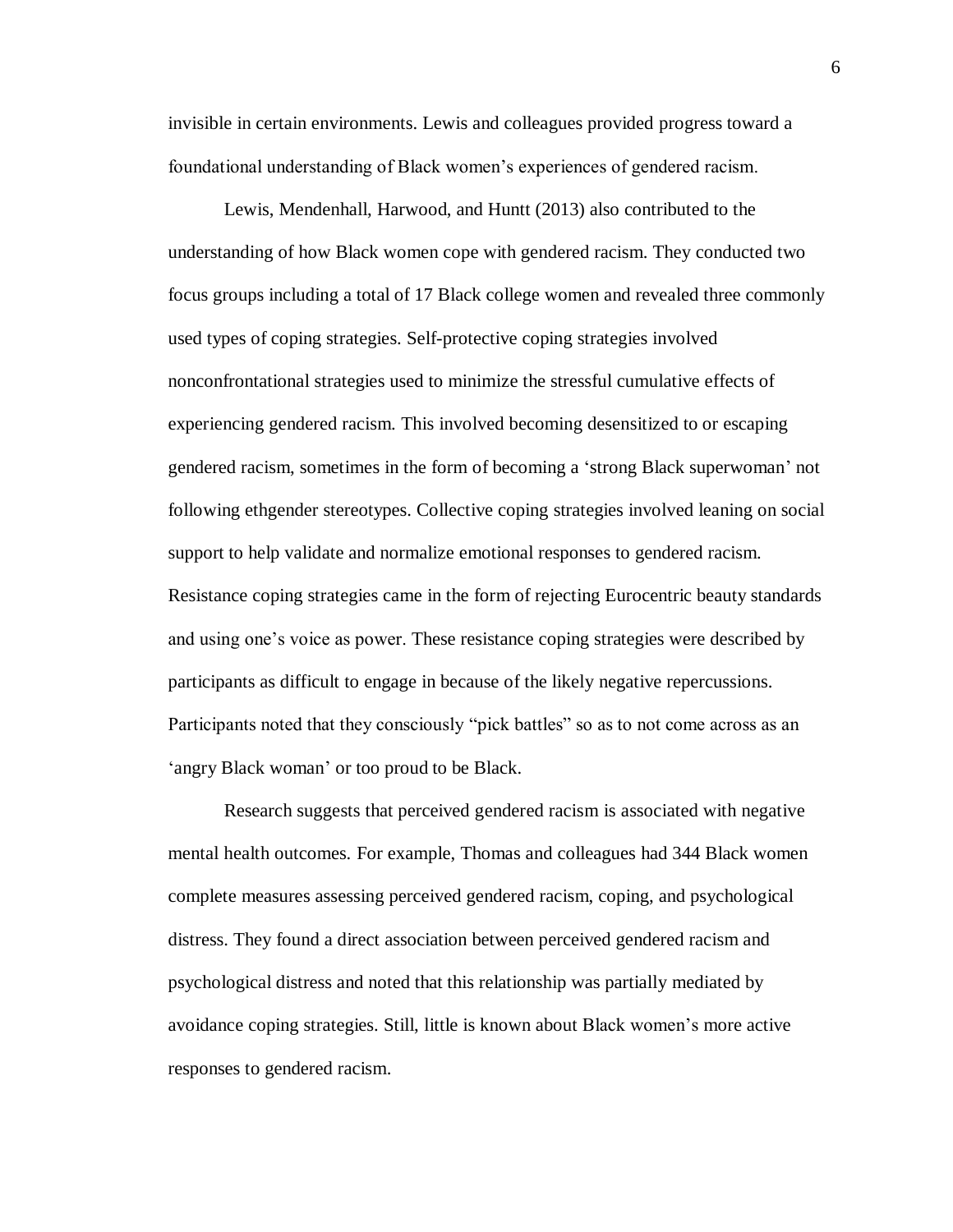#### **Activism as a Response to Gendered Racism**

Research suggests that many Black women choose to actively respond to gendered racism (Lewis et al., 2013; Lykes, 1983; Shorter-Gooden, 2004). This may be because there are many perceived benefits associated with being involved in activism. For example, Grayman-Simpson (2012) asked 50 Black adults "What, if any, are the personal rewards/benefits associated with Black community involvement?" Participants noted gains across four domains: social, emotional, psychological, and spiritual. Social gains involved the ability to create or witness change in others, fulfilling familial obligations, supporting others with necessary resources, and experiencing hope that others will pay the help forward. Emotional gains were described as self-fulfilment and self-gratification that they are doing 'what's right.' Participants also described participation in activism as an important aspect of psychological wellness as it contributes to positive relationships with others. Finally, spiritual gains described by participants included assisting or being rewarded by a higher power. Activism is frequently described as an adaptive coping strategy for Black women experiencing gendered racism (Lewis et al., 2013; Thomas et al., 2008). It is described as a means of empowerment and promoting self-respect (Lewis et al., 2013; Shorter-Gooden, 2004).

Activism can include various behaviors. For example, activism can be political and include contacting politicians regarding specific issues, lobbying for particular candidates or voting. It can also penetrate the economic realm to include boycotts, strikes or preferentially supporting businesses or organizations. Activism at the community level may include joining community groups or organizations or mentoring others. Educational activism might include reading or teaching about social issues.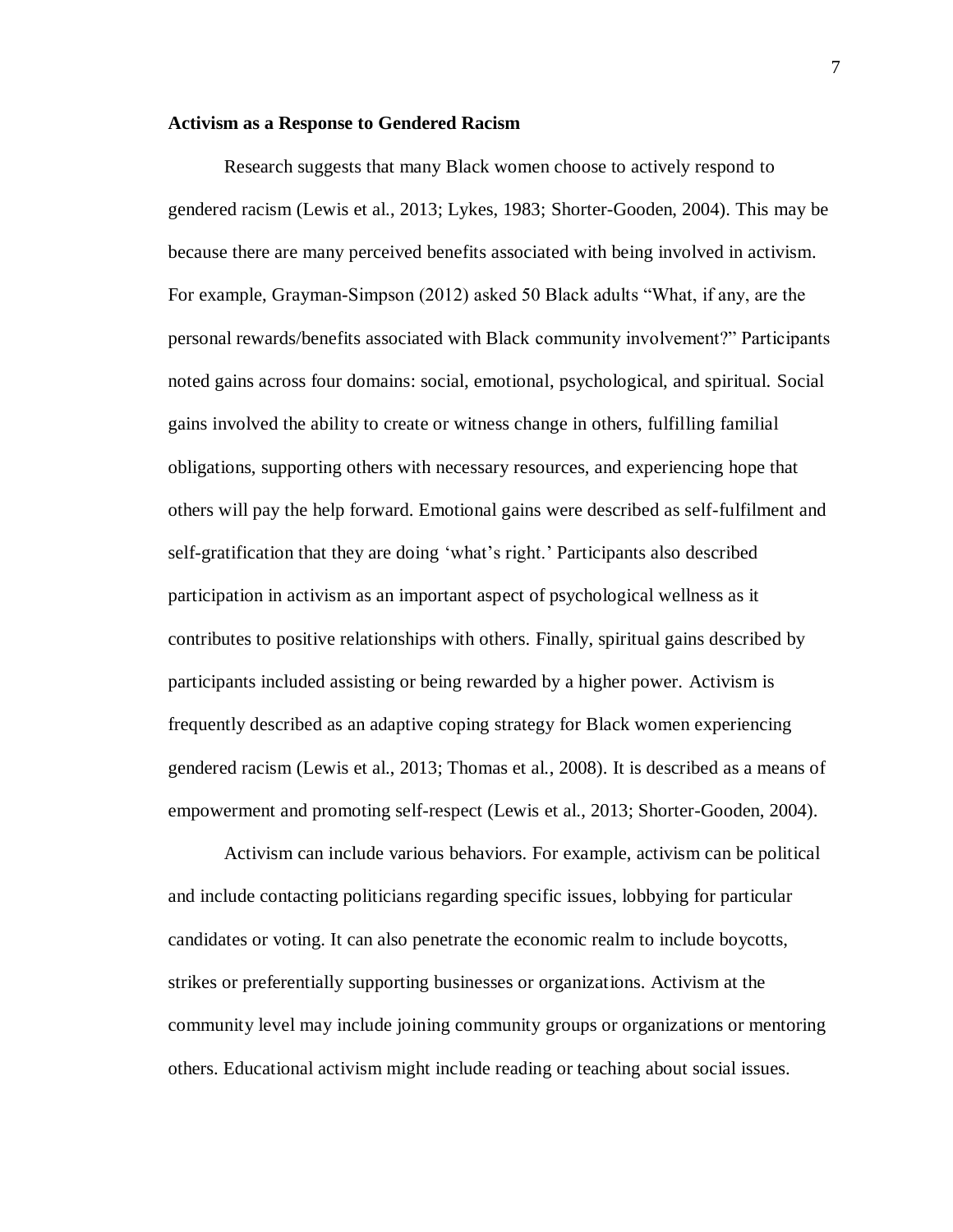Activism has even evolved over the years to accommodate increased use of the internet and social media. Research examining activism, however, is typically narrowly defined (Liss et al., 2004, van Zomeren, Postmes, & Spears, 2008; Yoder, Tobias, & Snell, 2011). It usually focuses on traditional forms of political activism including participation in rallies and writing letters to newspapers and politicians.

**Different forms of gendered racism.** While research (Duncan, 1999; Liss et al., 2004; Szymanski, 2012; Szymanski & Lewis, 2015) suggests that experiencing discrimination, generally, is linked to engagement in activism, some theories (Harrell, 2000) suggests that specific forms of discrimination are more strongly linked to activism. For example, Harrell (2000) suggested that experiencing overt and covert racism lead to different emotional responses and, thus, behavioral reactions. Overt racism refers to obvious forms of racism, such as using a racial slur, while covert racism is more subtle and concealed. Harrell argued that overt racism often yields an anger response, which may result in more active coping. Conversely, covert racism may yield feelings of confusion and result in rumination. As such, it can be concluded that overt forms of discrimination are associated with action, while experiences of subtle discrimination have no impact one's decision to engage in activism. However, research has not empirically examined whether overt discrimination is a better predictor of activism than covert discrimination.

**Anger.** Functionalist approaches to emotions might offer additional insight into the relationship between discrimination and activism. Functionalists suggest a link between emotions and behaviors such that emotions motivate particular action tendencies (Lazarus, 1991). For example, anger is experienced when one's goals are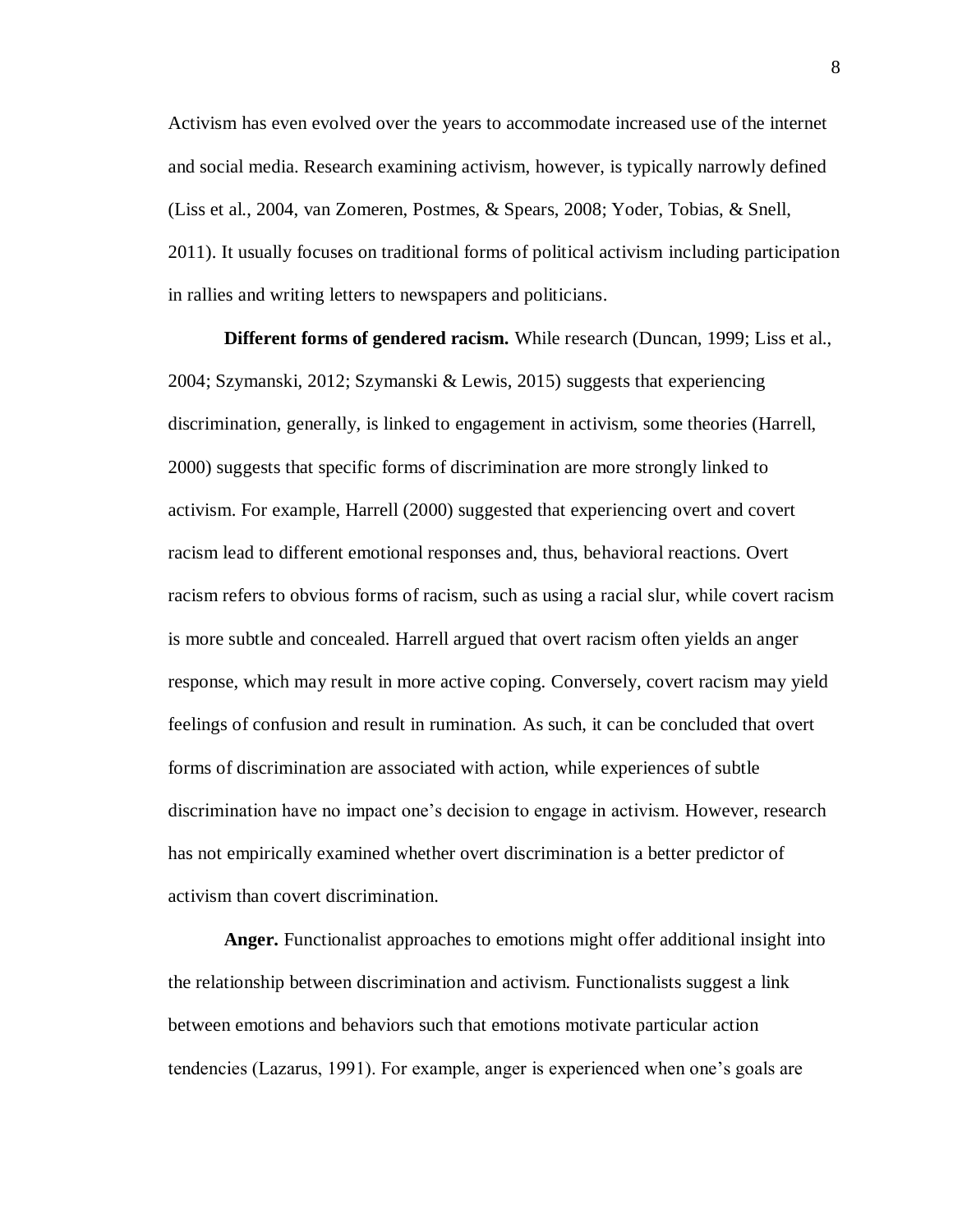thwarted, and motivates individuals to remove barriers that block goal attainment (Campos, Mumme, Kermoian, & Campos, 1994). If equality is the goal for Black women, gendered racism blocks that goal, making Black women angry and motivated to remove the blockade. Therefore, functionalists would argue that the activism displayed by Black women is driven by feelings of anger.

Similarly, the Anger Activism Model (Turner, 2007) suggests that anger may play a mediating role in the relationship between experiences with gendered racism and activism. The model posits that anger and self-efficacy motivate individuals to engage in activist behaviors. Specifically, Turner suggests that anger and self-efficacy mediate the relationship between attitudes and behaviors. Likewise, it may be possible that, for Black women, anger plays a mediating role in the relationship between experiences with gendered racism and activism.

In sum, activism can be used as a response to experiences of discrimination or the subsequent anger that arises. However, while research empirically investigating activism focuses on its use in relation to sexism or racism independently, no literature to date has explored the use of activist behaviors in response to the intersectional experience of gendered racism. Exploring whether a relationship exists between activism and gendered racism may provide more information about who gets involved and why.

#### **Ethgender Identity**

Intersectionality theory posits that identities are interdependent (Crenshaw, 1991). Therefore, both ethnic and gender identity are always components of identity that influence perceptions and experiences. Ethgender identity, also referred to as gendered racial identity, encompasses the intersection of ethnic and gender identity (Thomas,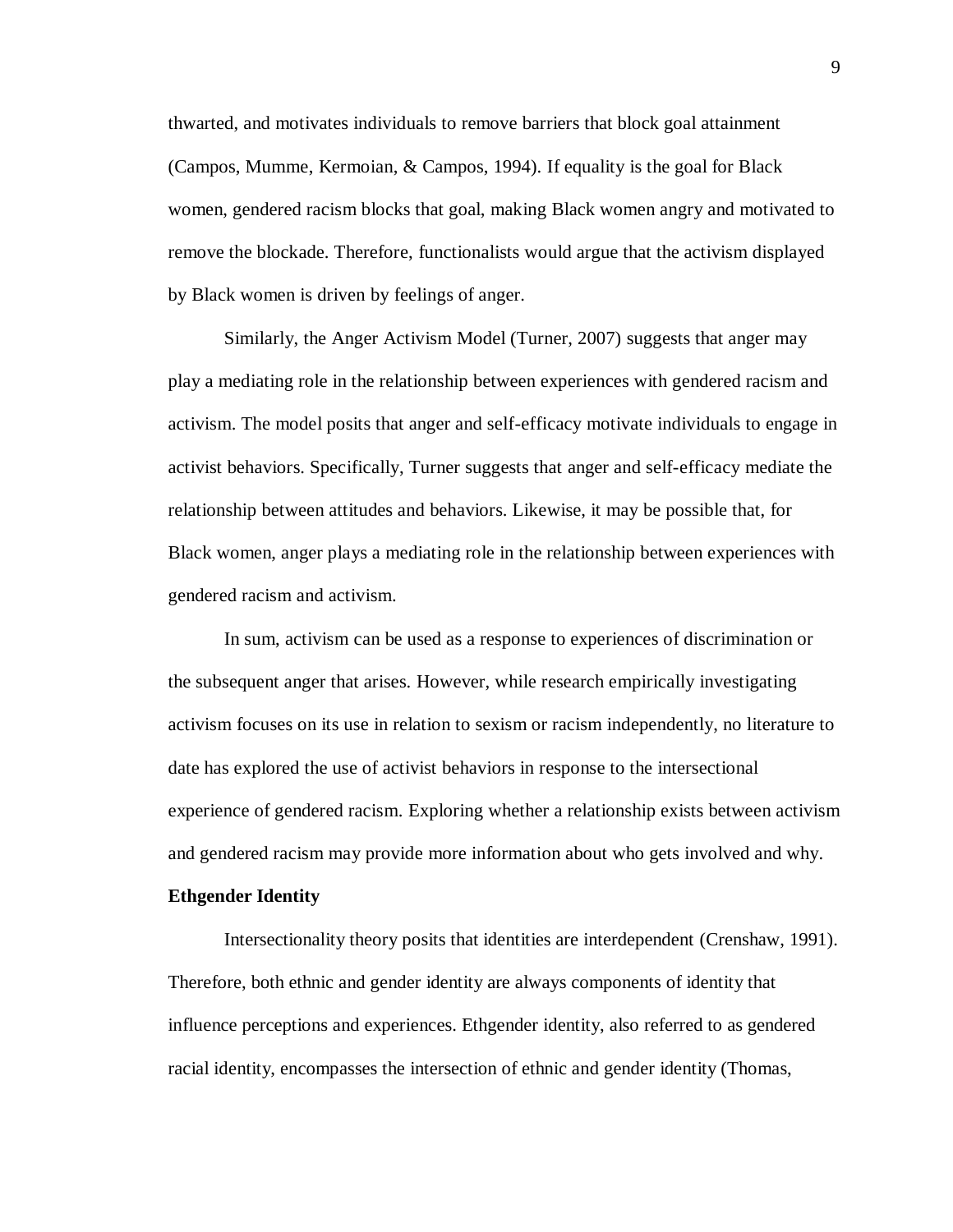Hacker, & Hoxha, 2011). For Black women, ethgender identity captures how identities of being both Black and woman intertwine in the construction of a sense of self.

Research that highlights the importance of ethnic and gender identity as separate constructs has contributed to researchers' understanding of identity development. However, this singular approach does not appreciate the complexity of identity development for individuals who view both as central to their self-concept. For Black women, ethnicity and gender simultaneously influence perceptions of the self (Settles, 2006). In fact, research suggests that ethgender identity has greater salience than singular ethnic and gender identities (Essed, 1991; Settles, 2006; Thomas et al., 2011). As such, it is important to consider the influence of ethgender identity on Black women's experiences.

Through focus groups including Black young women aged 15–22, Thomas et al. (2011) explored the development of ethgender identity among Black women. They found that the participants struggled to isolate their ethnic and gender identities. One participant noted "It's very hard to distinguish being a woman, and being Black, you are a Black woman, it's one. Like it's no, I'm a woman then I'm Black. It's not I'm Black then I'm a woman. I'm a Black woman." Another participant noted "all the stereotypes we have to face as Black women. We're loud, we're welfare queens. All we do is have kids, we can't take care of our kids, we mistreat our men." This highlights the importance of intersectional identities in Black women's understanding of the self. Additionally, the participants made note of childhood experiences that suggest an early awareness of gendered racism. These experiences often involved being compared to European standards of beauty and a drive to overcome negative stereotypes and images of Black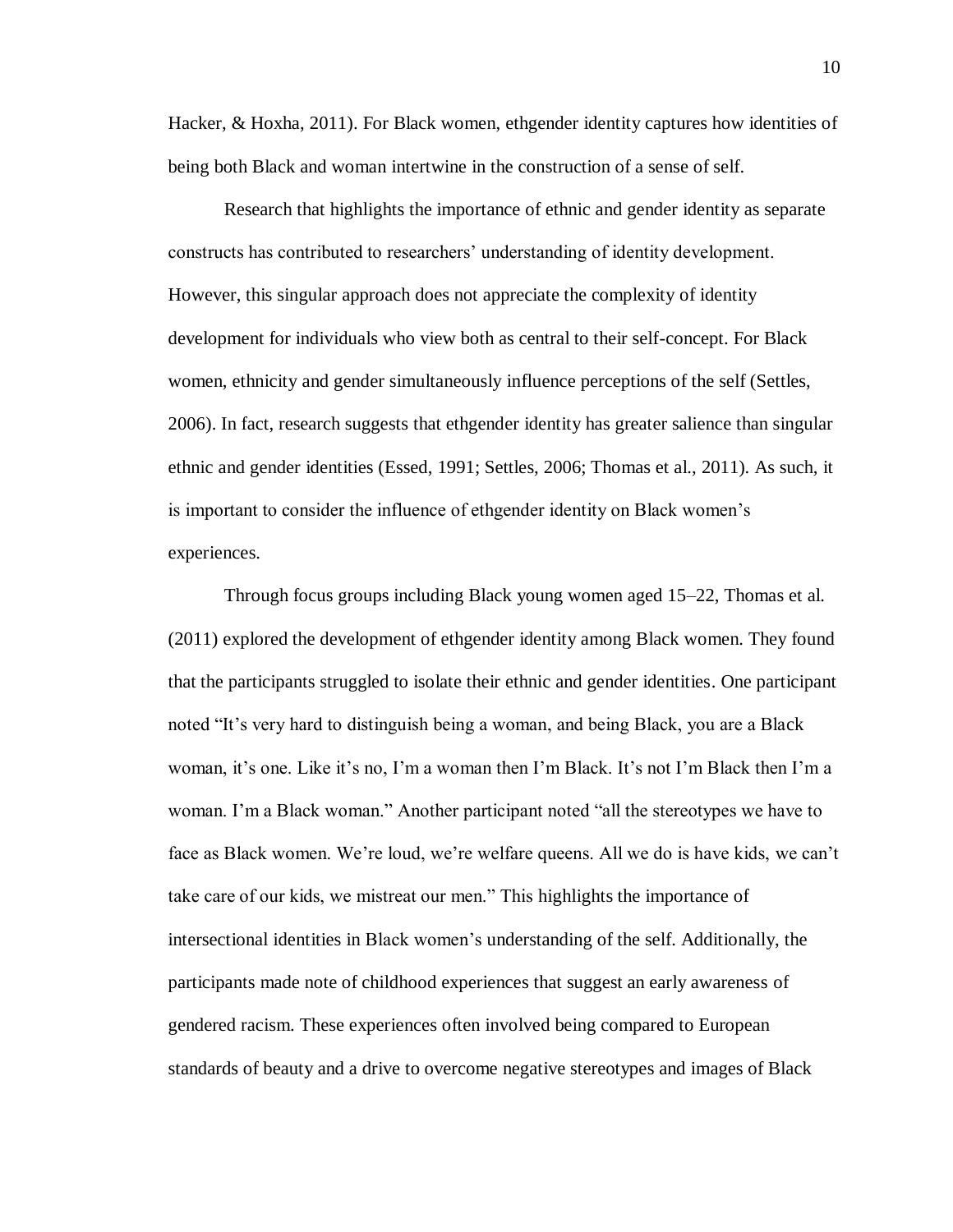women. The results revealed the importance of ethgender identity to the development of Black women.

Jaramillo (2010) argues that ethgender identity can be understood in individualistic and collectivistic terms, with individualistic ethgender identity focusing on personal needs and collectivistic ethgender identity focusing on connection to the larger group of Black women. Through focus groups, Jaramillo found that Latina women who described collective ethgender identity were more likely to participate in political activism than those who described individualistic identity. The author concludes that collectivistic identity might lead to a sense of solidarity and mutual obligation that places the needs of the group over individual needs. Similarly, research and theory examining social movement participation highlight the importance of collective identification on participation (Simon et al., 1998). Therefore, when examining the role of ethgender identity in the relationship between gendered racism and activism, it is important to distinguish ethgender identity based on individualistic and collectivistic dimensions.

A key aspect of identity development is identity centrality (Brown, 1989; Cross & Vandiver, 2001; Tajfel & Turner, 1979). Ethgender identity centrality refers to the degree to which ethgender identity is important to one's self-concept (Leach et al., 2008). The specific role of ethgender identity centrality in the relationship between gendered racism and activism among Black women has yet to be empirically studied. Theories regarding the role of singular identity suggest a possible mediating and moderating influence of identity centrality in the relationship between oppression and activism. However, little is known about the specific role of ethgender identity centrality in activism.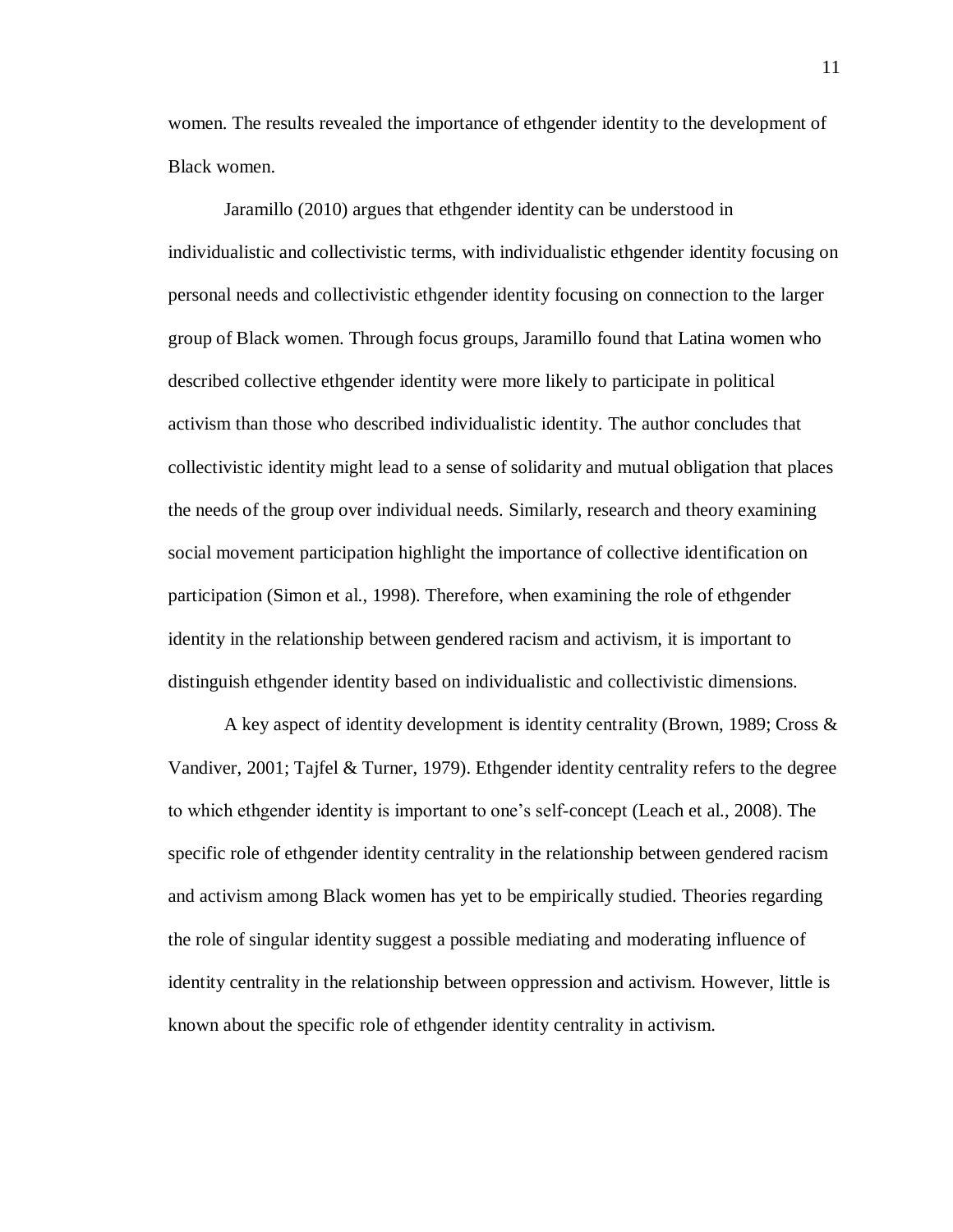**The possible roles of ethgender identity.** Both theory and research have explored the role of gender and ethnic identity on activism (Branscombe, Schmitt, & Harvey, 1999; Cronin, Levin, Branscombe, van Laar, & Tropp, 2012; Kelly & Breinlinger, 1995; Tajfel, 1974). This work will be described below and provides the basis for the possible moderating and mediating role of ethgender identity within the relationship between experiences with gendered racism and activism. A moderator is defined as "a variable that alters the direction or strength of the relationship between a predictor and an outcome" (Frazier, Tix, & Barron, 2004, p. 116). Essentially, a moderating effect is an interaction between the moderator and the predictor. Therefore, the effect of one variable depends on the level of another. In contrast, a mediator is "a variable that explains the relationship between a predictor and an outcome" (Frazier et al., 2004, p. 116). In other words, it is the mechanism through which a predictor influences an outcome variable. If the mediator is not present, the relationship between the predictor and outcome does not exist. More practically, a moderator address "when" or "for whom" a predictor is more strongly related to an outcome, while a mediator establishes "how" or "why" one variable predicts an outcome (Baron & Kenny, 1986). Both of these approaches will be used to explore the role of ethgender identity centrality in the relationship between experiences with gendered racism and activism among Black women.

**Ethgender identity as a moderator.** Identity centrality indicates how important one's group membership is to their self-concept. According to social identity theory, individuals naturally strive for a positive self-image (Tajfel, 1974). This is particularly relevant for members of marginalized groups that are devalued within society. Those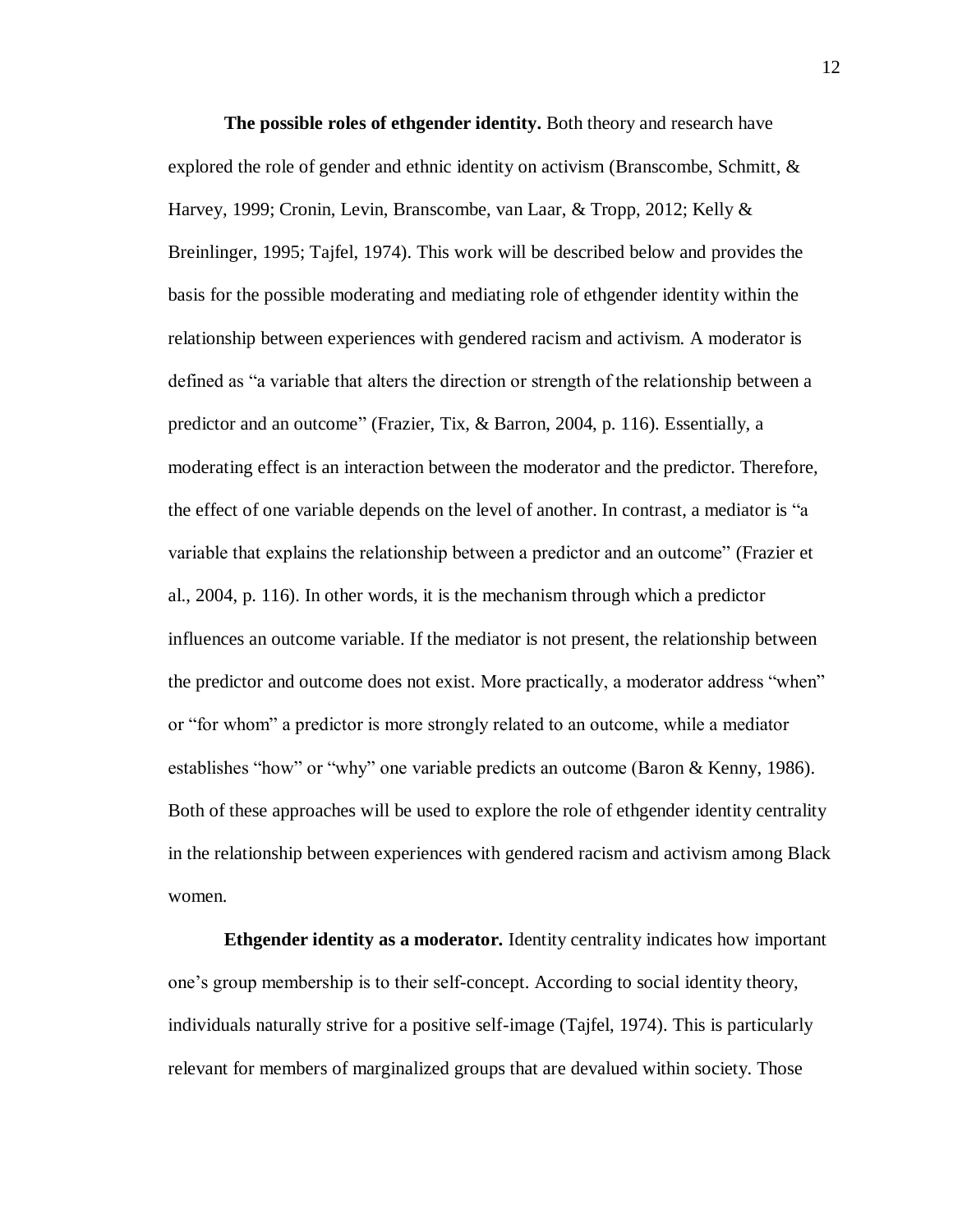with high identity centrality may be more motivated to engage in activist behaviors that are intended to make the group appear more positive and valued. Alternatively, those with low identity centrality may not be motivated to engage in activism on behalf of the group because that group membership is not central to their identity; therefore, it is less important to them that the group be viewed positively. In other words, greater identity centrality as a Black woman may moderate the positive relationship between experiences with gendered racism and activism.

Related literature can be found regarding relative deprivation theory, which has been used to describe the link between feelings of injustice and collective action (van Zomeren, 2008; Walker & Pettigrew, 1984). Relative deprivation theory suggests that feelings of unjust disadvantage, based on social comparisons, lead individuals to engage in movements and social change to correct that disadvantage. Support for this theory has been replicated many times. For example, Kelly and Breinlinger (1995) found that gender identity moderated the relationship between collective relative deprivation (feeling that one's group is deprived relative to other groups) and reported participation in political collective action. They devised a measure of social beliefs including scales capturing collective relative deprivation and gender identity. Six hundred ten women rated their agreement with statements such as "Women as a group deserve a better deal in society" and "In terms of power and status in society, women get a bad deal compared to men" to capture level of collective relative deprivation. Items assessing gender identity included "I identify strong with other women" and "I feel strong ties with other women." Kelly and Breinlinger found that these two measures interacted to influence reports of political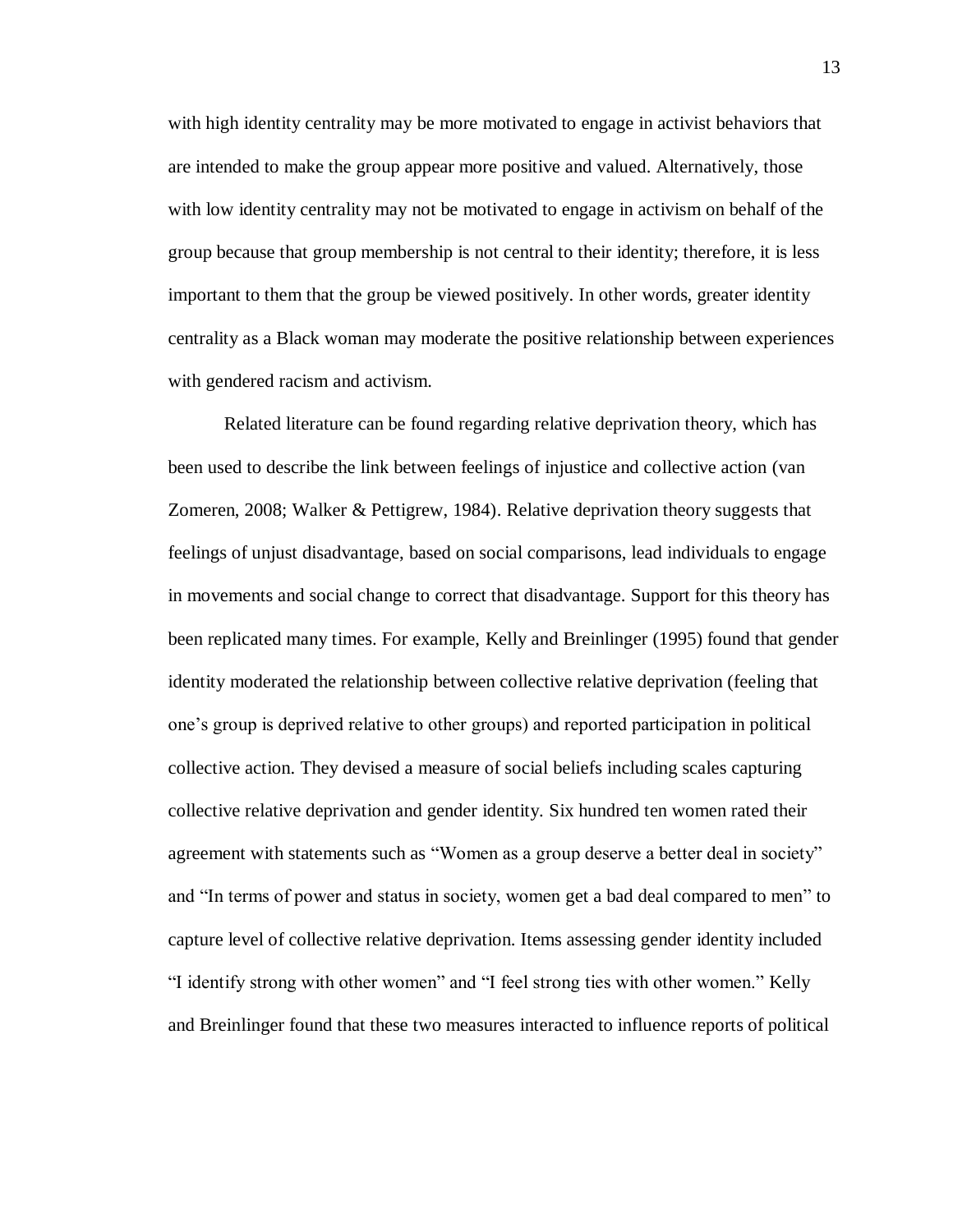participation one year later, including participation in women's groups and collective protest.

Moreover, theory suggests that discrimination elicits feelings of relative deprivation. For example, Lewis (1977) suggests that both the Feminist and Black Power movements resulted from women and Blacks, respectively, recognizing their limited economic options and value within the larger society. Lewis argues that a certain level of awareness of one's relative deprivation is necessary to recognize one's disadvantage and be motivated to participate in social movement. Accordingly, the experience of discrimination would imply feelings of relative deprivation. This suggests that identity centrality should moderate the relationship between experiencing with discrimination and activism. Specifically, from this perspective, higher levels of ethgender identity centrality should strengthen the relationship between experiences with gendered racism and activism among Black women. Alternatively, a weak associated between experiences with gendered racism and activism is expected among those with low levels of ethgender identity centrality. This would echo the findings in studies examining relative deprivation theory that demonstrate a stronger association between feelings of relative deprivation and action (Kelly & Breinlinger, 1995). However, no research to date has examined the possible moderating effects of identity centrality in the relationship between experiences with discrimination and activism.

**Ethgender identity as a mediator.** In contrast, other theories suggest that ethgender identity should serve as a mediator between experiences with gendered racism and activism. The rejection-identification model posits that experiencing rejection due to discrimination threatens psychological well-being and encourages members of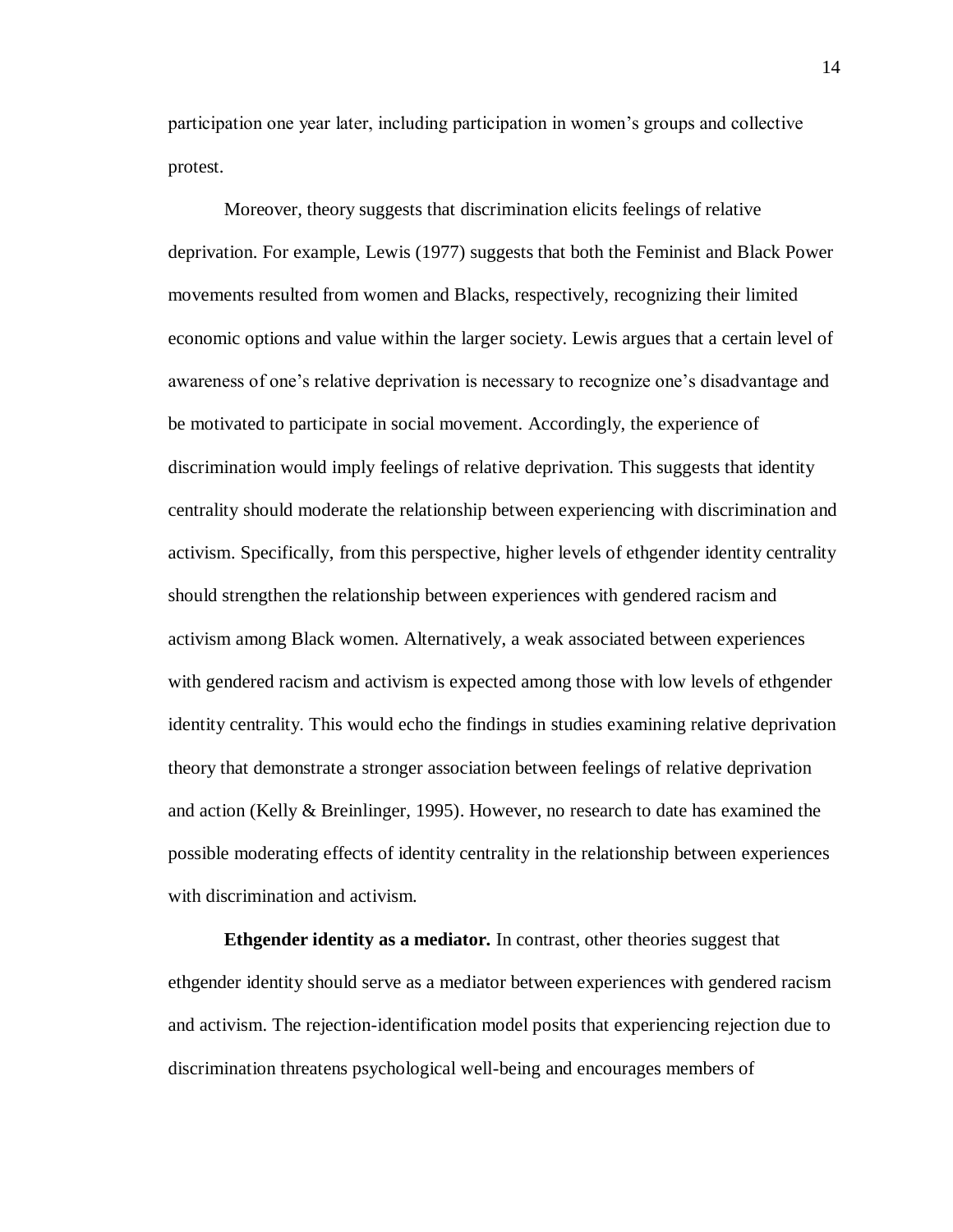marginalized groups to cope by identifying more strongly with other members of their group (Branscombe et al., 1999). In support of this model, Branscombe and colleagues found that experiencing discrimination had a direct negative effect on psychological wellbeing, but an indirect positive relationship with well-being through enhanced minority group identification. This relationship has been observed among women and Blacks (Branscombe et al., 1999; Schmitt, Branscombe, Kobrynowicz, & Owen, 2002).

Branscombe et al. (1999) extend the model by noting that members of marginalized groups can combat feelings of rejection by "increasing investment to their group" in order to feel like they belong (p. 137). This investment can come in the form of activism on behalf of one's group. To test this model, Cronin et al. (2012) conducted a longitudinal study with 252 Latino college students. Participants indicated levels of perceived ethnic discrimination, ethnic identification, well-being, and activism during their first and fourth years of college. The findings replicated those of Brasncombe et al. (1999) and revealed that experiencing discrimination had an indirect positive relationship with activism through enhanced minority group identification. Additionally, Cronin et al. found that the relationships between perceived discrimination during the first year and both well-being and activism during the fourth year were mediated sequentially by activism during the first year and ethnic identification during the fourth year. This suggests that ethgender identity is not a moderator but a mediator between gendered racism and activism.

No examination of the rejection-identification model has taken an intersectional approach. This is important because studies have highlighted the importance of ethgender identity to Black women noting that they seldom consider their ethnic or gender identity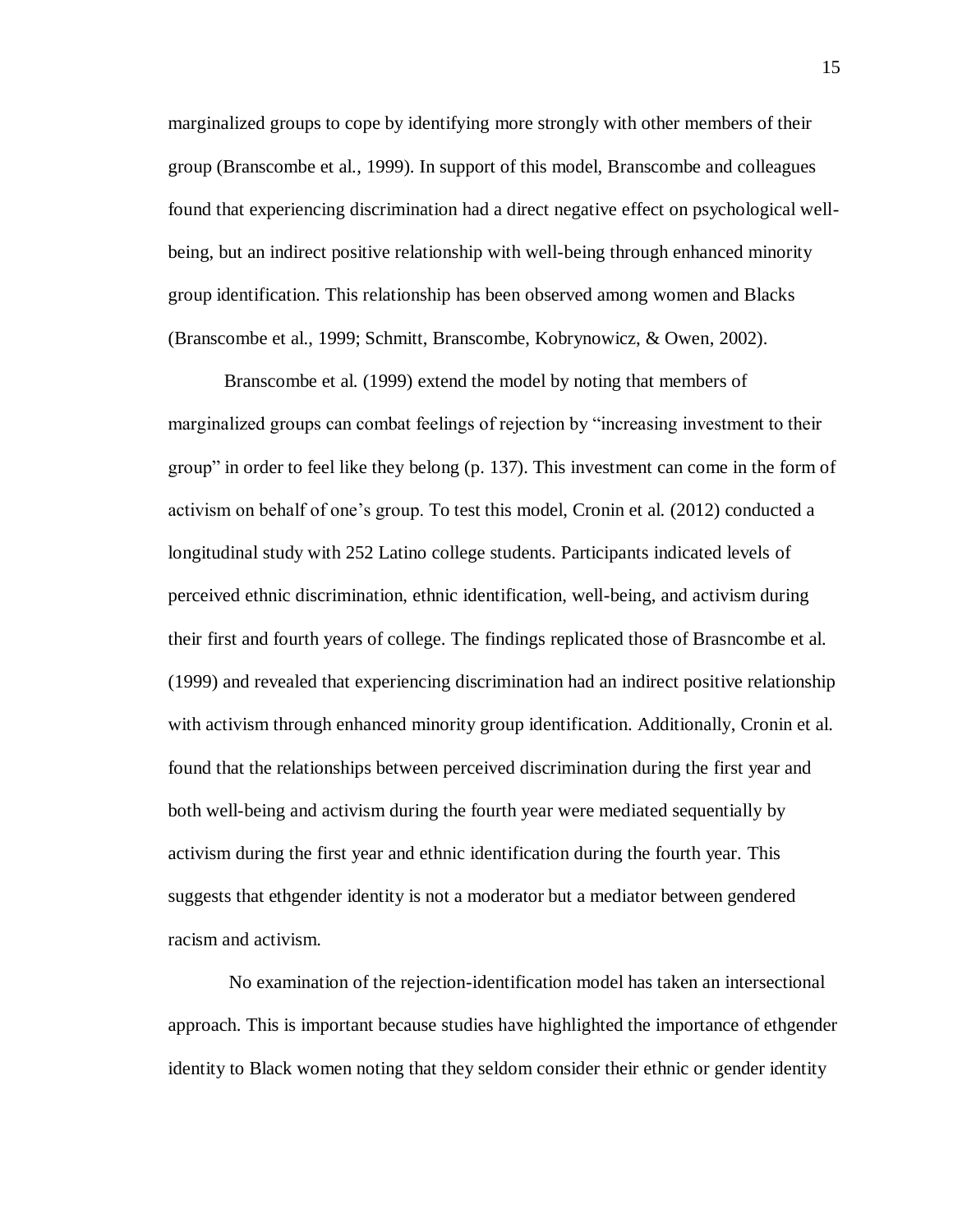in isolation (Thomas et al., 2011). Therefore, it can be beneficial for researchers to fully understand the impact of ethgender identity on behavior. Particularly, researchers may benefit from examining its influence on positive behaviors, such as activism, in effort to increase such behaviors.

The closest a study has come to examining the mediating role of ethgender identity in the relationship between experiences with gendered racism and activism comes from a study conducted by Szymanski and Lewis (2016). Szymanski and Lewis collected data from a sample of 212 Black college women and investigated the mediating role of ethgender identity in the relationship between gendered racism and the use of active coping strategies, including resistance and education/advocacy. They found that while experiences of gendered racism increased the use of active coping strategies, ethgender identity centrality did not mediate the relationship. Although resistance and education/advocacy can be forms of activism, the researchers did not explicitly examine activism; therefore, the findings provide limited information about activism. Moreover, the researchers utilized a measure of ethgender identity centrality that captured more individualistic, rather than collectivistic, identity. Research and theory suggest that collectivist identity mediates the relationship between discrimination and activism as it encourages individuals to consider their individual role in promoting group-level change (Jaramillo, 2010).

#### **Purpose of the Study**

There are several key features of the present study. First, the study focused on an "invisible" population that has been involved in activism and contributed to much social change. Black women have a history of engaging in activism; however, research rarely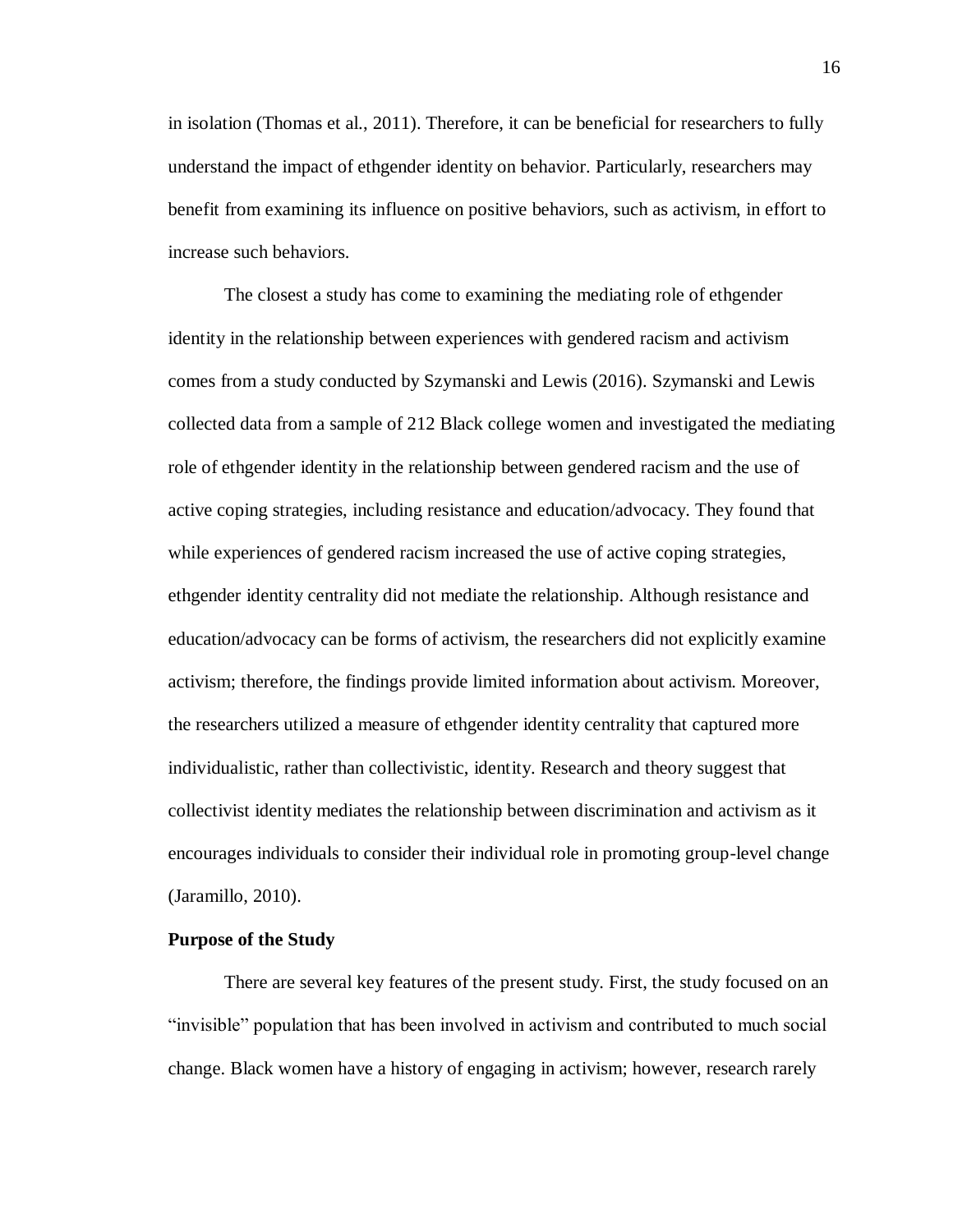focuses on the processes that motivate Black women, specifically, to action. Instead, Black women are outnumbered by White women in studies about women and feminist movements (Duncan, 1999; Kelly & Breinlinger, 1995; Liss et al., 2004), while they are overshadowed by Black men in studies about Blacks and Black activism (Grayman-Simpson, 2012; Szymanski & Lewis, 2015). Revealing the process behind activism for Black women can help researchers better understand a population that has been shown to have unique experiences yet is rarely the focus of studies.

Second, the present study takes an intersectional approach to understand the influence of multiple identities. By acknowledging that identities do not develop in isolation and using measures that appreciate intersectionality, the present study can nuance and improve understanding of activism among Black women.

Third, most studies that examine Black women and include a focus on gendered racism often highlight negative mental and physical health outcomes. However, proponents of positive psychology suggest that psychology's conceptualization of wellbeing as the absence of distress greatly limits our understanding of people's health (Ryff, 1989). In fact, some research suggests that ethnic identity is more strongly correlated with positive well-being than it is with psychological distress (Smith  $\&$  Silva, 2011). As such, focusing on activism, a mechanism that has been linked to positive outcomes, enhances the scope of gendered racism research.

Finally, examining psychological processes through multiple models highlights the importance of considering the dynamic and multi-faceted ways that identity can influence behaviors. The findings will contribute to a more comprehensive and accurate model that will increase researchers understanding of activism among Black women.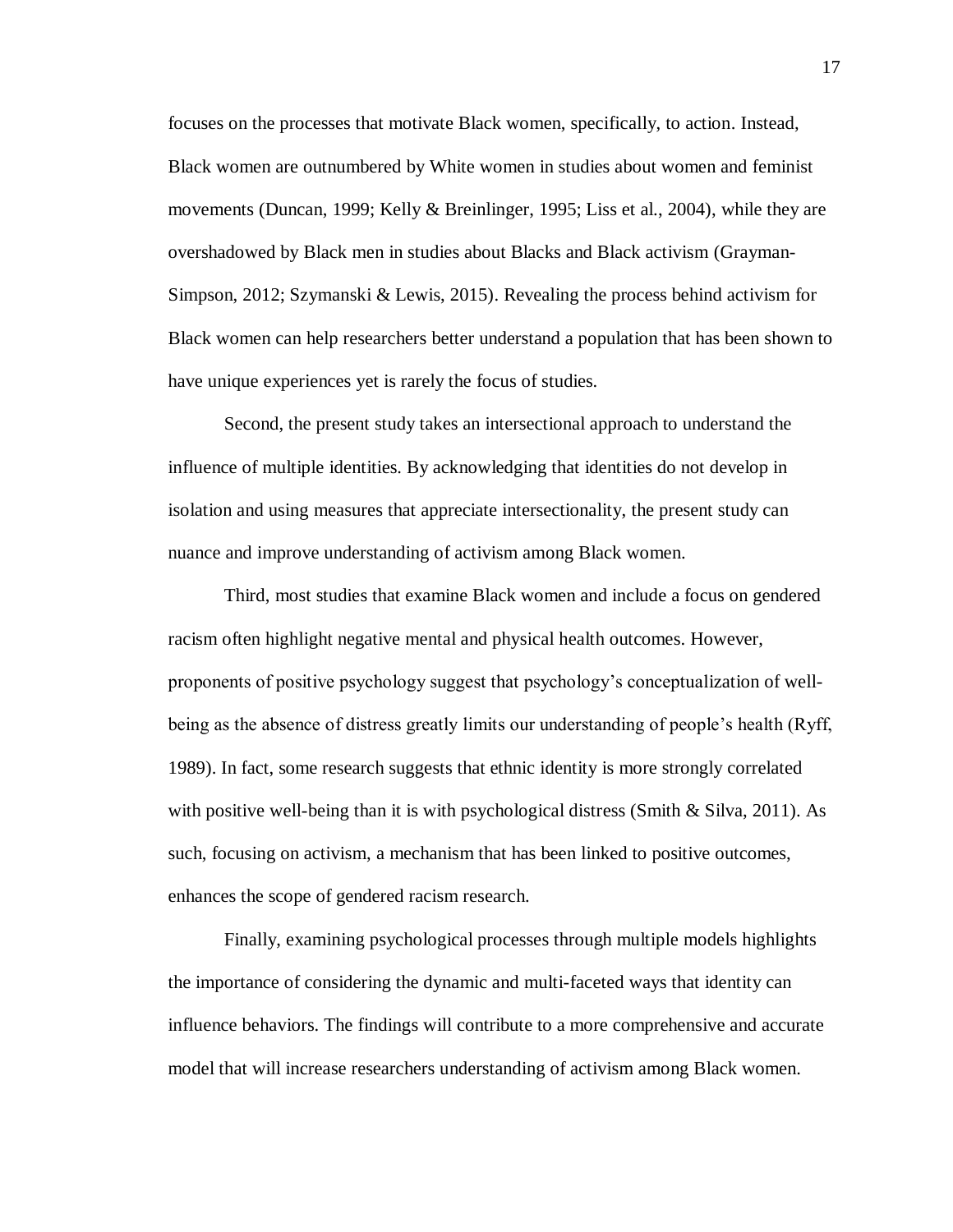**Aims and hypotheses**. There were three major aims of the present study. The first aim was to determine the relationship between experiences with gendered racism and activism. Based on previous findings suggesting a positive relationship between experiences with racism and activism (Livingston et al., 2017; Szymanski, 2012; Szymanski & Lewis, 2015), it was hypothesized that higher frequency of experiences with gendered racism would be associated with higher levels of activism among Black women. Furthermore, this study explored whether experiences with overt or covert gendered racism better predicts action. Based on theory suggesting that overt discrimination is more likely to lead to action than covert discrimination (Harrell, 2000), it was expected that experiences with overt gendered racism would be a stronger predictor of action. Specific hypotheses related to the first aim are as follows:

*Aim 1: Determine the relationship between experiences with gendered racism and activism.*

> *Hypothesis 1*: Experiences with overt, but not covert, gendered racism will predict activism.

The second aim of the study was to determine the role of emotions in Black women's decision to engage in activism. Based on previous research suggesting that anger and activism may be positively correlated (Barrett & Swim, 1998), it was expected that anger would be positively correlated with activism. It was also hypothesized that anger would predict activism, as research suggests that feelings of anger lead to active forms of coping (Barrett, 1993). Finally, following the Anger Activism Model (Turner, 2007), it was hypothesized that anger would play a mediating role in the relationship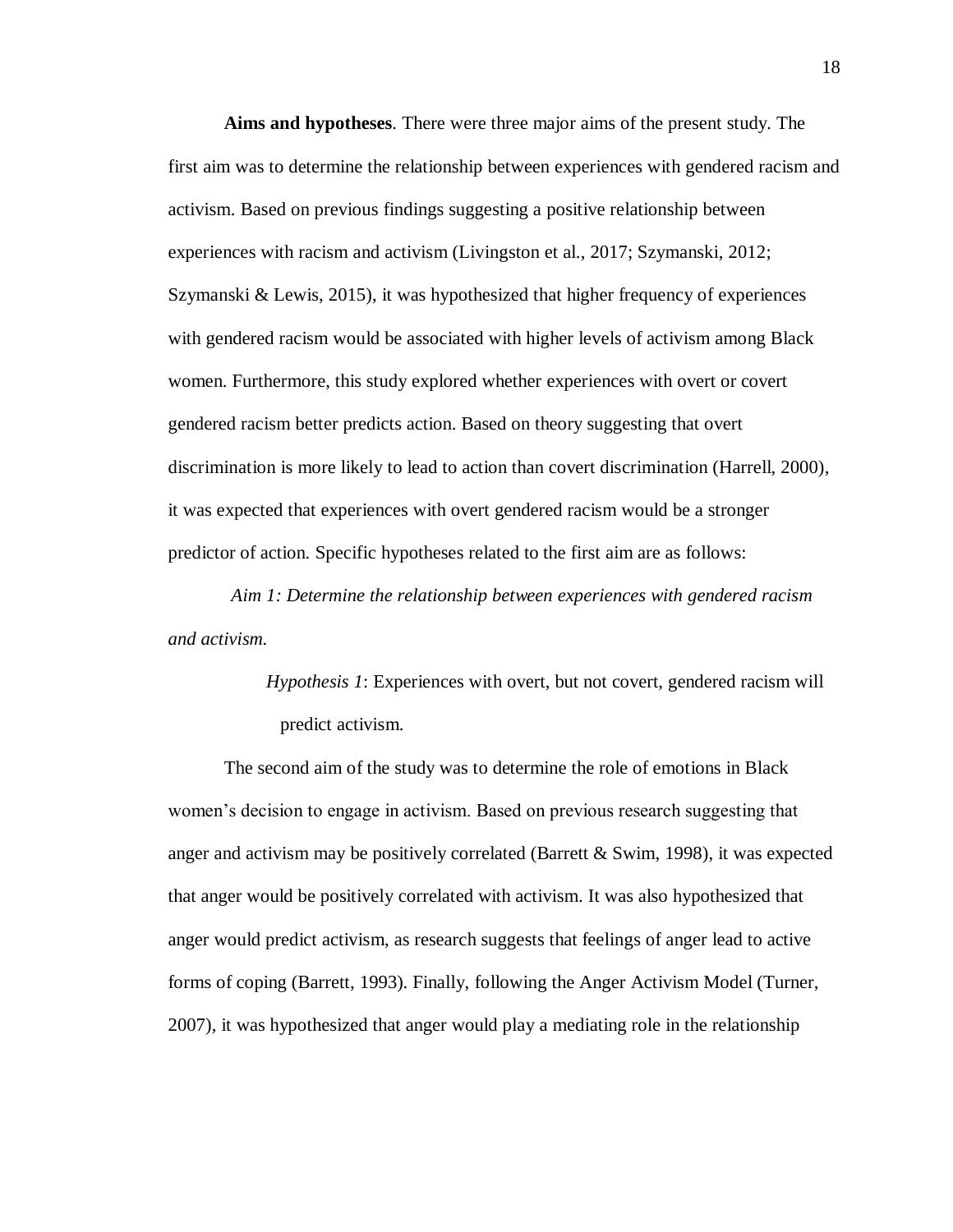between experiences with gendered racism and activism. Specific hypotheses related to the second aim are as follows:

*Aim 2: Explore the role of emotions in Black women's decision to engage in activism. Specifically, determine whether anger has a direct or indirect effect on activism.*

*Hypothesis 2*: Anger, but not hopelessness, will predict activism.

*Hypothesis 3*: Anger will mediate the relationship between experiences with gendered racism and activism.

The third aim of the study was to determine whether ethgender identity plays a moderating or mediating role in the relationship between experiences with gendered racism and activism. Limited research has examined gendered racism as experienced by Black women and even less has explored the impact of ethgender identity. Therefore, the approach to this aim is exploratory. However, it is hypothesized that more collectivistic measures of ethgender identity will play a more significant role than individualistic ethgender identity.

*Aim 3: Determine the role of ethgender identity in the relationship between experiences with gendered racism and activism.*

> *Hypothesis 4:* Because this is an exploratory aim, no specific hypothesis is presented. The study will explore whether ethgender identity plays a mediating or a moderating role in the relationship between experiences gendered racism and activism.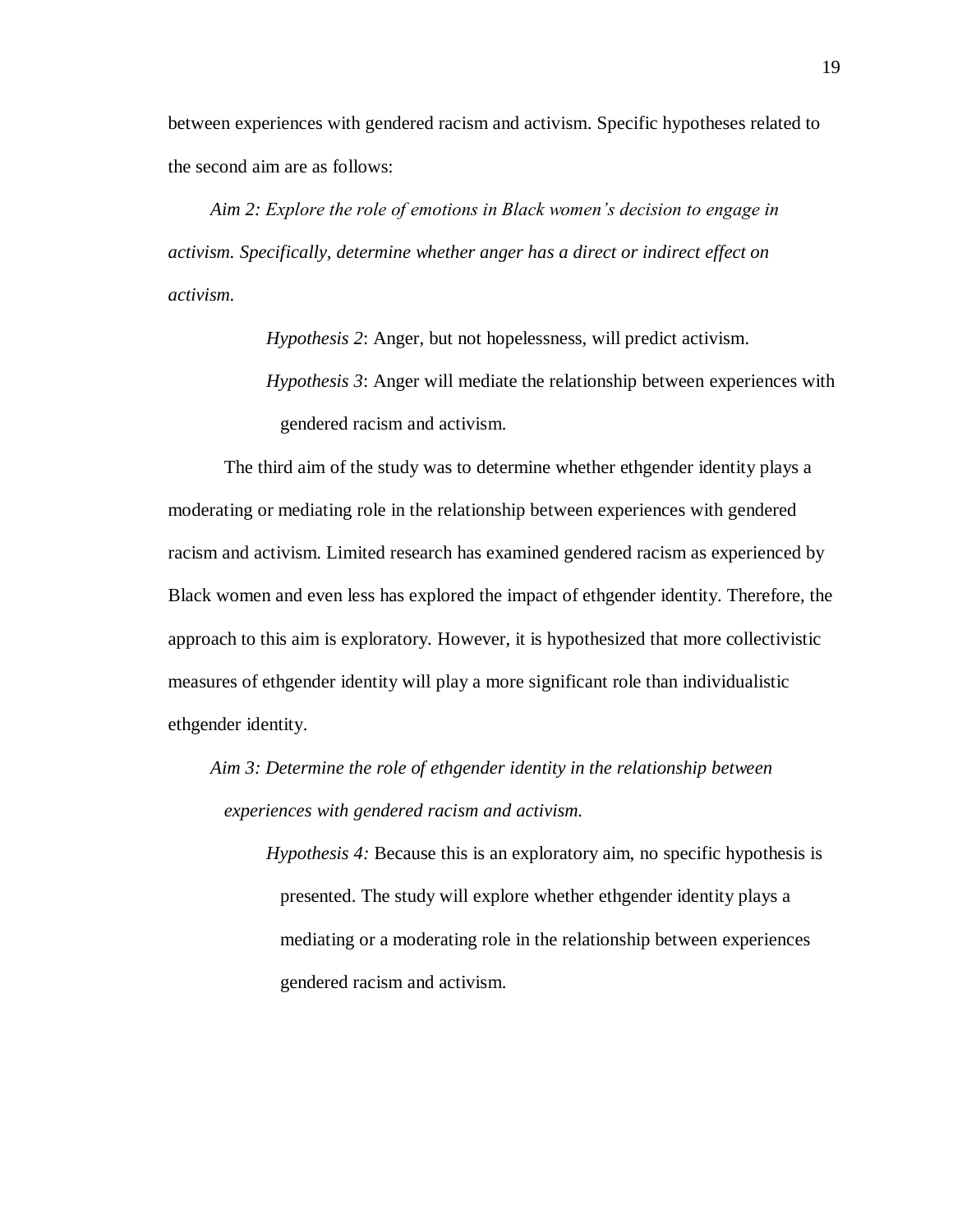#### **Method**

#### **Recruitment**

The present study collected data from a sample of Black women across the United States. A power analysis using G\*Power 3.1 was conducted. For the mediation analysis, a medium effect size (.15), power of .80, and 3 predictors would require a minimum sample size of 77 participants. With a medium effect size, power of .80, and 8 predictors, it was determined that a minimum of 109 participants would be needed for the moderation analysis. Therefore, the researcher sought to recruit 125 participants to account for any missing data. An online crowdsourcing service (MTurk Prime) was used to collect data. MTurk allows anonymous workers to complete online surveys for monetary compensation. Research suggests that samples acquired through MTurk are more diverse than college samples and still produce reliable data (Buhrmester, Kwang, & Gosling, 2011).

#### **Participants**

A national sample of 112 adult Black women participated in the present study. Participants could indicate more than one ethnicity. In addition to marking Black/African American, three participants marked White/European American, three participants marked Hispanic/Latina, and one participant marked Native Hawaiian/Pacific Islander. Ages ranged from 20 to 68 years ( $M = 36.96$ ,  $SD = 11.61$ ). Majority (85.7%) of participants identified as heterosexual, while nine participants identified as bisexual, four identified as homosexual, and one marked that her sexual orientation was not listed. Seventy-five participants obtained a college degree. Seventy-two participants indicated an annual income of \$20,000 to \$50,000.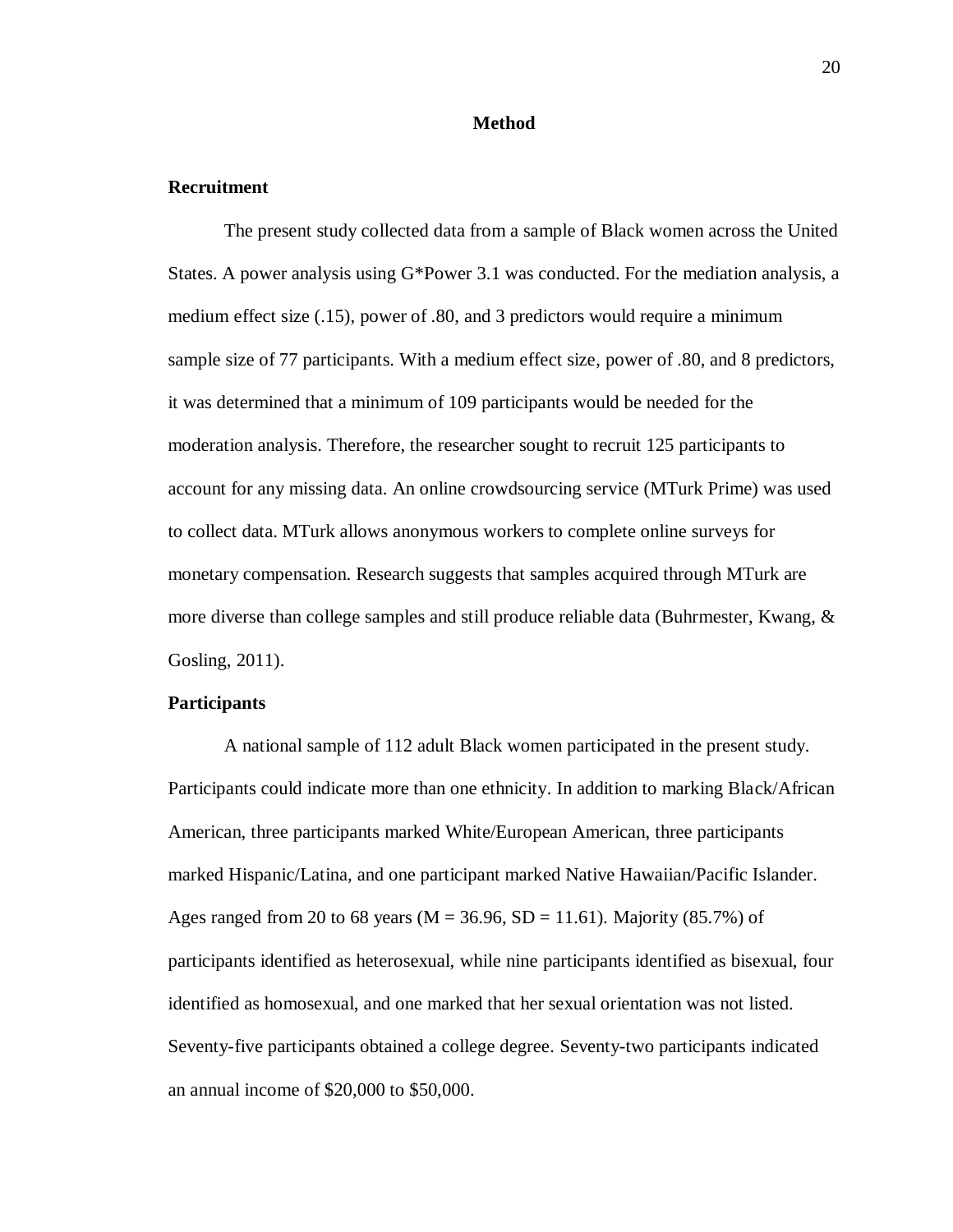#### **Measures**

**Gendered racism.** Gendered racism was assessed through two measures: The Revised Schedule of Sexist Events (Thomas et al., 2008) and the Gendered Racial Microaggression Scale (Lewis & Neville, 2015). The Revised Schedule of Sexist Events was used to capture experiences with overt gendered racism, while the Gendered Racial Microaggressions Scale was used to capture experiences with covert gendered racism.

The Revised Schedule of Sexist Events was used by Thomas et al. (2008) to assess Black women's experiences with gendered racism. The measure originated from the Schedule of Sexist Events (Klonoff & Landrine, 1995); however, the Revised Schedule of Sexist Events was modified to specifically measure Black women's experiences with discrimination. The Revised Schedule of Sexist Events consists of 20 items that assess the frequency of discriminatory experiences due to one's status as a Black woman. Sample items of the Revised Schedule of Sexist Events include: "How many times have you been made fun of, pushed, shoved, hit, or threatened with harm because you are a Black woman?" and "How many times have you heard people making inappropriate or degrading jokes about Black women?" Participants used a Likert-type scale to rate frequency ranging from 1 (the event never happened) to 6 (the event happens almost all the time). For the current study, participants also indicated their emotional reactions to each item. Participants used a Likert-type scale to rate their anger ranging from 1 (not at all angry) to 6 (extremely angry) and their hopelessness ranging from 1 (not at all hopeless) to 6 (extremely hopeless). Mean scores were computed for each subscale with higher scores indicating higher frequency of experiences with gendered racism, higher levels of anger, and higher levels of hopelessness. Previous research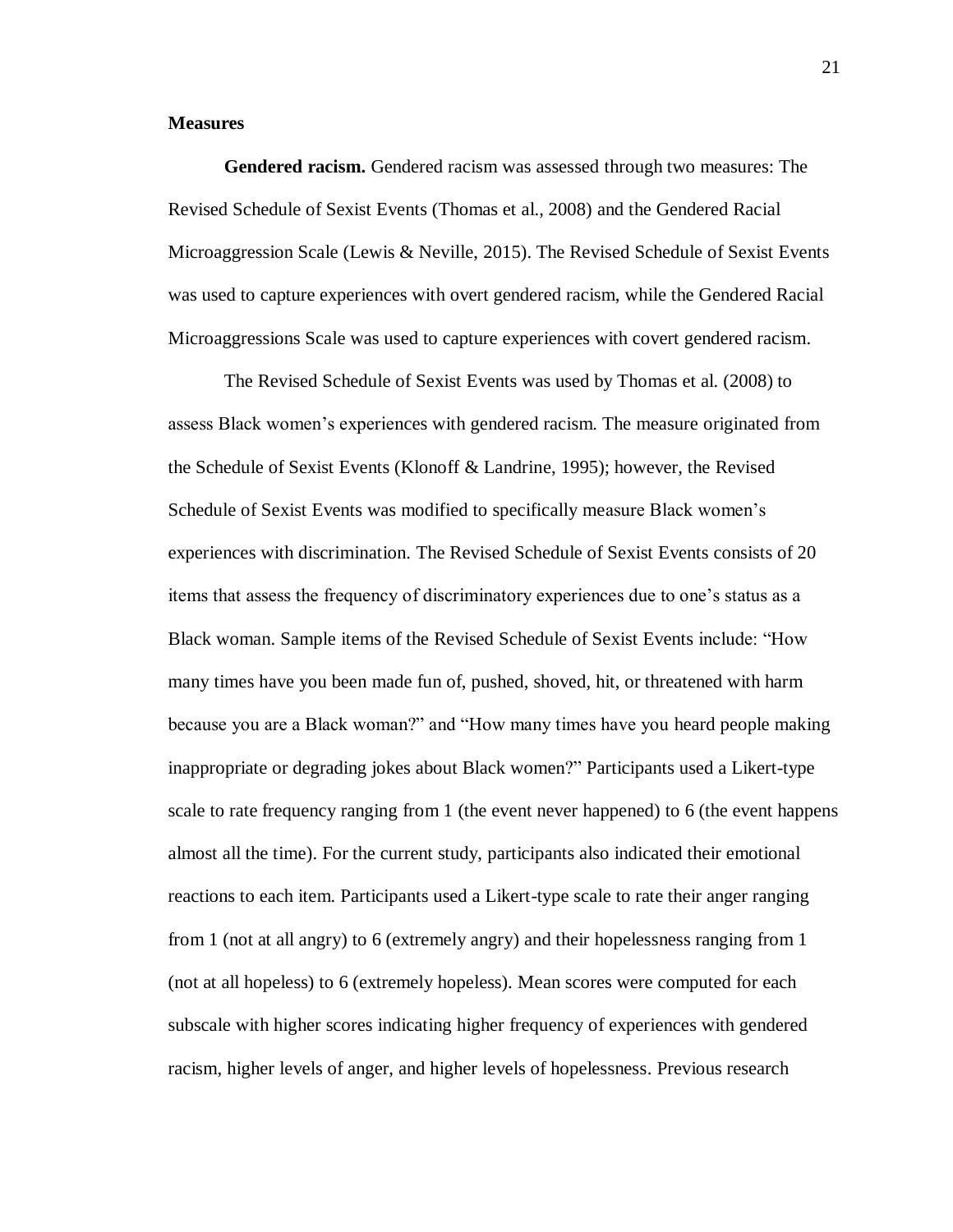supports the validity of the Revised Schedule of Sexist Events (Williams, 2015). It has been found to positively correlate with measures of race-related stress and sexism and not correlate with measures of social desirability, demonstrating convergent and discriminant validity, respectively. It has also been found to positively correlate with measures of psychological distress, demonstrating criterion-related validity. Importantly, the measure demonstrates incremental validity as the Revised Schedule of Sexist Events remains significantly and positively related to depression and anxiety above and beyond what can be accounted for by race-related stress and sexism. Reliability of the Revised Schedule of Sexist Events has been acceptable with alpha reported to be .93 in samples of Black women (Thomas et al., 2008; Williams, 2015). The Cronbach's alphas for the present study were .96, .97, and .97 for the frequency, anger, and hopelessness scales, respectively.

The Gendered Racial Microaggressions Scale (Lewis & Neville, 2015) measures subtle and everyday verbal and behavioral expressions of gendered racism toward Black women within an interpersonal context. The Gendered Racial Microaggressions Scale assess Black women's experiences across four domains: assumptions of beauty and objectification, silenced and marginalization, strong Black woman stereotype, and angry Black woman stereotype. The Gendered Racial Microaggressions Scale consists of 32 items. Sample items include: "Negative comments about my hair when natural," "My comments have been ignored," "I have been told that I am too assertive," and "Someone accused me of being angry when speaking calm." Participants used a Likert-type scale to rate the frequency ranging from 0 (never) to 5 (once a week or more). For the current study, participants also indicated their emotional reactions to each item. Participants used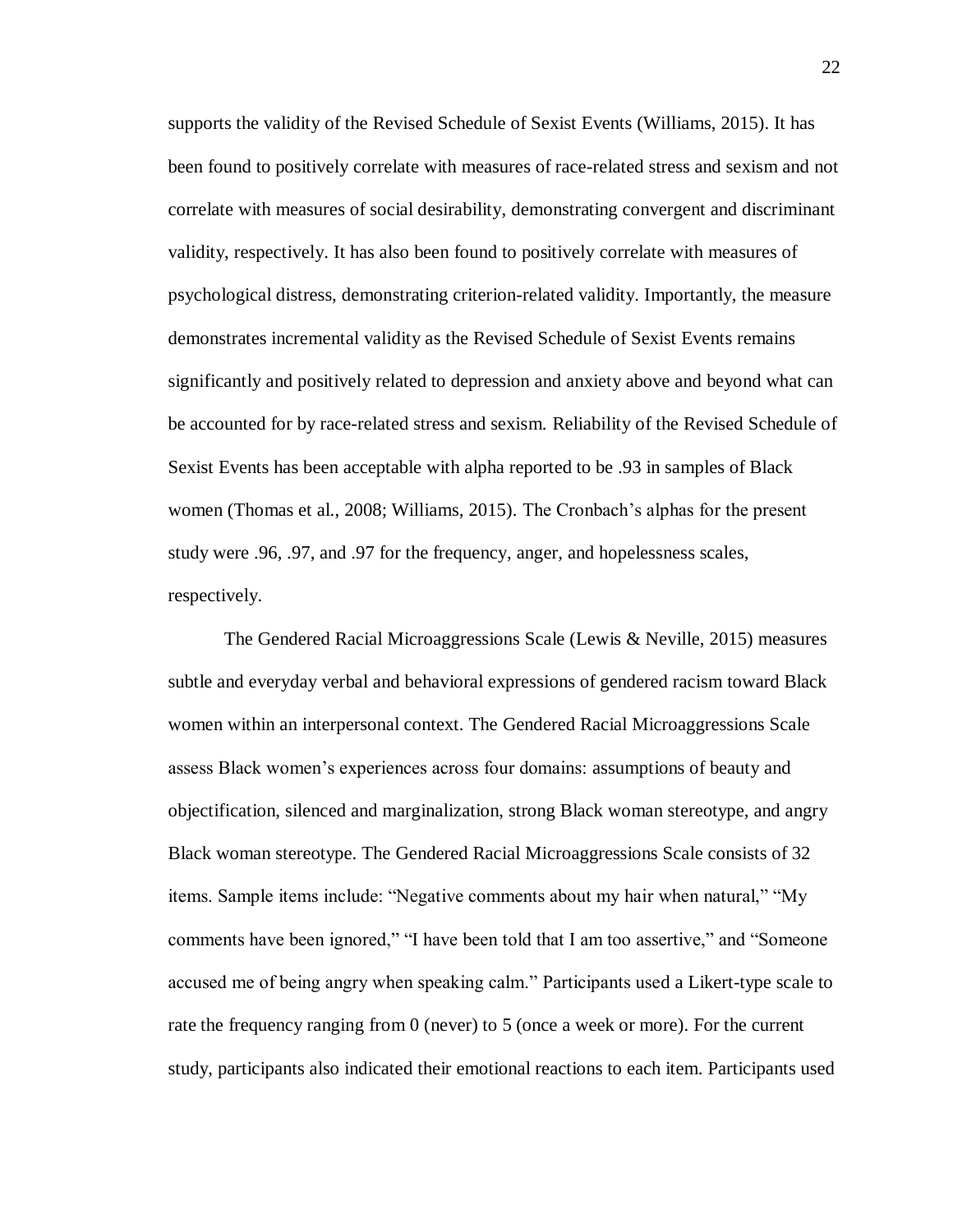a Likert-type scale to rate their anger ranging from 0 (not at all angry) to 5 (extremely angry) and their hopelessness ranging from 0 (not at all hopeless) to 5 (extremely hopeless). Mean scores were calculated for each scale, with higher scores indicating more frequent experiences with covert gendered racism, higher levels of anger, and higher levels of hopelessness. Previous research supports the validity of the Gendered Racial Microaggressions Scale (Jones, 2016; Lewis & Neville, 2015). Exploratory and confirmatory factor analysis provide support for the four factors (Lewis & Neville, 2015). The Gendered Racial Microaggressions Scale has been found to positively correlate with measures of racism and sexism, suggesting convergent validity. It is also positively associated with measures of psychological distress, demonstrating criterion-related validity (Jones, 2016; Lewis & Neville, 2015). Though not specifically tested, the Gendered Racial Microaggressions Scale is conceptually unique as it was created from the intersectional perspective. Reliability of the Gendered Racial Microaggressions Scale in previous research has been acceptable, with alphas in each of the four domains reported to be between .74 and .88 and the Cronbach's alpha for the total scale reported to be .93 in samples of Black women (Lewis & Neville, 2015). The Cronbach's alpha for the present study were .95, .96, and .98 for the frequency, anger, and hopelessness scales, respectively.

**Ethgender identity centrality.** There are no current measures that capture ethgender identity centrality, specifically. For this study, ethgender identity centrality was assessed using two measures: The Centrality subscale of the In-Group Identification Scale (Leach et al., 2008) and a modified version of the Centrality scale of the Multidimensional Inventory of Black Identity (Sellers, Rowley, Chavous, Shelton, &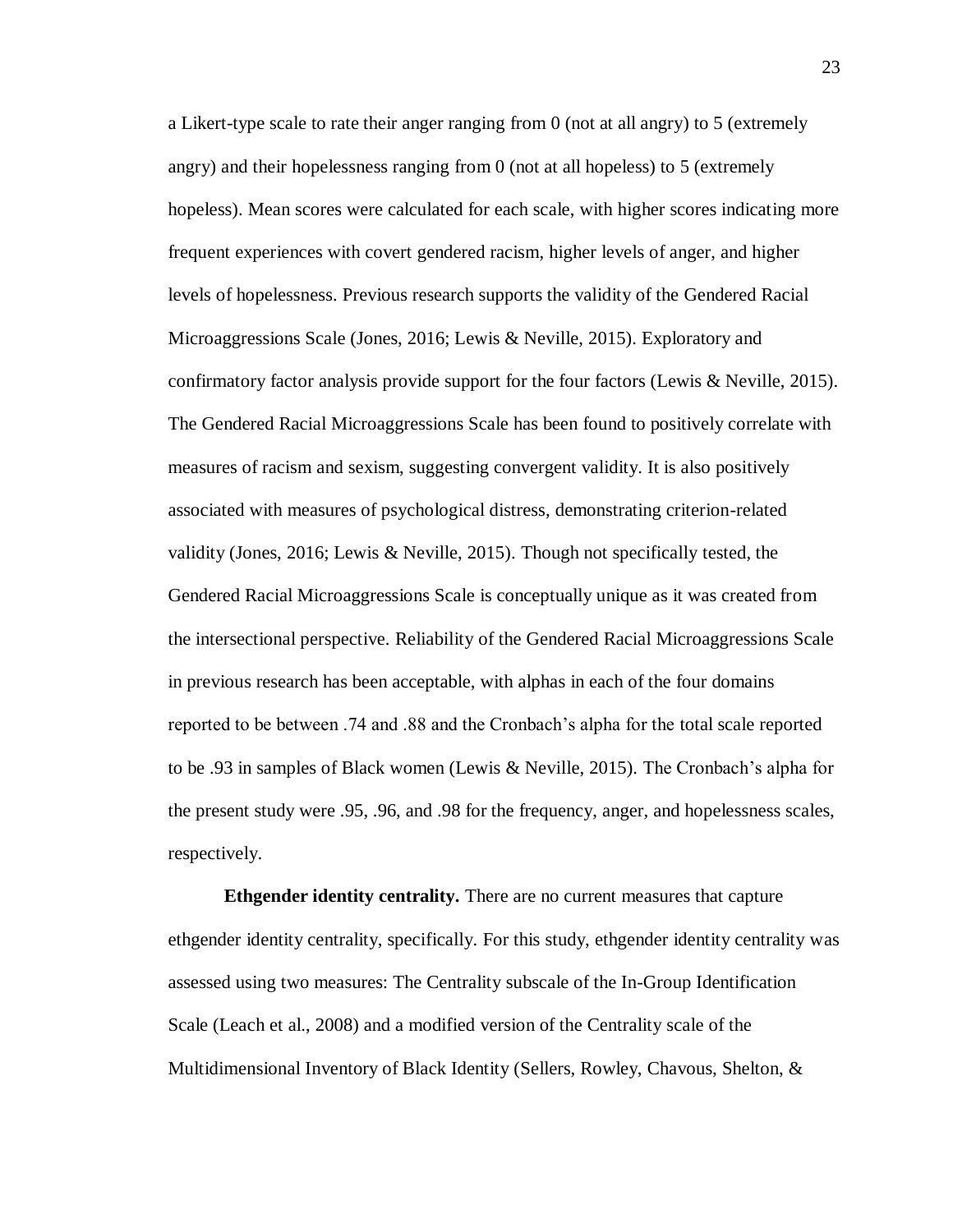Smith, 1997). The Centrality subscale of the In-Group Identification Scale was used to capture individualistic ethgender identity centrality, while the Multidimensional Inventory of Black Identity was used to capture collectivistic ethgender identity centrality.

The Centrality subscale of the In-Group Identification Scale was used by Szymanski and Lewis (2016) to measure ethgender identity centrality. This captured individualistic measure of ethgender identity centrality. The subscale consists of three items, including "I often think about the fact that I am a Black woman." Participants rated items on a Likert-type scale ranging from 1 (strongly disagree) to 7 (strongly agree). Mean scores were calculated with higher scores indicating higher levels of ethgender identity centrality. Previous research reports evidence for validity and reliability of the Centrality subscale (Leach et al., 2008). Reliability has been acceptable with alpha reported to be .76 in a sample of Black women (Szymanski & Lewis, 2016). The Cronbach's alpha for the present study was .81.

Although the Multidimensional Inventory of Black Identity was originally developed to measure Black identity, the Centrality scale has been modified to measure centrality of other identities including woman and scientist (Settles, 2004). In this study, the Centrality scale was modified to specifically measure Black women's collectivistic ethgender identity centrality. The scale consists of 8 items. Sample items include: "I have a strong attachment to other Black women" and "My destiny is tied to the destiny of other Black women." Participants rated items on a Likert-type scale ranging from 1 (strongly disagree) to 7 (strongly agree). Mean scores were calculated (3 items are reverse scored), with higher scores indicating a stronger identity as a Black woman. Reliability for the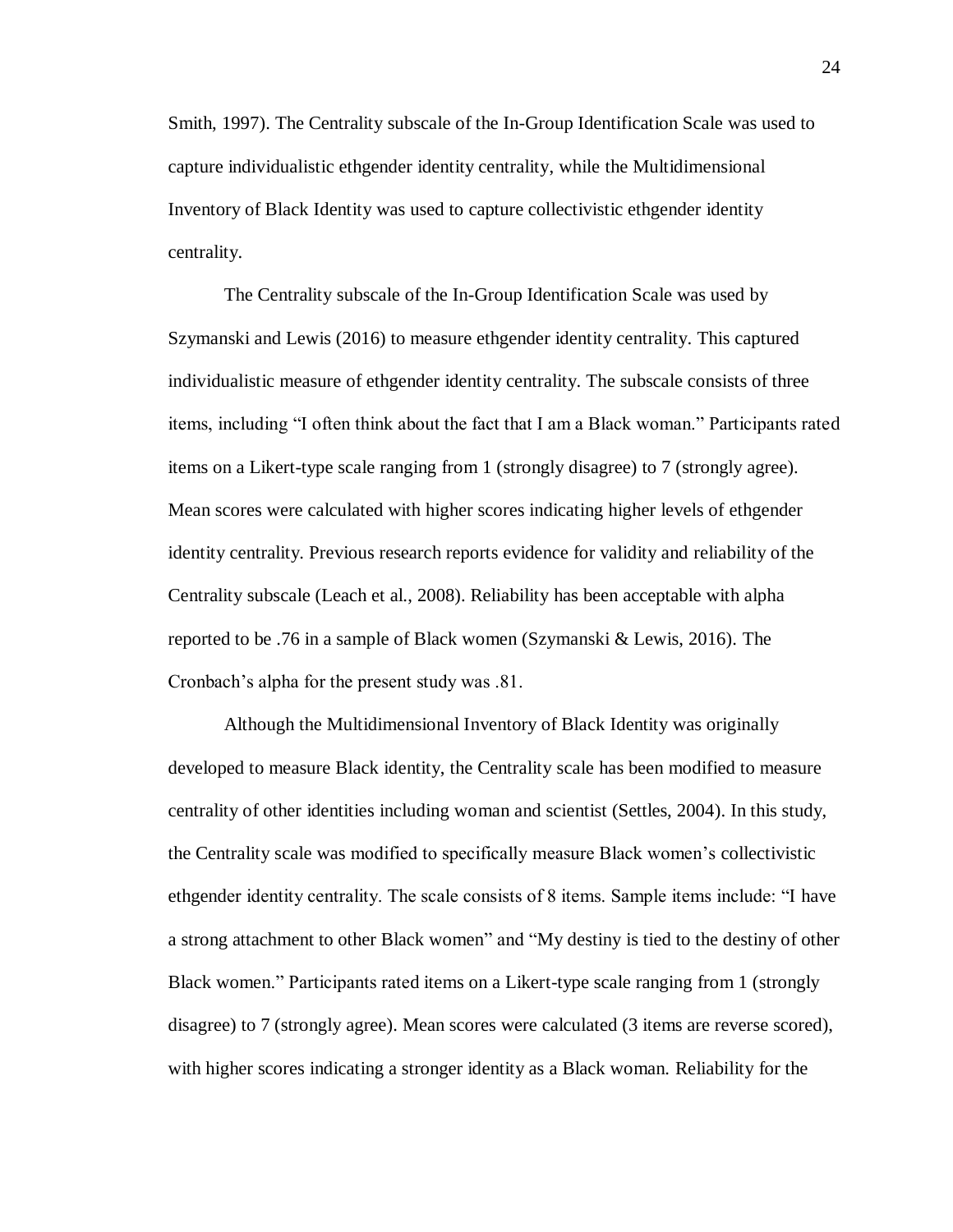Centrality scale has been acceptable with alpha reported to range from .73 to .84 in samples of Black women (Oney, Cole, & Sellers, 2011; Settles, Navarrete, Pagano, Abdou, & Sidanius, 2010; Williams, 2015; Yap, Settles, & Pratt-Hyatt, 2011). The Cronbach's alpha for the present study was .79.

**Activism.** Unfortunately, no measures capture activism specific to Black women. Therefore, measures were modified to capture Black women's activism. Activism was assessed through various measures: A modified version of the Activism Orientation Scale (Corning & Myers, 2002), a modified version of the Involvement in Feminist Activities Scale (Szymanski, 2004), and the Education/Advocacy and Resistance subscales of the Coping with Discrimination Scale (Wei, Alvarez, Ku, Russell, & Bonett, 2010).

The Activism Orientation Scale (Corning & Myers, 2002) measures an individual's propensity to engage in social action across a wide range of behaviors. In order to capture Black women's activism, specifically, participants were asked "If you find out about a problem affecting Black women, how willing would you be to do each of the following to fix it?" and item wording was modified slightly to correspond. The Activism Orientation Scale includes 38 items that capture activism across two broad domains: conventional activism (e.g., "How likely is it that you will display a poster or bumper sticker about the issue?") and high-risk activism (e.g., "How likely is it that you will engage in an illegal act as part of a protest regarding the issue?"). Participants rated the likelihood of their engagement in each behavior on a Likert-type scale ranging from 0 (extremely unlikely) to 3 (extremely likely). Scores were totaled with higher scores indicating more propensity to engage in activist behaviors. Previous research supports the validity of the scale demonstrating acceptable construct validity in the areas of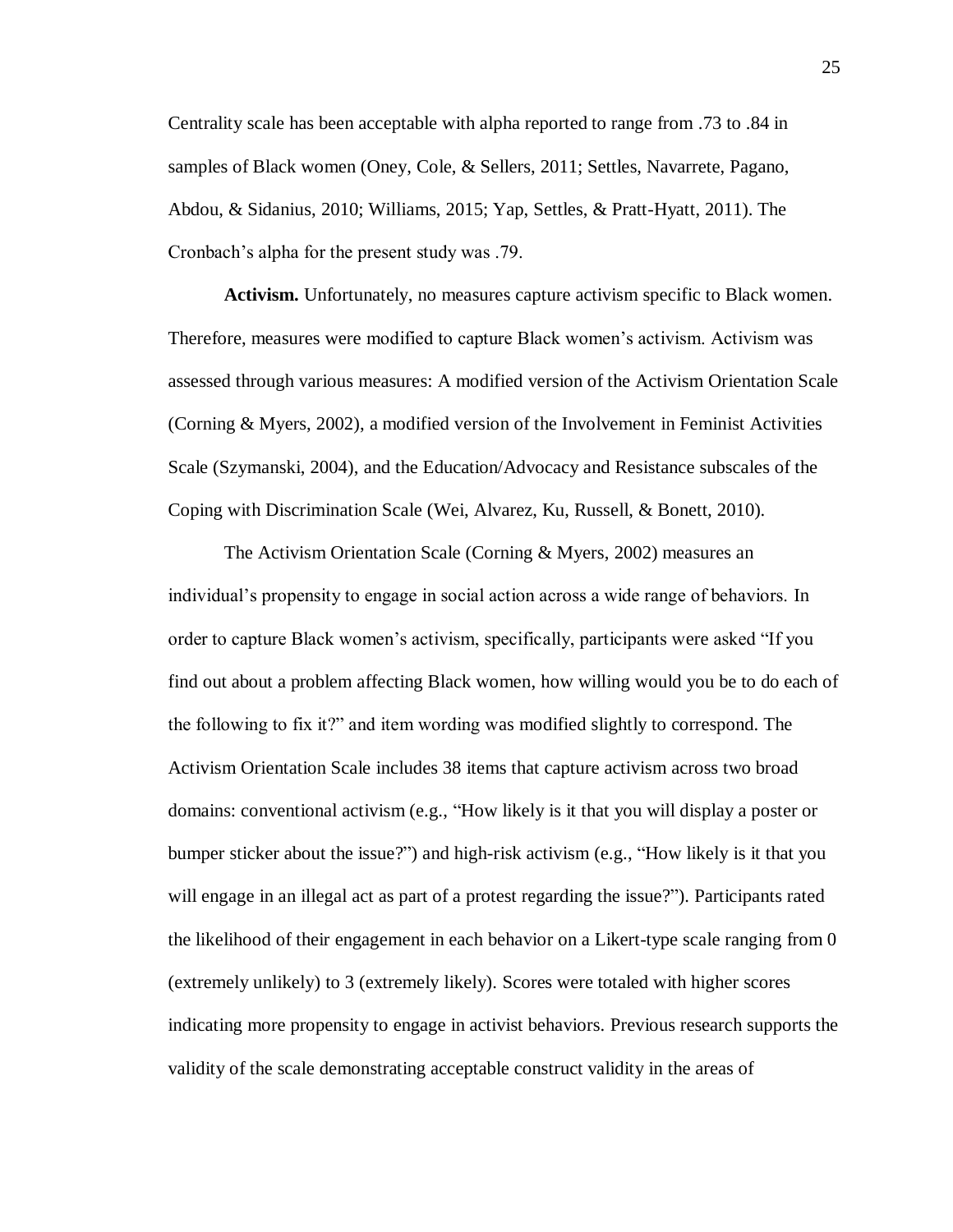convergent, discriminant, and criterion validity (Corning & Myers, 2002). Reliability of the Activism Orientation Scale has been acceptable with reported alphas ranging from .87 to .97 in diverse samples (Corning & Myers, 2002; Ponterotto & Ruckdeschel, 2007). The Cronbach's alpha for the present study was .97.

The Involvement in Feminist Activities Scale (Szymanski, 2004) was originally developed to capture feminist activism. For the present study, each item in the scale was modified by changing the word "feminist" with "Black women." The Involvement in Feminist Activities Scale consists of 17 items. Sample items include, "I actively participate in organizational, political, social, community, and/or academic activities and events targeted toward Black women" and "I attend conferences/lecture/classes/training on Black women's issues." Participants rated each item on a Likert-type scale ranging from 1 (very untrue of me) to 7 (very true of me). Mean scores were calculated with higher scores indicating more activism. Previous research supports the validity of the Involvement in Feminist Activities Scales demonstrating acceptable construct validity in the areas of convergent and discriminant validity as well as structural validity (Szymanski, 2004). Reliability of the scale has been acceptable with reported alpha of .94 in a sample of women. A modified version of the scale was used to capture Black activism in which the word "feminist" was replaced with "African American" (Szymanski, 2012). The reported alpha for the modified version was .95 in a sample of Blacks. The Cronbach's alpha for the present study was .97.

The Coping with Discrimination Scale (Wei et al., 2010) captures disengagement and engagement coping strategies used to deal with discrimination. The present study included the two engagement strategy subscales (Education/Advocacy and Resistance) to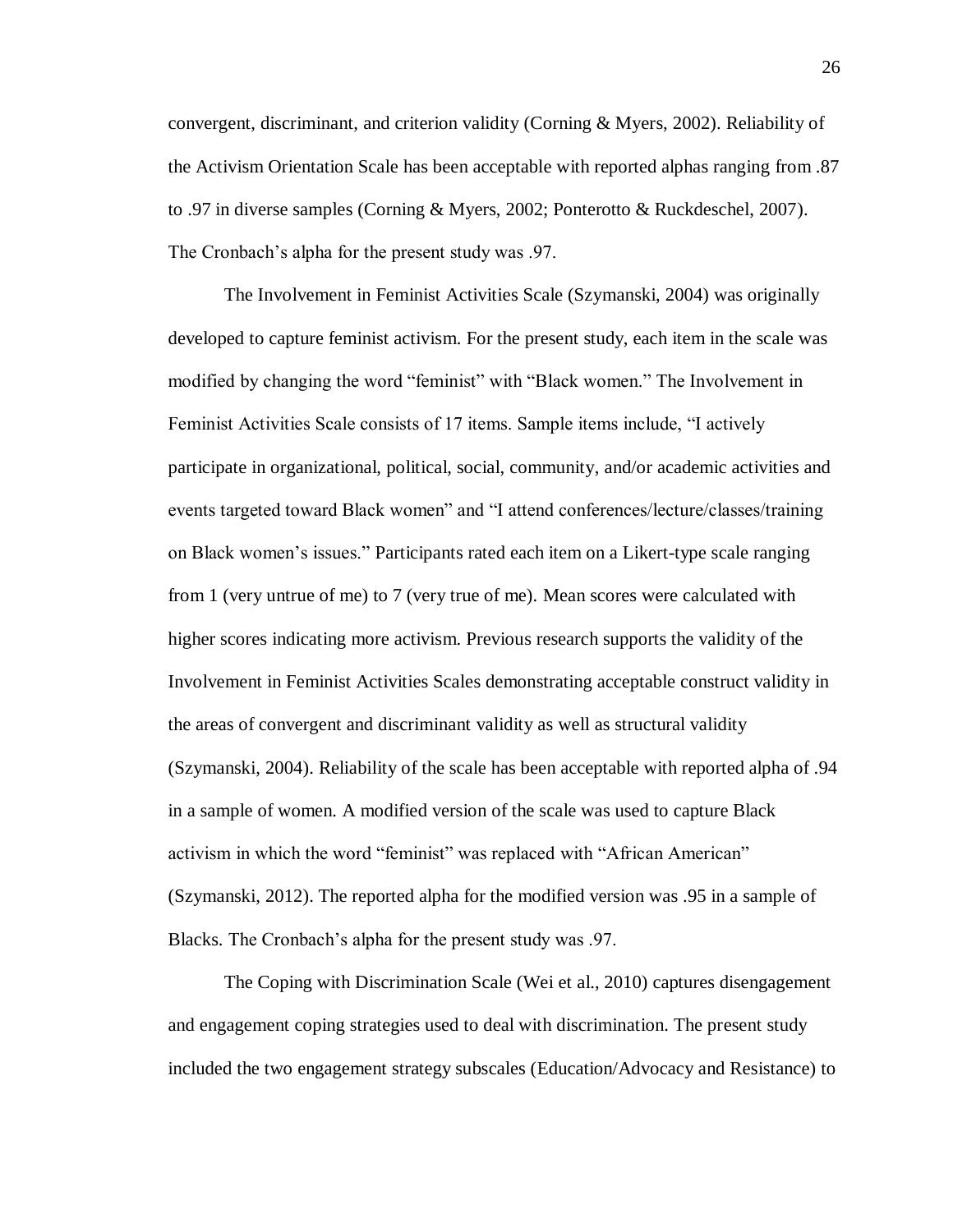capture activism against discrimination. Items were modified to target discrimination toward Black women, specifically. Each subscale consists of five items. Sample items from the Education/Advocacy subscale include, "I educate others about the negative impact of discrimination toward Black women" and "I help Black women to be better prepared to deal with discrimination." Sample items from the Resistance subscale include, "I directly challenge the person who offended me" and "I respond by attacking others' ignorant beliefs." Participants rated each item on a Likert-type scale ranging from 1 (never like me) to 6 (always like me). Mean scores were calculated with higher scores indicating more activism. Previous research supports the validity of the Coping with Discrimination Scale demonstrating acceptable content, structural, and construct validity (Wei et al., 2010). Reliability of the scale has been acceptable with reported alphas of .87 and .71 for the Education/Advocacy and Resistance subscales, respective, in a sample of Black women (Szymanski & Lewis, 2016). The Cronbach's alphas were .87 and .61 for Education/Advocacy and Resistance, respectively.

#### **Procedure**

Black women were recruited to participate in the study through MTurk Prime. Recruitment occurred in December 2017. The survey included measures for the present study in addition to other measures exploring Black women's experiences, which were collected for exploratory purposes and will not be described in this study. Surveys were completed online at a time and location of the participant's choice. All measures were presented randomly via Qualtrics. Demographic items were completed after all measures. Participants were offered \$1 for their participation.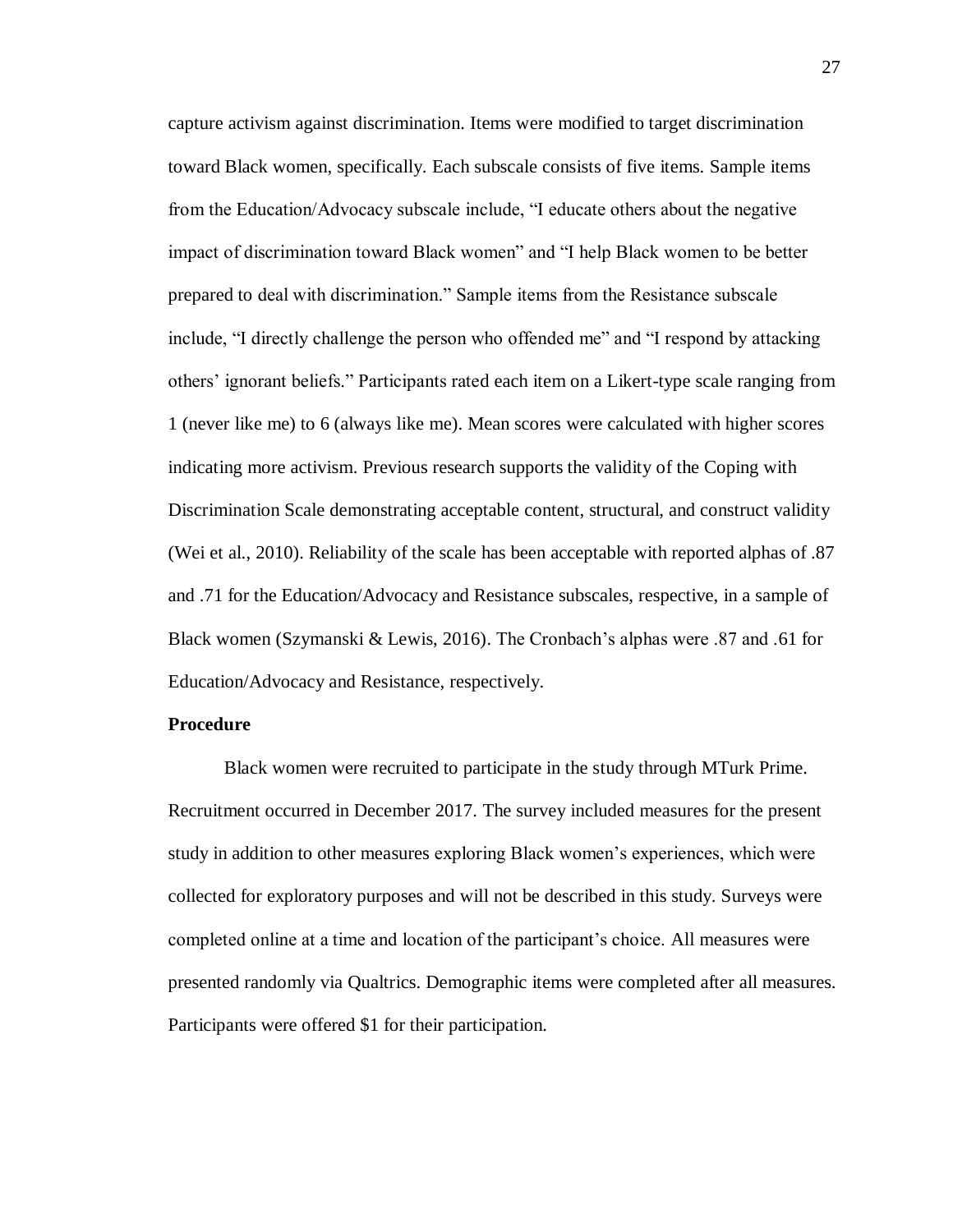#### **Results**

#### **Data Cleaning**

One hundred twenty-five Black women responded to survey questions. The mean completion time for the study was  $42.28$  minutes (SD = 51.64, Median = 34.45 minutes). Three participants were removed from the dataset due to unreasonably fast completion time (defined as less than one third of the median completion time). Four participants were removed because the MTurk gender consistency measure (provided by MTurk) indicated that across surveys, they did not consistently indicate their gender was female. Six participants were removed because they had excessive missing data. This resulted in the final reported sample of 112 participants.

#### **Assumptions of the Analyses**

Examination of the distributions revealed that two of the main variables (experiences with overt gendered racism and individualistic ethgender identity) had significant skew as defined by Tabachnick and Fidell (2007). Therefore, analyses utilized log transformations of skewed variables. For clarity in presentation, reported means and standard deviations are not transformed.

Most measures demonstrated acceptable reliability as recommended by Kline (2000). Therefore, all measures were analyzed as proposed. Means, standard deviations, reliabilities, skewness, and kurtosis are presented in Table 1.

Finally, multicollinearity was assessed. A correlational matrix (Table 2) revealed strong relationships between variables as defined by Tabachnick and Fidell (2007). Variance inflation factors (VIF) were assessed for all analyses, with no VIF exceeding 5, following recommendations of Jeeshim (2002). Additionally, condition index values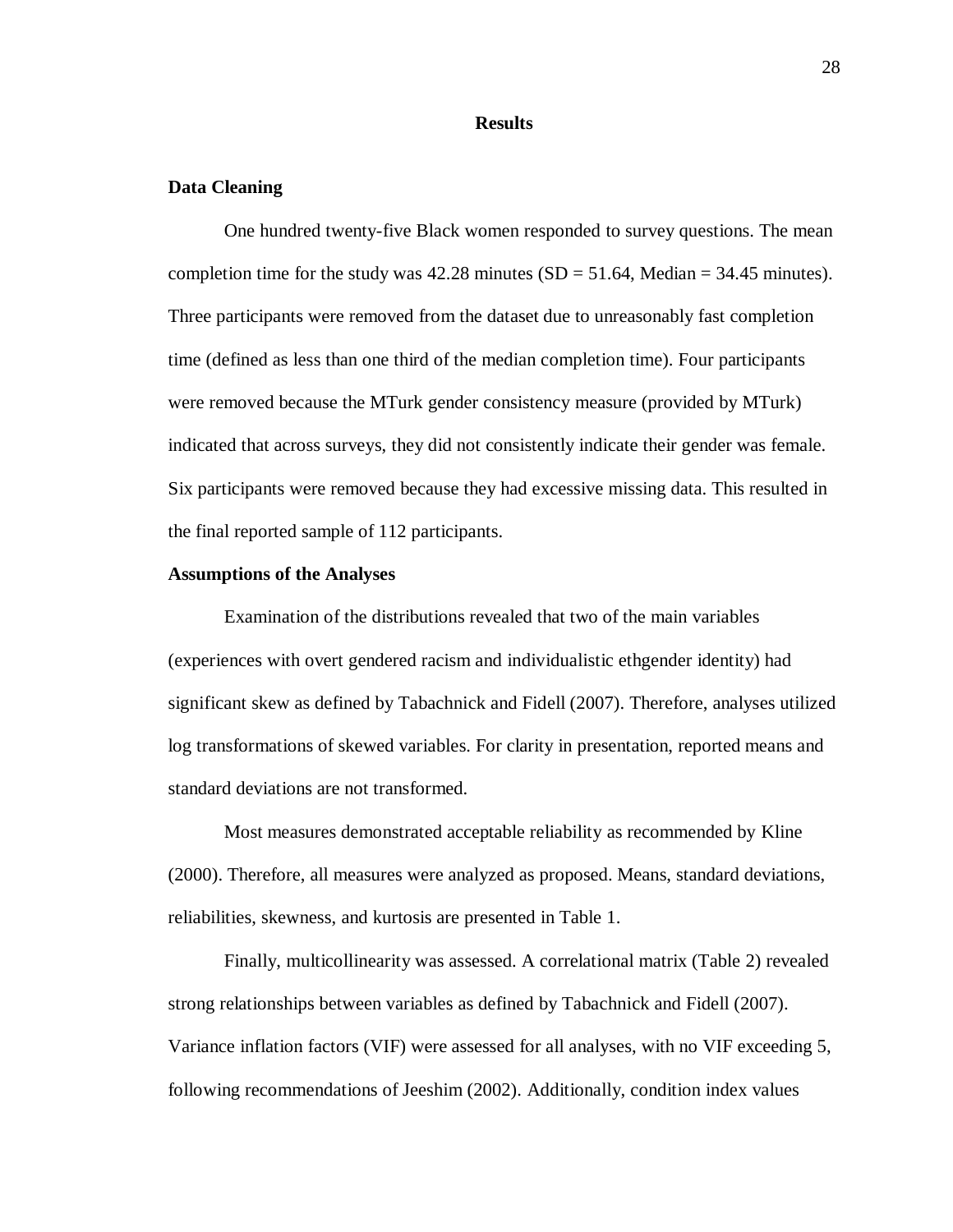(2002).

| <b>Table 1.</b> Means, Standard Deviations, Renabilities, Skewhess, and Kurtosis |           |             |          |              |              |  |  |  |
|----------------------------------------------------------------------------------|-----------|-------------|----------|--------------|--------------|--|--|--|
|                                                                                  | Possible  |             |          | <b>Skew</b>  | Kurtosis     |  |  |  |
| Variable                                                                         | Range     | Mean/SD     | $\alpha$ | Statistic/SE | Statistic/SE |  |  |  |
| 1. Overt Gendered Racism                                                         | $1 - 6$   | 2.47/1.19   | .96      | 1.09/.23     | .59/0.45     |  |  |  |
| 2. Overt Gendered Racism-Anger                                                   | $1 - 6$   | 3.00/1.17   | .97      | $-.10/.23$   | $-1.09/0.46$ |  |  |  |
| 3. Overt Gendered Racism-Hopelessness                                            | $1 - 6$   | 2.34/1.11   | .97      | .39/0.23     | $-0.99/0.46$ |  |  |  |
| 4. Covert Gendered Racism                                                        | $0 - 5$   | 1.72/1.09   | .95      | .62/0.23     | $-.34/.45$   |  |  |  |
| 5. Covert Gendered Racism-Anger                                                  | $0 - 5$   | 1.67/0.97   | .96      | .03/0.23     | $-.90/.45$   |  |  |  |
| 6. Covert Gendered Racism-Hopelessness                                           | $0 - 5$   | 1.16/1.04   | .98      | .53/.23      | $-.80/.45$   |  |  |  |
| Individualistic Ethgender Identity<br>7.                                         | $1 - 7$   | 5.79/1.25   | .81      | $-1.48/0.23$ | 2.72/0.45    |  |  |  |
| 8. Collectivistic Ethgender Identity                                             | $1 - 7$   | 5.24/1.08   | .79      | $-.59/0.23$  | .73/0.45     |  |  |  |
| 9. Activism Orientation Scale                                                    | $0 - 114$ | 52.29/27.54 | .97      | $-.15/0.23$  | $-.58/.45$   |  |  |  |
| 10. Involvement in Feminist Activity Scale                                       | $1 - 7$   | 3.22/1.74   | .97      | .43/.23      | $-0.92/0.45$ |  |  |  |
| 11. Education/Advocacy                                                           | $1 - 6$   | 3.71/1.36   | .87      | $-.20/0.23$  | $-.66/.45$   |  |  |  |
| 12. Resistance                                                                   | $1 - 6$   | 2.82/0.82   | .61      | .11/0.23     | .35/0.45     |  |  |  |

**Table 1**: Means, Standard Deviations, Reliabilities, Skewness, and Kurtosis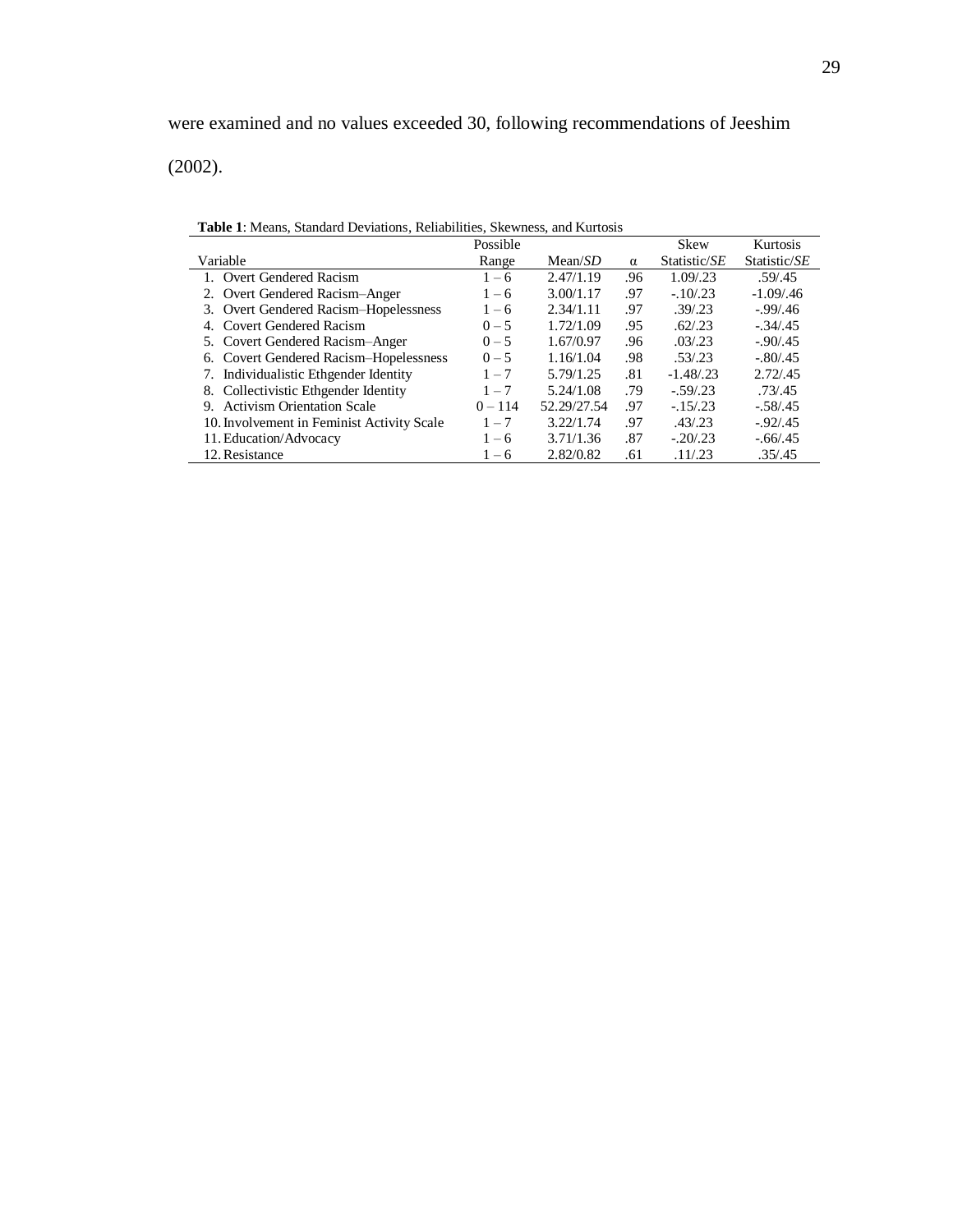**Table 2**: Correlations among Study Variables

| Variable                                   |         |         | 3       | 4       |         | 6       |                          | 8       | Q       | 10      | 11      |
|--------------------------------------------|---------|---------|---------|---------|---------|---------|--------------------------|---------|---------|---------|---------|
| Overt Gendered Racism                      |         |         |         |         |         |         |                          |         |         |         |         |
| Overt Gendered Racism-Anger                | $.46**$ |         |         |         |         |         |                          |         |         |         |         |
| Overt Gendered Racism-Hopelessness         | $.42**$ | $.63**$ |         |         |         |         |                          |         |         |         |         |
| Covert Gendered Racism                     | .59**   | $.30**$ | $.37**$ |         |         |         |                          |         |         |         |         |
| 5. Covert Gendered Racism-Anger            | .15     | $.62**$ | $.59**$ | .54**   |         |         |                          |         |         |         |         |
| 6. Covert Gendered Racism-Hopelessness     | .15     | $.41**$ | $.74**$ | .49**   | $.81**$ |         |                          |         |         |         |         |
| Individualistic Ethgender Identity         | $.28**$ | .18     | $.22*$  | $.24*$  | $.24*$  | .18     | $\overline{\phantom{0}}$ |         |         |         |         |
| 8. Collectivistic Ethgender Identity       | $.21*$  | $.24*$  | $.10*$  | $.23*$  | $.28**$ | .12     | $.65***$                 |         |         |         |         |
| 9. Activism Orientation Scale              | $.22*$  | $.26**$ | $.17**$ | $.38**$ | $.26**$ | .18     | $.32**$                  | $.39**$ |         |         |         |
| 10. Involvement in Feminist Activity Scale | .19*    | .08     | .10     | $.33**$ | .11     | .10     | $.32**$                  | $.33**$ | $.59**$ | —       |         |
| 11. Education/Advocacy                     | $.27**$ | .12     | .15     | $.35**$ | $.26**$ | $.22*$  | $.36**$                  | $.33**$ | $.69**$ | $.56**$ |         |
| 12. Resistance                             | .06     | .04     | .10     | $.26**$ | $.26*$  | $.24**$ | .02                      | .03     | $.20*$  | .12     | $.28**$ |

*Note.* \* indicates  $p < .05$ , \*\* indicates  $p < .01$ .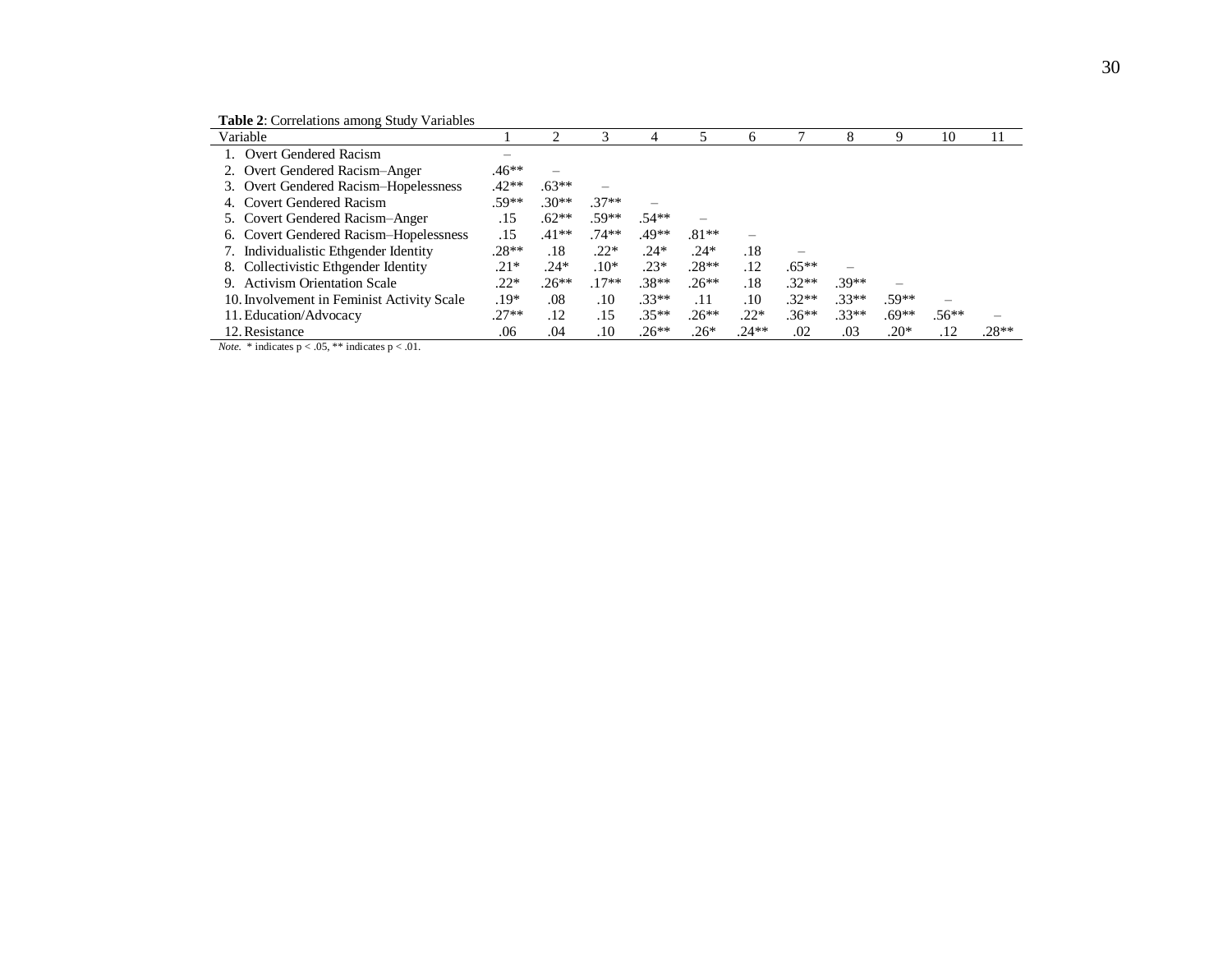# **Preliminary Analyses**

All demographic variables were evaluated as potential confounds. Age was found to negatively correlate with experiences with covert gendered racism  $(r = -.22, p = .02)$ and hopelessness response to covert gendered racism  $(r = -.20, p = .03)$ . Therefore, relevant analyses controlled for age effects. No other measured demographic variables were significantly related to any variables of interest.

# **Gendered Racism and Activism**

Correlational analyses assessed the bivariate relationship between the experiences with gendered racism and activism. Separate analyses were conducted for each type of gendered racism (overt v. covert) across each measure of activism (i.e., Activism Orientation Scale, Involvement in Feminist Activities Scale, and Coping with Discrimination Scale Education/Advocacy and Resistance subscales). Pearson correlation and significance values are reported in Table 2. Regression coefficients and significance values are reported in Table 3.

| Measures of Activism                    | Variables                     |         | $\boldsymbol{t}$ | $\mathbb{R}^2$ | $\overline{F}$ | df     |
|-----------------------------------------|-------------------------------|---------|------------------|----------------|----------------|--------|
| <b>Experiences with Gendered Racism</b> |                               |         |                  |                |                |        |
| <b>Activism Orientation Scale</b>       | Overt Gendered Racism         | .03     | .25              | .14            | $9.13**$       | 2, 109 |
|                                         | Covert Gendered Racism        | $.36**$ | 3.07             |                |                |        |
| Involvement in Feminist Activity Scale  | Overt Gendered Racism         | .01     | .04              | .11            | $6.63**$       | 2, 109 |
|                                         | Covert Gendered Racism        | $.33**$ | 2.73             |                |                |        |
| Education/Advocacy                      | <b>Overt Gendered Racism</b>  | .13     | 1.07             | .13            | $8.28**$       | 2, 109 |
|                                         | Covert Gendered Racism        | $.27*$  | 2.27             |                |                |        |
| Resistance                              | <b>Overt Gendered Racism</b>  | $-.13$  | $-1.06$          | .08            | $4.44*$        | 2, 109 |
|                                         | <b>Covert Gendered Racism</b> | $.34*$  | 2.80             |                |                |        |
| <b>Emotional Responses</b>              |                               |         |                  |                |                |        |
| <b>Activism Orientation Scale</b>       | <b>Total Anger</b>            | $.34*$  | 2.56             | .10            | $5.96**$       | 2, 109 |
|                                         | <b>Total Hopelessness</b>     | $-.04$  | $-.27$           |                |                |        |
| Involvement in Feminist Activity Scale  | <b>Total Anger</b>            | .07     | .51              | .02            | 1.00           | 2, 109 |
|                                         | <b>Total Hopelessness</b>     | .07     | .53              |                |                |        |
| Education/Advocacy                      | <b>Total Anger</b>            | .14     | 1.04             | .06            | $3.13*$        | 2, 190 |
|                                         | <b>Total Hopelessness</b>     | .11     | .82              |                |                |        |
| Resistance                              | <b>Total Anger</b>            | .07     | .50              | .04            | 2.39           | 2, 190 |
|                                         | <b>Total Hopelessness</b>     | .15     | 1.11             |                |                |        |

| <b>Table 3.</b> Regressions Predicting Activism Measures |  |
|----------------------------------------------------------|--|
|----------------------------------------------------------|--|

Note: β and *t* reflect values from the final regression equation.

 $*$  indicates  $p < .05$ ,  $**$  indicates  $p < .01$ .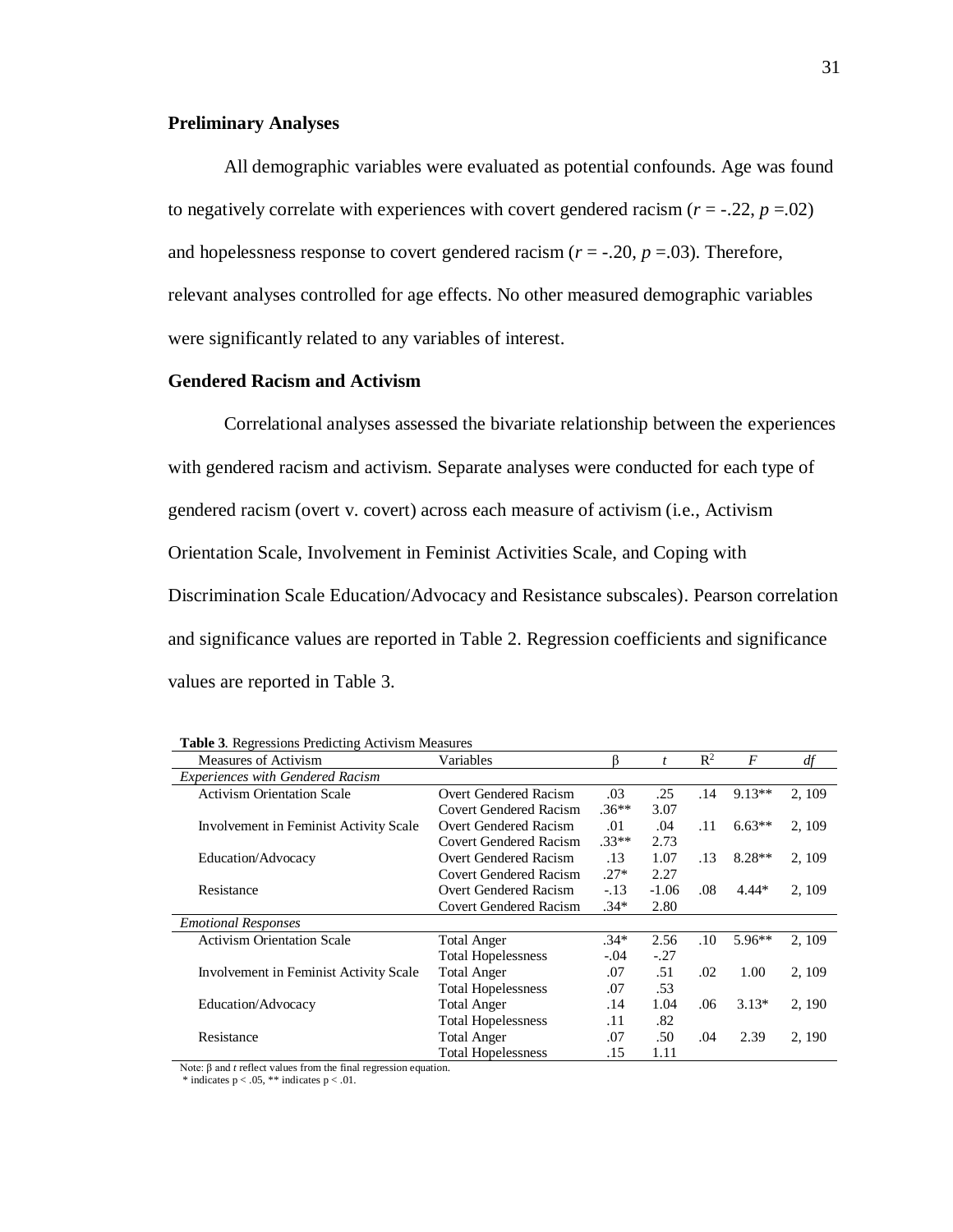Paired sample *t*-test compared the frequency of experiences of overt and covert gendered racism. One point was added to covert gendered racism scores to set overt and covert responses to the same scale. Participants reported higher frequency of covert (v. overt) gendered racism,  $t(111) = -2.48$ ,  $p = .02$ , Cohen's  $d = 0.21$ . Means and standard deviations are reported in Table 1. Experiences with overt gendered racism was positively correlated with three measures of activism (Activism Orientation Scale, *r* = .26,  $p < .01$ ; Involvement in Feminist Activity Scale,  $r = .22$ ,  $p = .02$ ; Education/Advocacy,  $r = .30$ ,  $p < .01$ ). Experiences with overt gendered racism was not

correlated with Resistance,  $r = .09$ ,  $p = .33$ . Experiences with covert gendered racism was positively correlated with all four measures of activism (Activism Orientation Scale, *r* = .38,  $p < .01$ ; Involvement in Feminist Activity Scale,  $r = .33$ ,  $p < .01$ ; Education/Advocacy,  $r = .35$ ,  $p < .01$ ; Resistance,  $r = .26$ ,  $p = .01$ ).

Multiple linear regression analysis assessed whether experiences with overt or covert gendered racism better predicted activism. Hypothesis 1 stated that experiences with overt gendered racism, but not covert gendered racism, would predict activism. Contrary to hypothesis, only experiences with covert gendered racism significantly predicted activism across all four measures of activism. The results of the regression using the Activism Orientation Scale were significant  $(R^2 = .14, F(2,109) = 9.13, p < .01)$ with experiences with covert gendered racism emerging as a significant predictor ( $\beta$  = .36,  $p < 0.01$ ). Similarly, the results of the regression using the Involvement in Feminist Activity Scale were significant  $(R^2 = .11, F(2,109) = 6.63, p < .01)$  with experiences with covert gendered racism emerging as a significant predictor (β = .33,  $p < .01$ ). Likewise, the results of the regression using the Education/Advocacy subscale were significant  $(R^2)$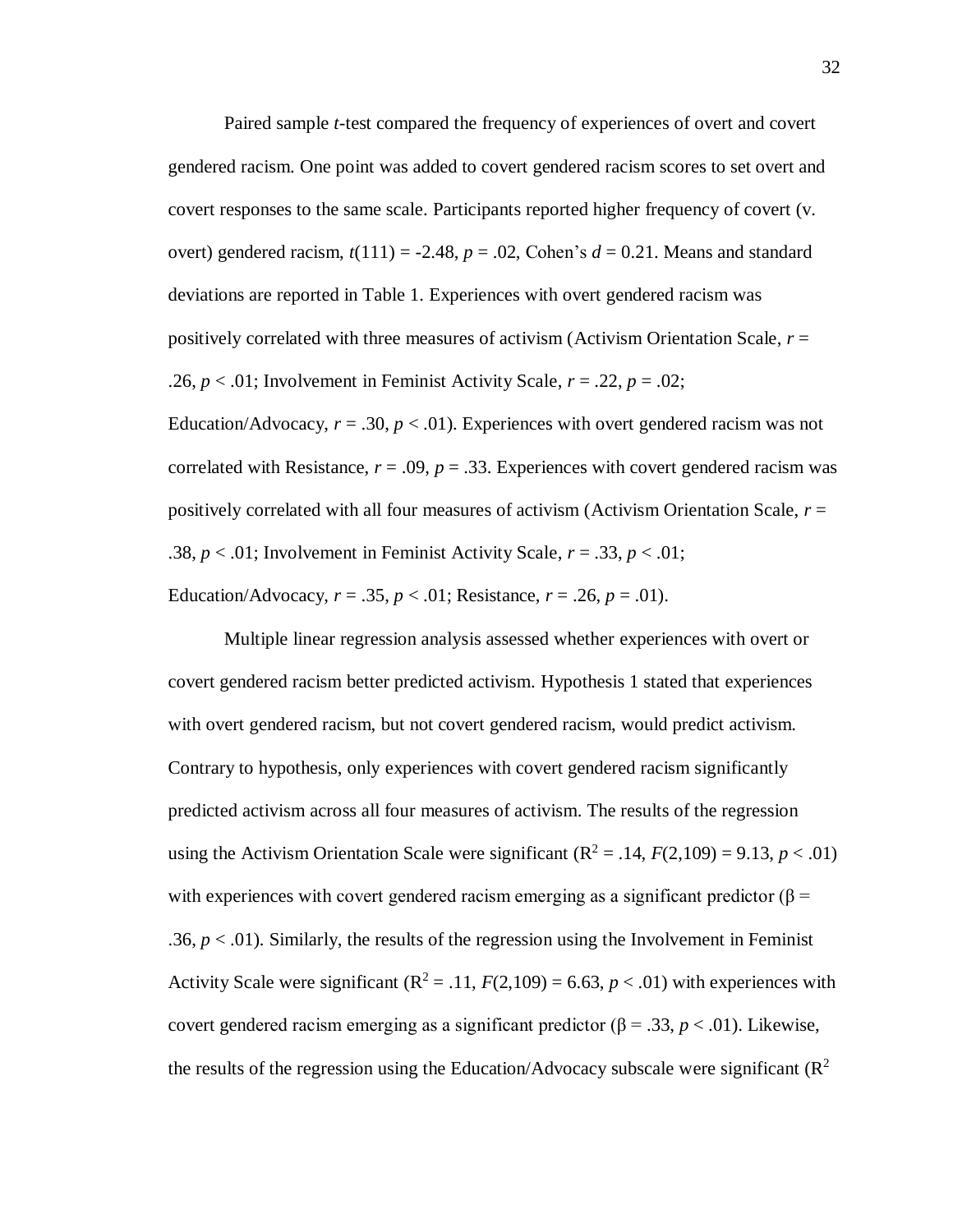$=$  .13,  $F(2,109) = 8.28$ ,  $p < .01$ ) with experiences with covert gendered racism emerging as a significant predictor ( $\beta$  = .27, *p* = .03). Finally, the results of the regression using the Resistance subscale were significant ( $\mathbb{R}^2 = .08$ ,  $F(2,109) = 4.44$ ,  $p = .01$ ) with experiences with covert gendered racism emerging as a significant predictor ( $\beta$  = .34, *p* = .01). All regression coefficients and significance values are reported in Table 3.

#### **Emotional Responses and Activism**

Paired sample *t*-tests were used to compare anger and hopelessness responses to experiences with overt and covert gendered racism. Participants reported higher levels of anger (v. hopelessness) in response to overt,  $t(107) = 6.91$ ,  $p < .01$ , Cohen's  $d = 0.57$ , and covert,  $t(111) = 8.67$ ,  $p < .01$ , Cohen's  $d = 0.51$ , gendered racism. Additionally, after setting responses to the same scale, overt (v. covert) gendered racism yielded higher ratings of anger,  $t(107) = 3.15$ ,  $p < .01$ , Cohen's  $d = 0.27$ , and hopelessness,  $t(107) =$ 2.01,  $p = 0.05$ , Cohen's  $d = 0.14$ . Means and standard deviations are reported in Table 1.

Total emotional responses (anger and hopelessness) were calculated across overt and covert measures of gendered racism by setting emotional responses to overt and covert gendered racism scores to the same scale  $(1 - 6)$  and then averaging both mean scores together. Total anger scores ranged from  $1.02 - 4.54$  (M = 2.81, SD = 0.97), while total hopelessness scores ranged from  $1.00 - 4.26$  (M = 2.23, SD = 1.00). Total anger and total hopelessness scores were strongly correlated,  $r = .73$ ,  $p < .01$ .

Correlational analyses assessed the bivariate relationship between emotional responses to gendered racism and activism. Anger response was positively correlated with two measures of activism (Activism Orientation Scale,  $r = .31$ ,  $p < .01$ ; Education/Advocacy,  $r = .22$ ,  $p = .02$ ). Anger was not correlated with Involvement in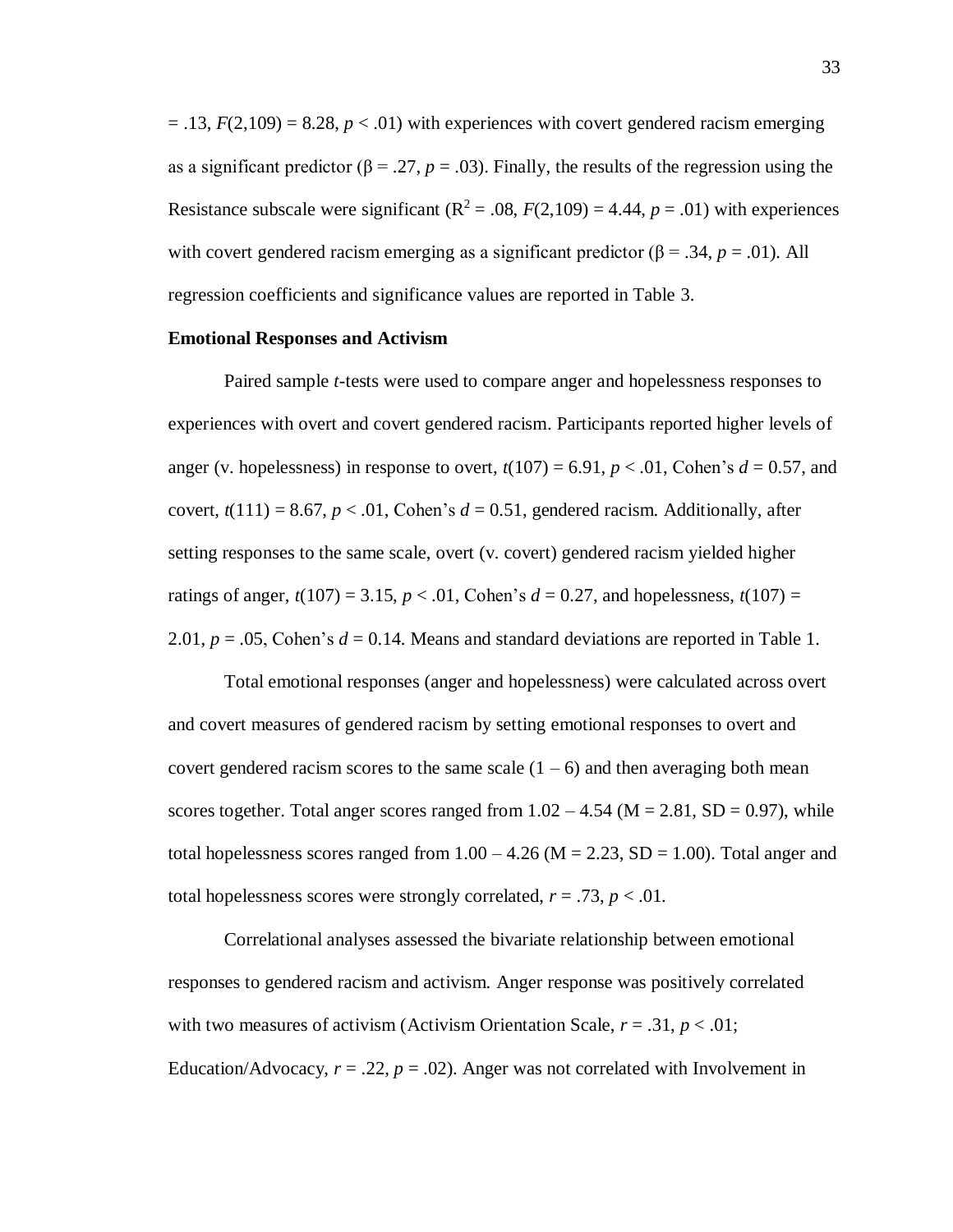Feminist Activity Scale scores,  $r = .12$ ,  $p = .19$ , or Resistance,  $r = .18$ ,  $p = .06$ . Hopelessness was positively correlated with three measures of activism (Activism Orientation Scale,  $r = .21$ ,  $p = .03$ ; Education/Advocacy,  $r = .21$ ,  $p = .03$ ; Resistance,  $r =$ .20,  $p = .04$ ). Hopelessness was not correlated with Involvement in Feminist Activity Scale scores, *r* = .13, *p* = .19.

Multiple linear regression analysis was used to test if emotional responses significantly predicted activism. Hypothesis 2 stated that anger, but not hopelessness, would predict activism. The results of the regression using the Activism Orientation Scale were significant  $(R^2 = .10, F(2,109) = 5.96, p < .01)$  with anger emerging as a significant predictor ( $\beta$  = .34,  $p$  = .01). The results of the regression using the Education/Advocacy subscale were significant  $(R^2 = .05, F(2,109) = 3.13, p = .05)$ ; however, no predictor was significant. All other regression analyses were not significant (Involvement in Feminist Activity Scale,  $R^2 = .02$ ,  $F(2,109) = 1.00$ ,  $p = .37$ ; Resistance,  $R^2 = .04$ ,  $F(2,109) = 2.39$ ,  $p = .10$ ). All regression coefficients and significance values are reported in Table 3.

Hypothesis 3 stated that anger would mediate the relationship between experiences with gendered racism and activism. The script version of the indirect macro for mediation described by Preacher and Hayes (2008) was used to test this hypothesis. As suggested by Preacher and Hayes, analysis used 1,000 bootstrap samples from the dataset to compute 95% confidence interval (CI) for the hypothesized indirect relations. If the 95% CI does not include 0, then the indirect link is statistically significant at the *p*  < .05. Separate analyses were conducted for each type of racism due to high collinearity between experiences with overt and covert gendered racism. Likewise, separate analyses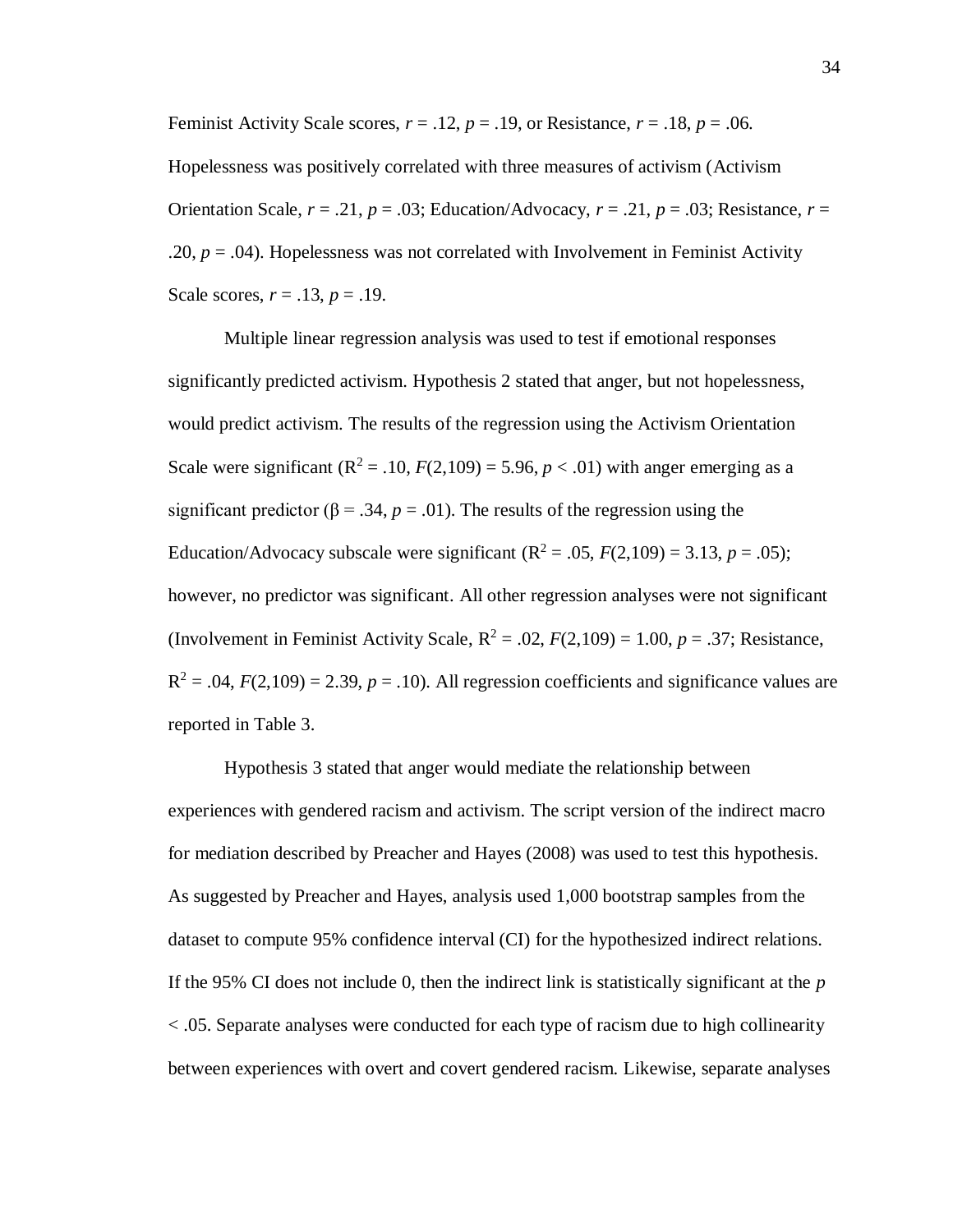were conducted for each of the four measures of activism. Therefore, a total of 8 mediation analyses were conducted. Age was included as a control variable; however, its effects were nonsignificant. Therefore, it was removed from the final presented analyses.

Contrary to hypothesis, anger did not mediate the relationship between experiences with gendered racism and activism. That is, anger responses to overt gendered racism did not mediate the relationship between experiences with overt gendered racism and activism using any of the four activism measures. Nor did anger responses to covert gendered racism mediate the relationship between experiences with covert gendered racism and activism using any of the activism measures. All indirect effects are reported in Table 4.

|                        |                                        | Indirect |      |                 |
|------------------------|----------------------------------------|----------|------|-----------------|
|                        | Measure of Activism                    | Effect   | SЕ   | 95% CI          |
| Overt Gendered Racism  | <b>Activism Orientation Scale</b>      | 10.09    | 8.00 | $-3.16$ , 29.90 |
|                        | Involvement in Feminist Activity Scale | $-0.36$  | 0.47 | $-1.32, 0.67$   |
|                        | Education/Advocacy                     | $-0.19$  | 0.40 | $-1.00, 0.62$   |
|                        | Resistance                             | $-0.09$  | 0.28 | $-0.70, 0.47$   |
| Covert Gendered Racism | <b>Activism Orientation Scale</b>      | 1.08     | 1.57 | $-1.59, 4.50$   |
|                        | Involvement in Feminist Activity Scale | $-0.08$  | 0.09 | $-0.26, 0.10$   |
|                        | Education/Advocacy                     | 0.07     | 0.08 | $-0.07, 0.25$   |
|                        | Resistance                             | 0.07     | 0.05 | $-0.01, 0.20$   |

**Table 4**. Mediation Analyses of Experiences with Gendered Racism Predicting Activism through Anger

**Bootstrap** 

*Note. 1,000 bootstrap samples.*   $*$  indicates  $p < .05$ .

## **Moderation Analysis**

Multiple linear regression analysis was used to assess if ethgender identity moderated the relationship between experiences with gendered racism and activism. Prior to analysis, scores for measures of experiences with overt and covert gendered racism and ethgender identity were centered (i.e., put into deviation units by subtracting their sample means to produce revised sample means of zero) to reduce multicollinearity between interaction terms and predictor variables (Tabachnick & Fidell, 2007). The centered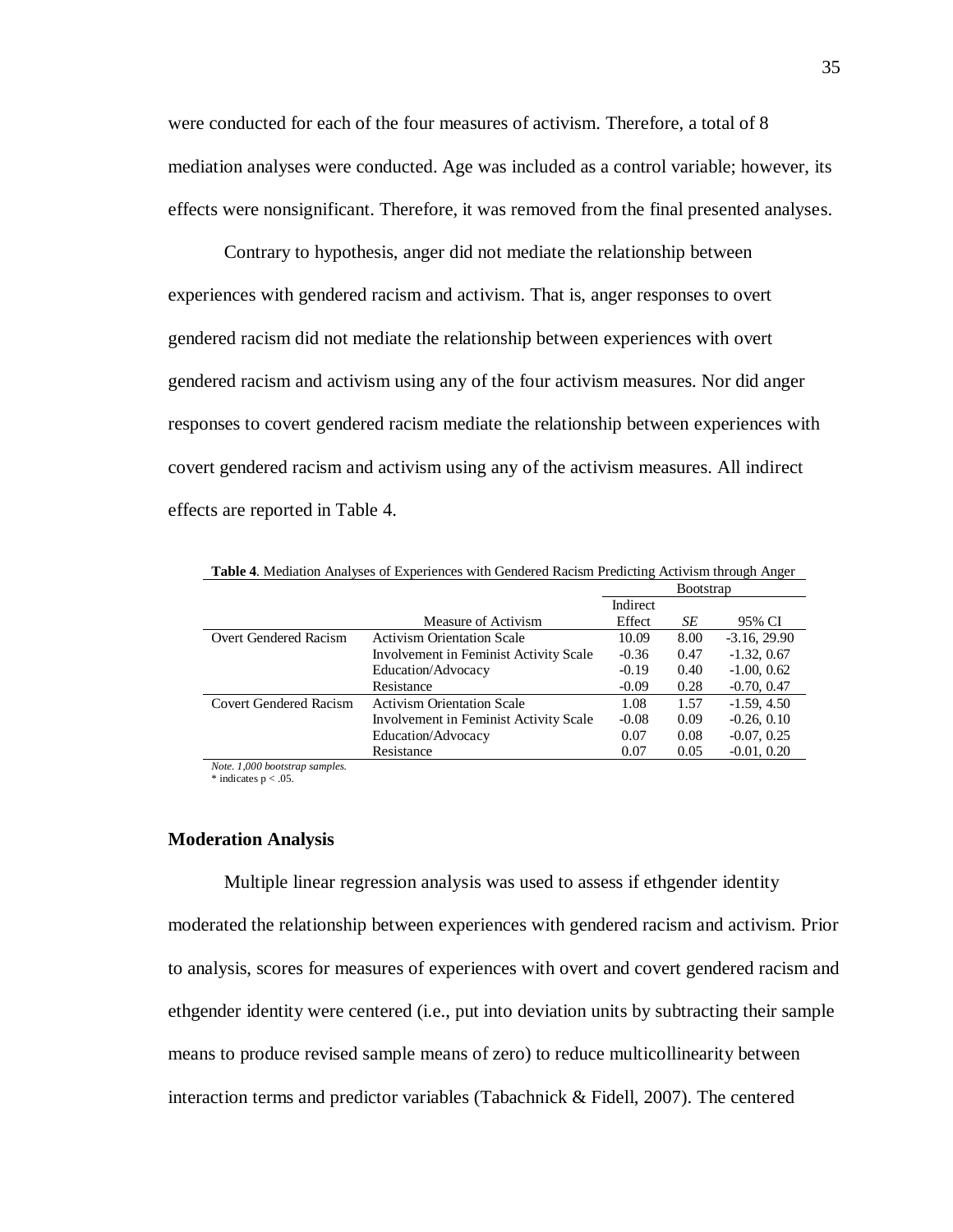scores were used to create the interaction terms. Main effects were entered at Step 1 and interaction effects at Step 2. Evidence for a moderator effect is noted at Step 2 by a statistically significant increment in  $\mathbb{R}^2$  and beta weight. Separate analyses were used for each measure of activism. Age was included as a control variable; however, its effects were nonsignificant. Therefore, it was removed from the final presented analyses.

The third aim of the study was to determine whether ethgender identity (collectivistic v. individualistic) plays a moderating or a mediating role in the relationship between experiences with gendered racism and activism. The results of the analysis using the Activism Orientation Scale were significant,  $R^2 = .29$ ,  $F(8,103) = 5.22$ ,  $p < .01$ . Experiences with covert gendered racism ( $\beta$  = .36,  $p$  < .01) and collectivistic ethgender identity ( $\beta$  = .23, *p* = .04) emerged as significant predictors of activism. No interactions were significant predictors of activism. The results of the analysis using the Involvement in Feminist Activity Scale were significant,  $R^2 = .25$ ,  $F(8,103) = 4.19$ ,  $p < .01$ . Experiences with covert gendered racism ( $\beta$  = .30,  $p$  = .01) and the interaction of covert gendered racism and individualistic ethgender identity ( $β = .39, p = .04$ ) emerged as significant predictors of activism. The results of the analysis using the Education/Advocacy subscale were significant,  $R^2 = .24$ ,  $F(8,103) = 4.00$ ,  $p < .01$ . Experiences with covert gendered racism ( $\beta$  = .25,  $p$  = .04) and individualistic ethgender identity ( $\beta$  = -.23,  $p$  = .05) emerged as significant predictors of activism. No interactions were significant predictors of activism. The results of the analysis using the Resistance subscale were not significant,  $R^2 = .11$ ,  $F(8,103) = 1.53$ ,  $p = .16$ . All regression coefficients and significance values are reported in Table 5.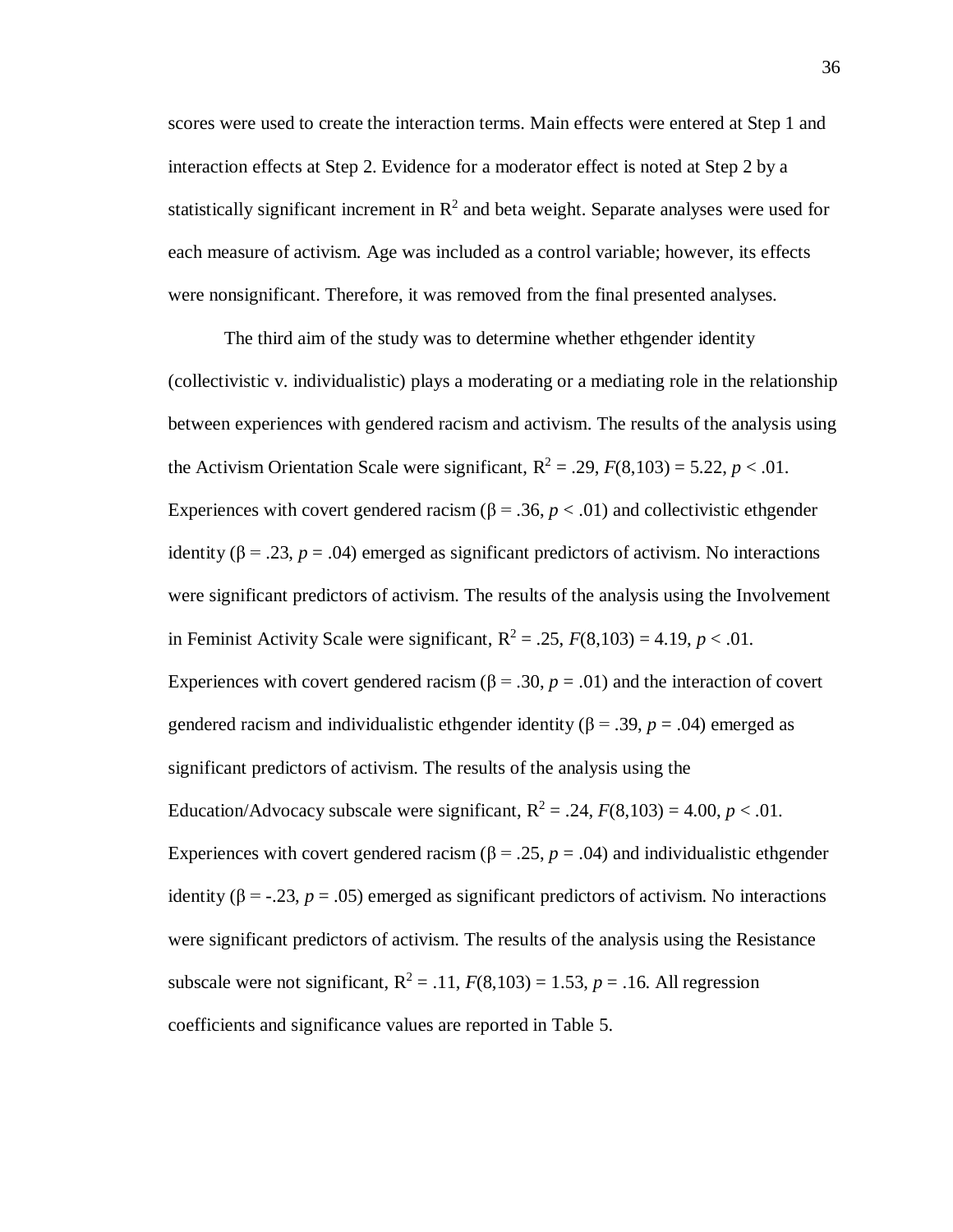| Measure of Activism               | Step           | Variables                                                            | $\beta$ | $\boldsymbol{t}$ | $\mathbb{R}^2$ | F        | df     |
|-----------------------------------|----------------|----------------------------------------------------------------------|---------|------------------|----------------|----------|--------|
| <b>Activism Orientation Scale</b> | 1              | Overt Gendered Racism                                                | $-.03$  | $-27$            | .25            | $8.69**$ | 4,107  |
|                                   |                | <b>Covert Gendered Racism</b>                                        | $.36**$ | 3.15             |                |          |        |
|                                   |                | Individualistic Ethgender Identity                                   | $-.11$  | $-1.00$          |                |          |        |
|                                   |                | Collectivistic Ethgender Identity                                    | $.23*$  | 2.06             |                |          |        |
|                                   | 2              | Overt Gendered Racism $\times$                                       | $-.01$  | $-.04$           | .29            | $5.22**$ | 8, 103 |
|                                   |                | Individualistic Ethgender Identity                                   |         |                  |                |          |        |
|                                   |                | Covert Gendered Racism $\times$                                      | .25     | 1.40             |                |          |        |
|                                   |                | Individualistic Ethgender Identity                                   |         |                  |                |          |        |
|                                   |                | Overt Gendered Racism $\times$                                       | .01     | .05              |                |          |        |
|                                   |                | Collectivistic Ethgender Identity                                    |         |                  |                |          |        |
|                                   |                | Covert Gendered Racism ×                                             | .05     | .26              |                |          |        |
|                                   |                | Collectivistic Ethgender Identity                                    |         |                  |                |          |        |
| Involvement in Feminist           | $\mathbf{1}$   | Overt Gendered Racism                                                | $-.04$  | $-38$            | .19            | $6.19**$ | 4, 107 |
| <b>Activity Scale</b>             |                | <b>Covert Gendered Racism</b>                                        | $.30*$  | 2.53             |                |          |        |
|                                   |                | Individualistic Ethgender Identity                                   | $-.14$  | $-1.16$          |                |          |        |
|                                   |                | Collectivistic Ethgender Identity                                    | .19     | 1.63             |                |          |        |
|                                   | $\overline{c}$ | Overt Gendered Racism $\times$                                       | $-.03$  | $-.21$           | .25            | 4.19**   | 8, 103 |
|                                   |                | Individualistic Ethgender Identity                                   |         |                  |                |          |        |
|                                   |                | Covert Gendered Racism $\times$                                      | $.39*$  | 2.08             |                |          |        |
|                                   |                | Individualistic Ethgender Identity                                   |         |                  |                |          |        |
|                                   |                | Overt Gendered Racism ×                                              | $-.07$  | $-.46$           |                |          |        |
|                                   |                | Collectivistic Ethgender Identity                                    |         |                  |                |          |        |
|                                   |                | Covert Gendered Racism $\times$                                      | .36     | 1.90             |                |          |        |
|                                   |                | Collectivistic Ethgender Identity                                    |         |                  |                |          |        |
| Education/Advocacy                | 1              | Overt Gendered Racism                                                | .05     | .45              | .23            | $7.86**$ | 4, 107 |
|                                   |                | <b>Covert Gendered Racism</b>                                        | $.25*$  | 2.09             |                |          |        |
|                                   |                | Individualistic Ethgender Identity                                   | $-.23$  | $-1.97$          |                |          |        |
|                                   |                | Collectivistic Ethgender Identity                                    | .11     | .95              |                |          |        |
|                                   | 2              | Overt Gendered Racism ×                                              | $-.06$  | $-.36$           | .24            | $4.00**$ | 8, 103 |
|                                   |                | Individualistic Ethgender Identity                                   |         |                  |                |          |        |
|                                   |                | Covert Gendered Racism $\times$                                      | .15     | .83              |                |          |        |
|                                   |                | Individualistic Ethgender Identity                                   |         |                  |                |          |        |
|                                   |                | Overt Gendered Racism ×                                              | $-.07$  | $-.45$           |                |          |        |
|                                   |                | Collectivistic Ethgender Identity                                    |         |                  |                |          |        |
|                                   |                | Covert Gendered Racism ×                                             | .07     | .38              |                |          |        |
|                                   |                | Collectivistic Ethgender Identity                                    |         |                  |                |          |        |
| Resistance                        | $\mathbf{1}$   | Overt Gendered Racism                                                | $-.10$  | $-.81$           | .07            | $2.50*$  | 4, 107 |
|                                   |                | <b>Covert Gendered Racism</b>                                        | $.37*$  | 2.95             |                |          |        |
|                                   |                | Individualistic Ethgender Identity                                   | $.10\,$ | .80              |                |          |        |
|                                   |                | Collectivistic Ethgender Identity                                    | $-.01$  | $-.05$           |                |          |        |
|                                   | 2              | Overt Gendered Racism $\times$                                       | .18     | 1.08             | .11            | 1.53     | 8, 103 |
|                                   |                | Individualistic Ethgender Identity                                   |         |                  |                |          |        |
|                                   |                | Covert Gendered Racism $\times$                                      | $-.17$  | $-.83$           |                |          |        |
|                                   |                |                                                                      |         |                  |                |          |        |
|                                   |                | Individualistic Ethgender Identity                                   |         |                  |                |          |        |
|                                   |                | Overt Gendered Racism $\times$                                       | .10     | .57              |                |          |        |
|                                   |                | Collectivistic Ethgender Identity<br>Covert Gendered Racism $\times$ |         |                  |                |          |        |

Note: β and *t* reflect values from the final regression equation.

\* indicates  $p < .05$ 

To interpret the statistically significant interaction of experiences with covert gendered racism and individualistic ethgender identity that emerged in the analysis using the Involvement in Feminist Activity Scale, regression lines for the full sample were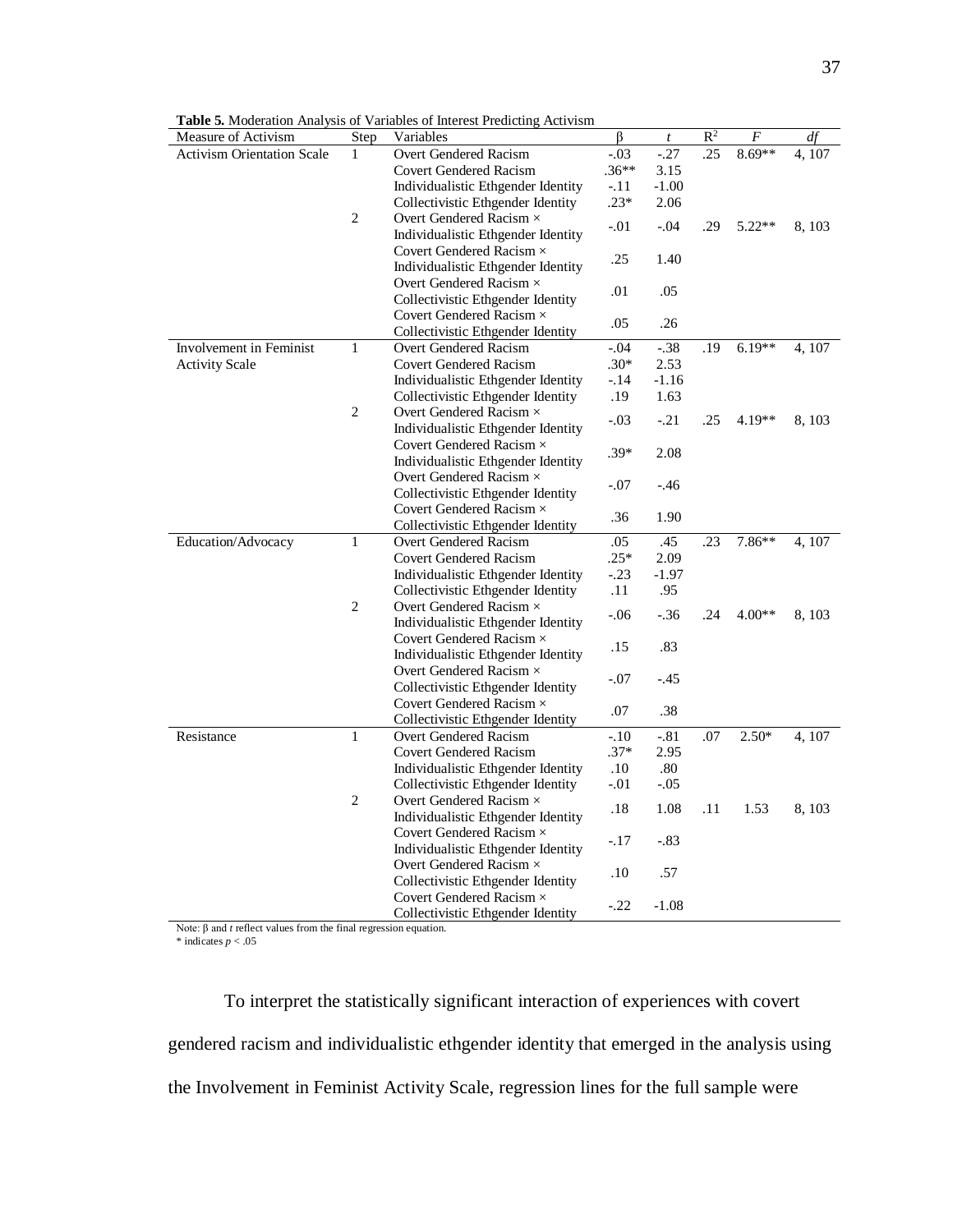plotted using Aiken and West's (1991) procedure. Activism scores for experiences with covert gendered racism one standard deviation below and above the mean and low individualistic ethgender identity (one standard deviation below the mean) versus high individualistic ethgender identity (one standard deviation above the mean) were plotted on a graph (see Figure 1). Aiken and West's simple slope analysis showed that experiences with covert gendered racism predicted activism for Black women with low individualistic ethgender identity,  $β = .12$ ,  $t = 2.81$ ,  $p < .01$ , but not for Black women with high individualistic ethgender identity,  $\beta = .06$ ,  $t = 1.80$ ,  $p = .07$ . This indicates that covert gendered racism predicts activism for Black women with low levels of individualistic ethgender identity but there is no relationship between experiences with covert gendered racism and activism for those with high individualistic ethgender identity.



**Figure 1.** Interaction of Experiences with Covert Gendered Racism and Individualistic Ethgender Identity on Activism using the Involvement in Feminist Activity Scale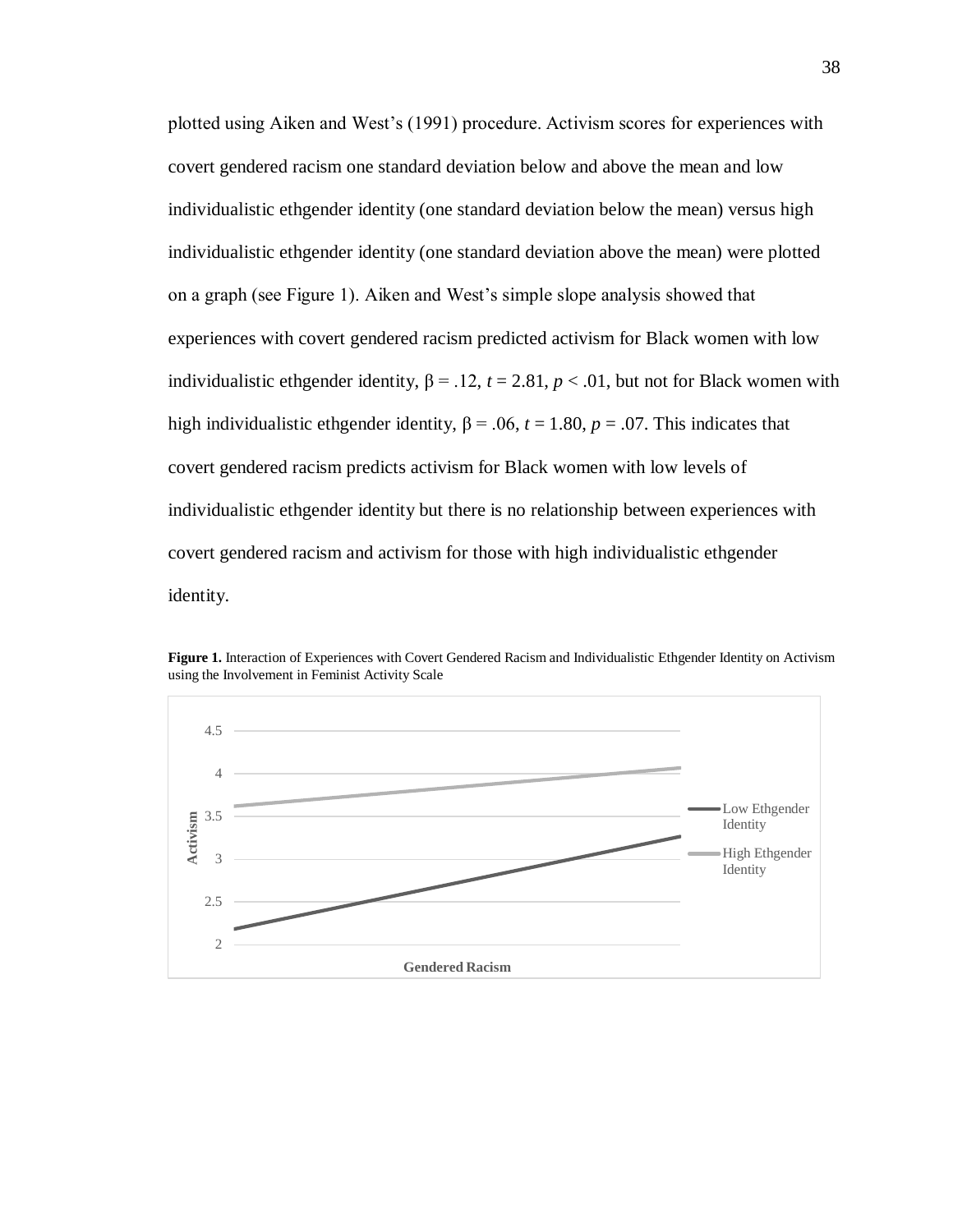### **Mediation Analysis**

To further address the third aim of the study, mediation analyses were conducted to determine whether ethgender identity mediated the relationship between experiences with gendered racism and activism. The script version of the indirect macro for mediation described by Preacher and Hayes (2008) was used to test this hypothesis. As suggested by Preacher and Hayes, analysis used 1,000 bootstrap samples from the dataset to compute 95% confidence interval (CI) for the hypothesized indirect relations. If the 95% CI does not include 0, then the indirect link is statistically significant at the  $p < .05$ . Separate analyses were conducted for each type of racism due to high collinearity between overt and covert gendered racism. Likewise, separate analyses were conducted for each of the four measures of activism. Therefore, a total of 8 mediation analyses were conducted. Age was included as a control variable; however, its effects were nonsignificant. Therefore, it was removed from the final presented analyses. All indirect effects are reported in Table 6.

|                        |                                        |                 | <b>B</b> ootstrap |      |                |
|------------------------|----------------------------------------|-----------------|-------------------|------|----------------|
|                        |                                        | Ethgender       | Indirect          |      |                |
|                        | Measure of Activism                    | Identity        | Effect            | SE   | 95% CI         |
| Overt Gendered Racism  | <b>Activism Orientation Scale</b>      | Individualistic | 5.05              | 6.03 | $-5.49, 19.07$ |
|                        |                                        | Collectivistic  | $8.85*$           | 5.35 | 1.25, 23.85    |
|                        | Involvement in Feminist Activity Scale | Individualistic | 0.38              | 0.36 | $-0.15, 1.25$  |
|                        |                                        | Collectivistic  | $0.43*$           | 0.29 | 0.02, 1.22     |
|                        | Education/Advocacy                     | Individualistic | $0.55*$           | 0.31 | 0.11, 1.35     |
|                        |                                        | Collectivistic  | 0.20              | 0.19 | $-0.08, 0.80$  |
|                        | Resistance                             | Individualistic | $-0.15$           | 0.17 | $-0.55, 0.15$  |
|                        |                                        | Collectivistic  | 0.07              | 0.12 | $-0.09, 0.40$  |
| Covert Gendered Racism | <b>Activism Orientation Scale</b>      | Individualistic | 0.70              | 0.97 | $-0.60, 3.45$  |
|                        |                                        | Collectivistic  | $1.52*$           | 0.96 | 0.14, 4.08     |
|                        | Involvement in Feminist Activity Scale | Individualistic | 0.05              | 0.05 | $-0.02, 0.20$  |
|                        |                                        | Collectivistic  | $0.07*$           | 0.05 | 0.01, 0.23     |
|                        | Education/Advocacy                     | Individualistic | $0.09*$           | 0.05 | 0.01, 0.21     |
|                        |                                        | Collectivistic  | 0.03              | 0.03 | $-0.02, 0.14$  |
|                        | Resistance                             | Individualistic | $-0.03$           | 0.03 | $-0.11, 0.01$  |
|                        |                                        | Collectivistic  | 0.01              | 0.02 | $-0.02, 0.07$  |

**Table 6**. Mediation Analyses of Experiences with Gendered Racism Predicting Activism through Ethgender Identity

*Note. 1,000 bootstrap samples.* 

 $*$  indicates  $p < .05$ .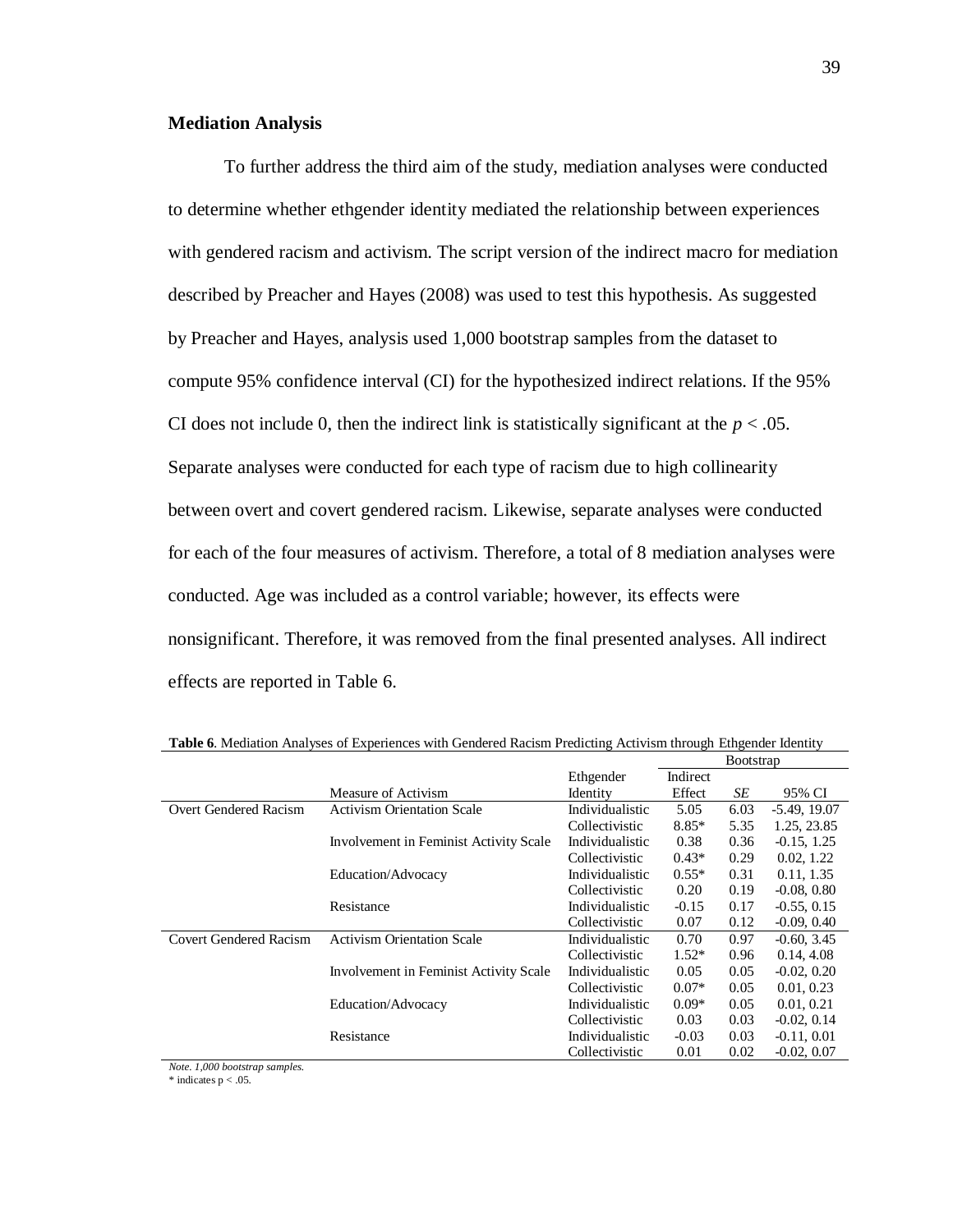Three of the four mediation analyses assessing whether individualistic and/or collectivistic ethgender identity mediated the relationship between experiences with overt gendered racism and activism indicated mediation. The mediation model using the Activism Orientation Scale showed that collectivistic ethgender identity mediated the relationship between experiences with overt gendered racism and activism (unstandardized coefficients for indirect path  $= 8.85$ , *SE*  $= 5.35$  and 95% CI  $= 1.25$ , 23.85). This model is represented in Figure 2. Likewise, the mediation model using the Involvement in Feminist Activity Scale showed that collectivistic ethgender identity mediated the relationship between experiences with overt gendered racism and activism (unstandardized coefficients for indirect path  $= 0.43$ ,  $SE = 0.29$  and 95% CI  $= 0.02$ , 1.22). This mediation model is represented in Figure 3. In contrast, the mediation model using the Education/Advocacy subscale showed that individualistic ethgender identity mediated the relationship between overt gendered racism and activism (unstandardized coefficients for indirect path =  $0.55$ ,  $SE = 0.31$  and 95% CI = 0.11, 1.35). Figure 4 depicts this mediation model.



**Figure 2**. Mediation Model of Experiences with Overt Gendered Racism Predicting Activism using the Activism Orientation Scale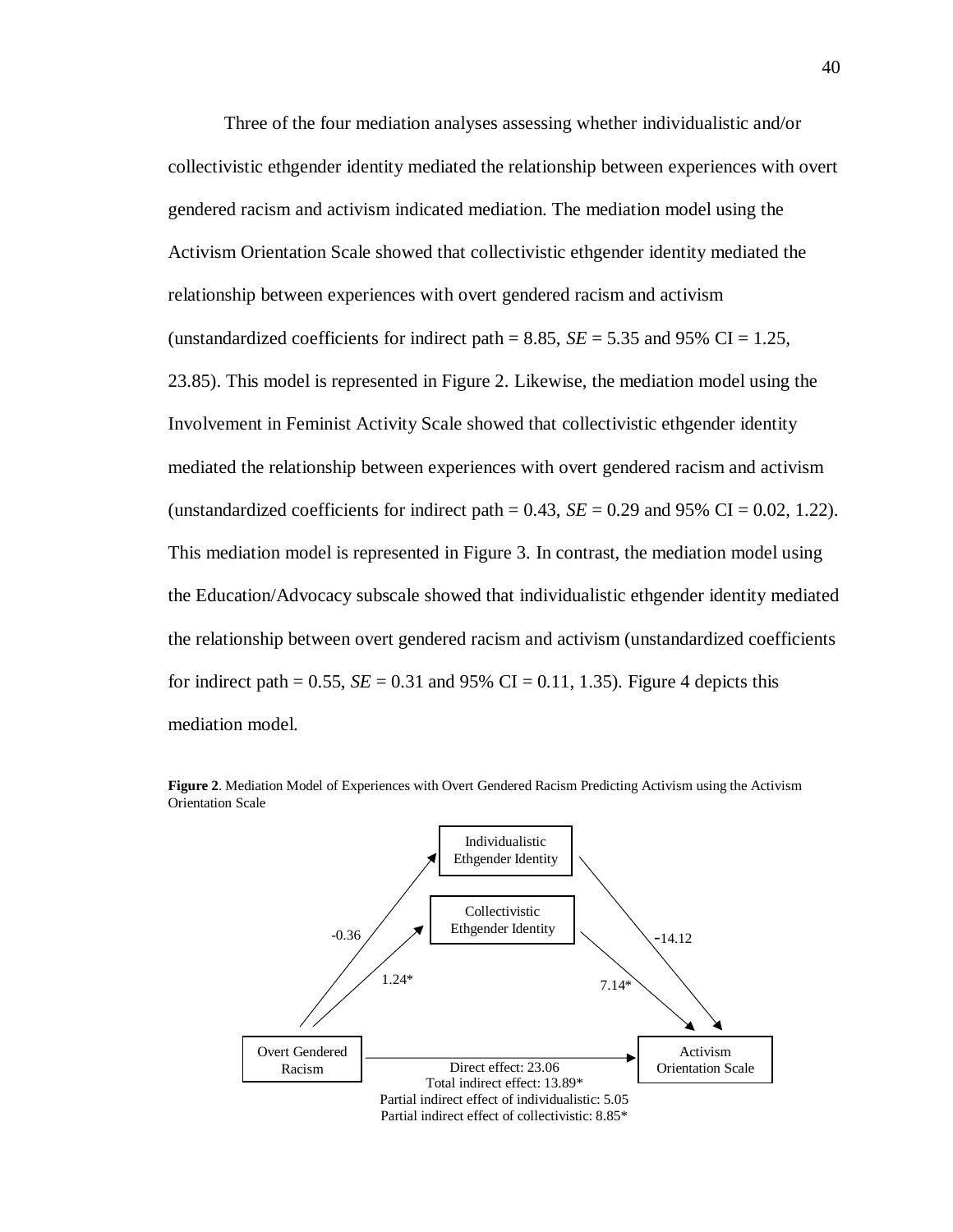

**Figure 3**. Mediation Model of Experiences with Overt Gendered Racism Predicting Activism using the Involvement in Feminist Activity Scale

**Figure 4**. Mediation Model of Experiences with Overt Gendered Racism Predicting Activism using the Education/Advocacy Subscale



Similarly, three of the four mediation analyses assessing whether individualistic and/or collectivistic ethgender identity mediated the relationship between the experiences with covert gendered racism and activism indicated mediation. The mediation model using the Activism Orientation Scale showed that collectivistic ethgender identity mediated the relationship between experiences with covert gendered racism and activism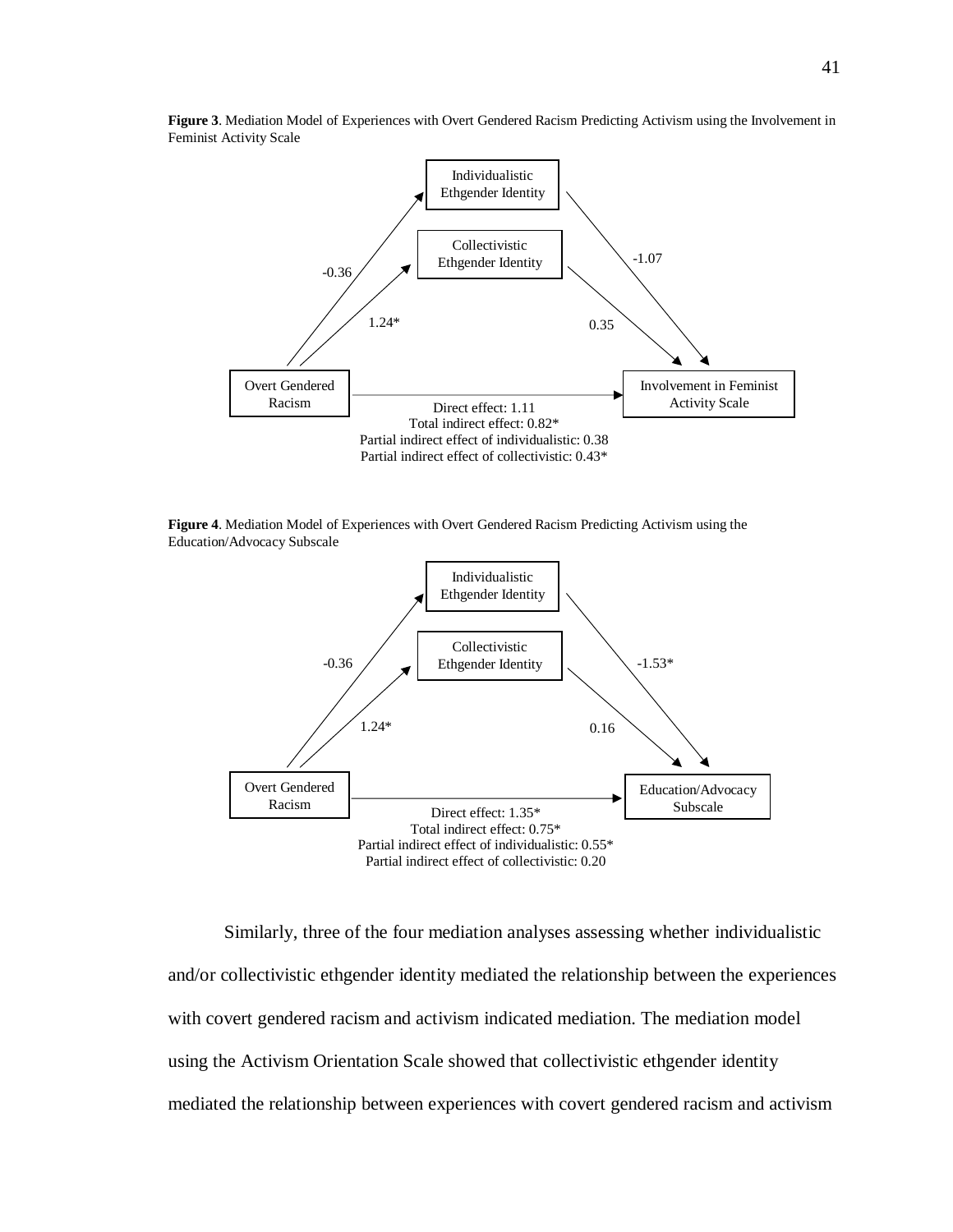(unstandardized coefficients for indirect path  $= 1.52$ , *SE*  $= 0.96$  and 95% CI  $= 0.14$ , 4.08). This model is represented in Figure 5. The mediation model using the Involvement in Feminist Activity Scale showed that collectivistic ethgender identity mediated the relationship between experiences with covert gendered racism and activism (unstandardized coefficients for indirect path  $= 0.07$ ,  $SE = 0.05$  and 95% CI  $= 0.01$ , 0.23). This mediation model is represented in Figure 6. In contrast, the mediation model using the Education/Advocacy subscale showed that individualistic ethgender identity mediated the relationship between experiences with covert gendered racism and activism (unstandardized coefficients for indirect path =  $0.09$ ,  $SE = 0.05$  and 95% CI =  $0.01$ , 0.21). Figure 7 depicts this mediation model.



**Figure 5**. Mediation Model of Experiences with Covert Gendered Racism Predicting Activism using the Activism Orientation Scale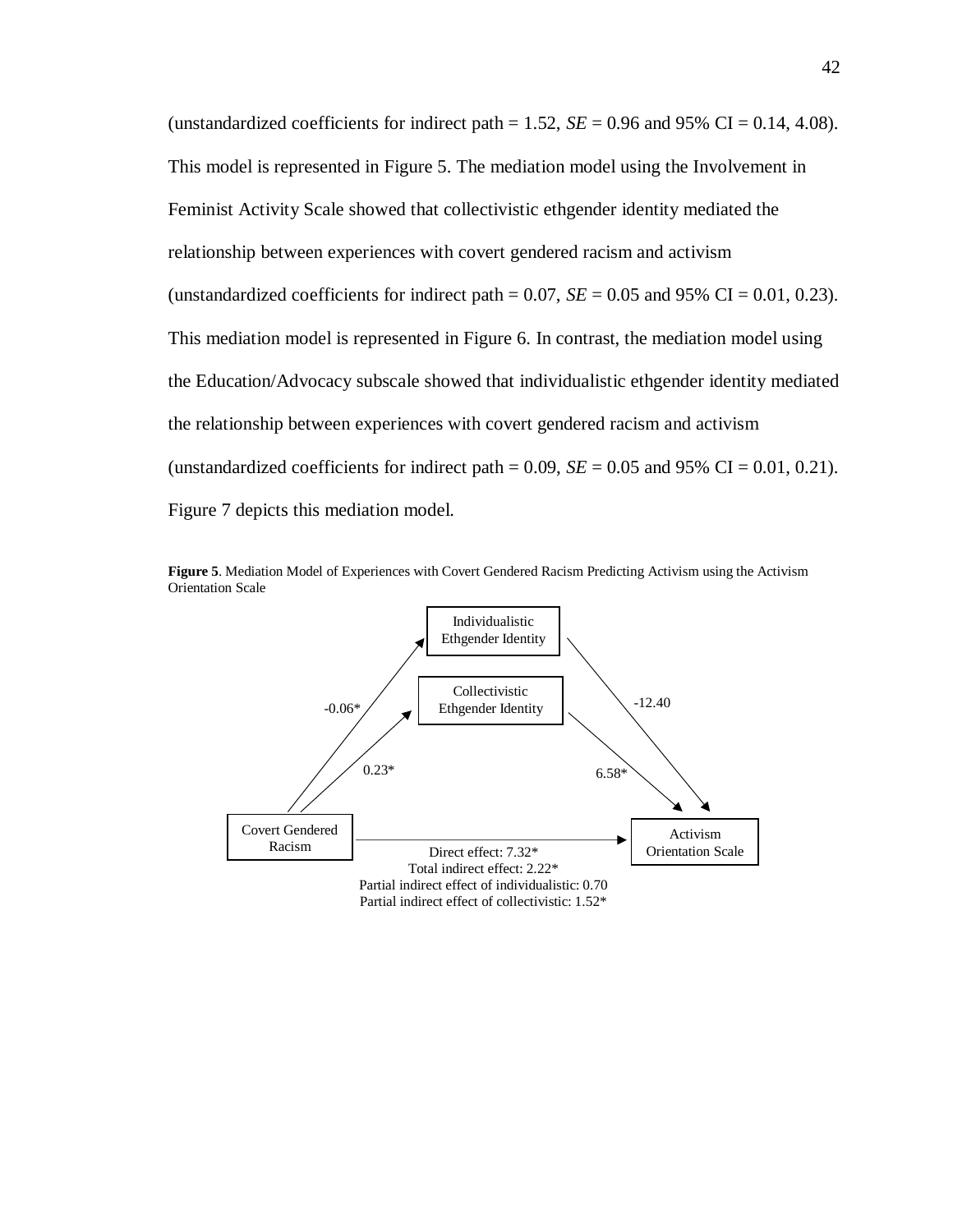

**Figure 6**. Mediation Model of Experiences with Covert Gendered Racism Predicting Activism using the Involvement in Feminist Activity Scale

**Figure 7**. Mediation Model of Experiences with Covert Gendered Racism Predicting Activism using the Education/Advocacy Subscale



# **Supplemental Analyses**

Multiple linear regression analysis was used to determine whether engagement in activism reduced emotional responses to gendered racism. One regression included all activism scales as predictors and total anger as the dependent variable. Another regression included all activism scales as predictors and total hopelessness as the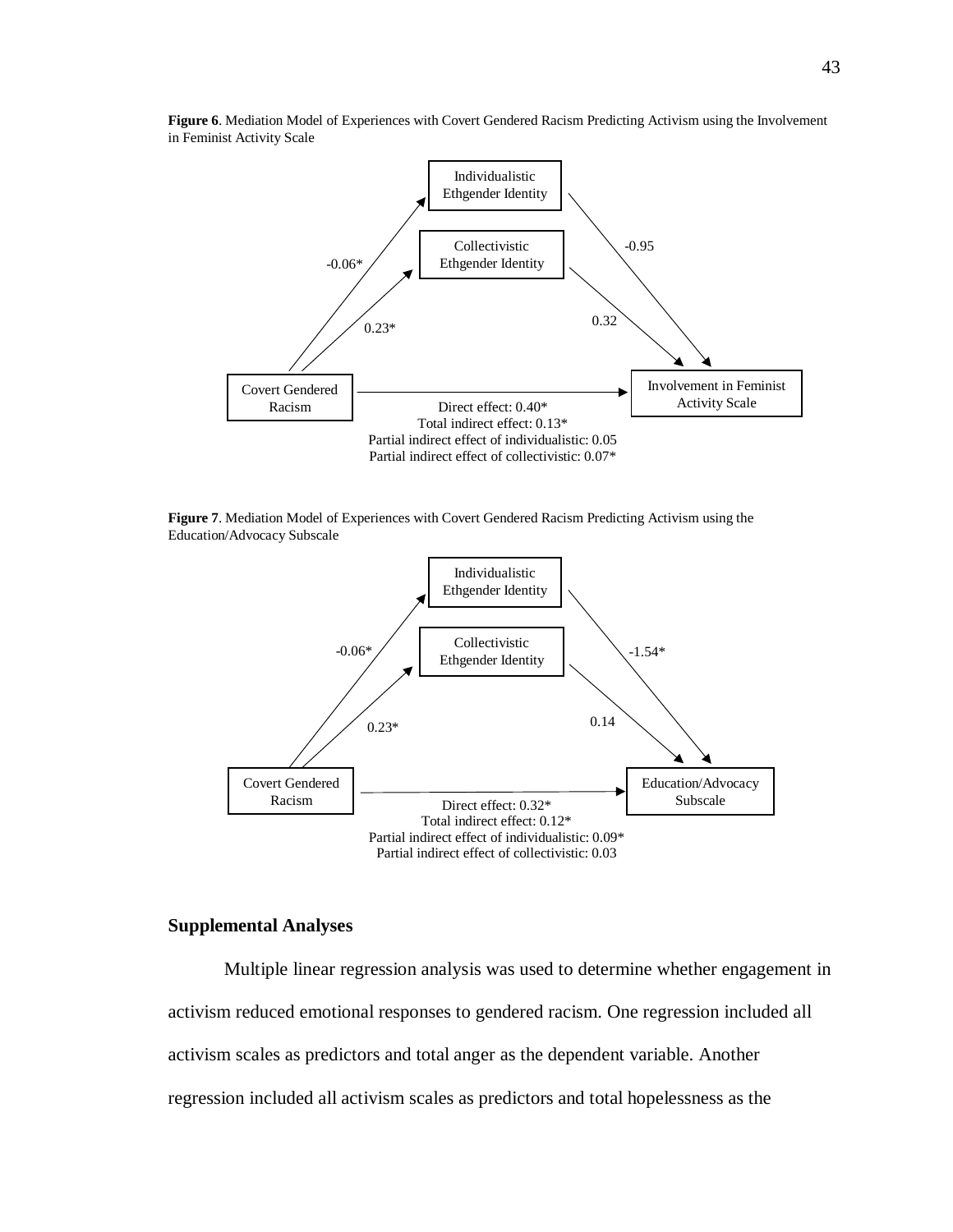dependent variable. Age was included as a control variable; however, its effects were nonsignificant. Therefore, it was removed from the final presented analyses. Results of regression analyses are presented in Table 7. Results of the model examining the association between activism and anger was significant,  $R^2 = .12$ ,  $F(4,107) = 3.56$ ,  $p =$ .01. Activism measured using the Activism Orientation Scale emerged as the only significant predictor of anger.  $\beta$  = .34,  $p$  = .01. Results of the model examining the association between activism and hopelessness was not significant,  $R^2 = .07$ ,  $F(4,107) =$  $2.15, p = .08.$ 

| <b>Table 7.</b> Regressions Predicting Emotional Responses |        |        |                |          |        |
|------------------------------------------------------------|--------|--------|----------------|----------|--------|
| Measures of Activism                                       |        |        | $\mathbb{R}^2$ | F        |        |
| <b>Total Anger</b>                                         |        |        |                |          |        |
| <b>Activism Orientation Scale</b>                          | .34    | 2.57   | .12            | $3.56**$ | 4, 107 |
| Involvement in Feminist Activity Scale                     | $-.10$ | $-.83$ |                |          |        |
| Education/Advocacy                                         | .01    | .06    |                |          |        |
| Resistance                                                 | .12    | 1.25   |                |          |        |
| <b>Total Hopelessness</b>                                  |        |        |                |          |        |
| <b>Activism Orientation Scale</b>                          | .13    | .93    | .07            | 2.15     | 4.107  |
| Involvement in Feminist Activity Scale                     | $-.02$ | $-19$  |                |          |        |
| Education/Advocacy                                         | .10    | .71    |                |          |        |
| Resistance                                                 | .15    | 1.55   |                |          |        |

**Table 7**. Regressions Predicting Emotional Responses

Note: β and *t* reflect values from the final regression equation.

\*\* indicates  $p < .01$ .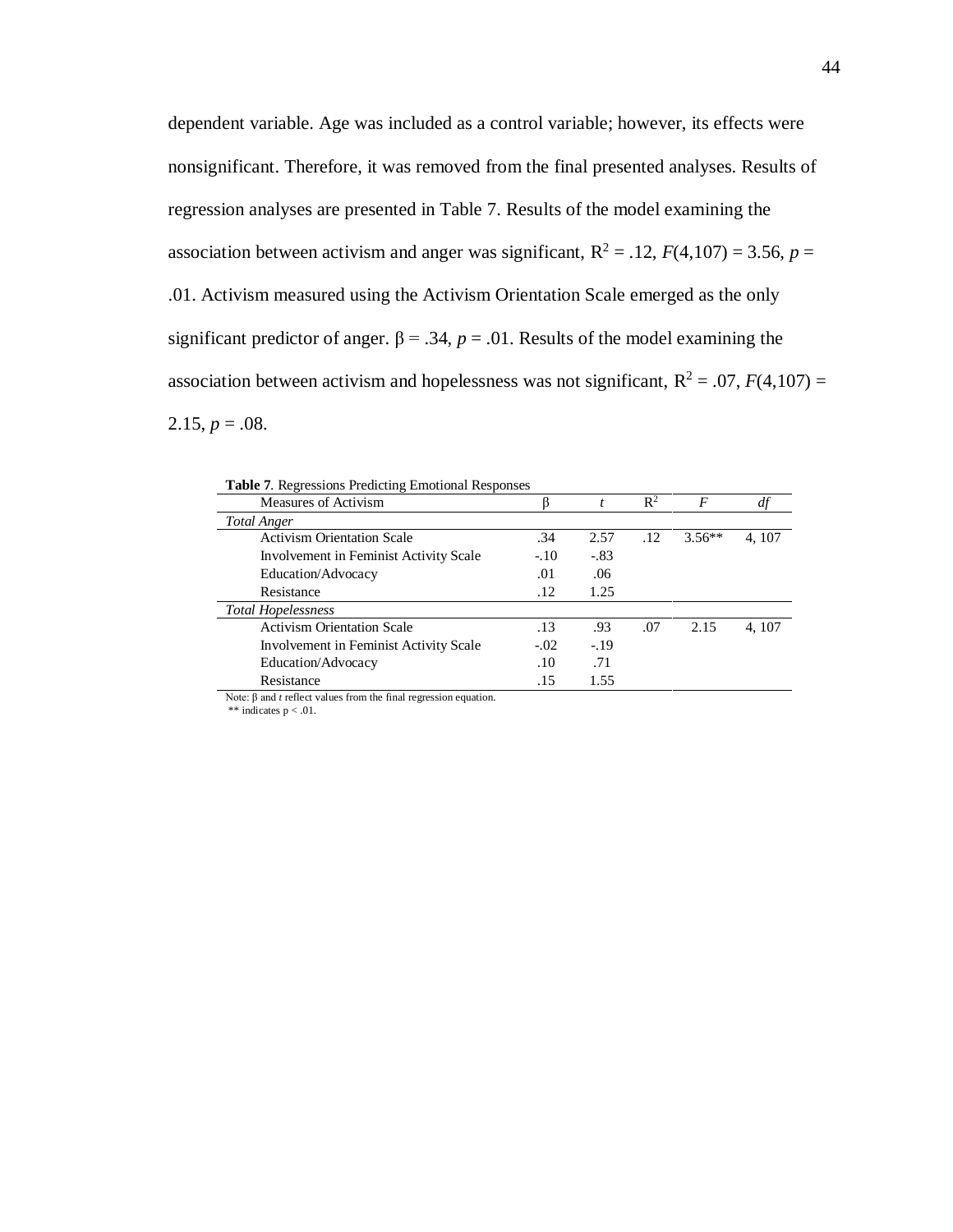## **Discussion**

## **Gendered Racism and Activism**

In general, participants reported more experiences with covert, rather than overt, gendered racism. This is consistent with research and theory suggesting that modern discrimination takes a more covert form, while overt discrimination is becoming obsolete (Sue, 2010). Additionally, the findings of the present study suggest that Black women respond to covert, but not overt, gendered racism through activism. This suggests that it is the subtle and seemingly innocuous instances of gendered racism that lead Black women to engage in activism. This, coupled with findings suggesting that covert discrimination is common in everyday experiences, might help explain the resurgence of activism arising over the past few years. Researchers have revealed high levels of social and political activism and have likened this to the Civil Rights movement (Lee-Won, White, & Potocki, 2017; Livingston et al., 2017). It may be that the change in expression of discrimination (becoming more covert) has led to changing activists' efforts. Rather than combating blatant and overt discrimination, there is effort to reveal or uncover discrimination. For example, movements like the #SayHerName campaign, which seeks to raise awareness for Black female victims of anti-Black violence in the United States in an effort to change public perception that such crime targets Black men, involve efforts to reveal the effects of intersectionality. That is, the focus of current movements is to increase social consciousness to the discrimination faced by Black women. As such, the present findings reflect this change in activism as activism is predicted by experiences with covert gendered racial.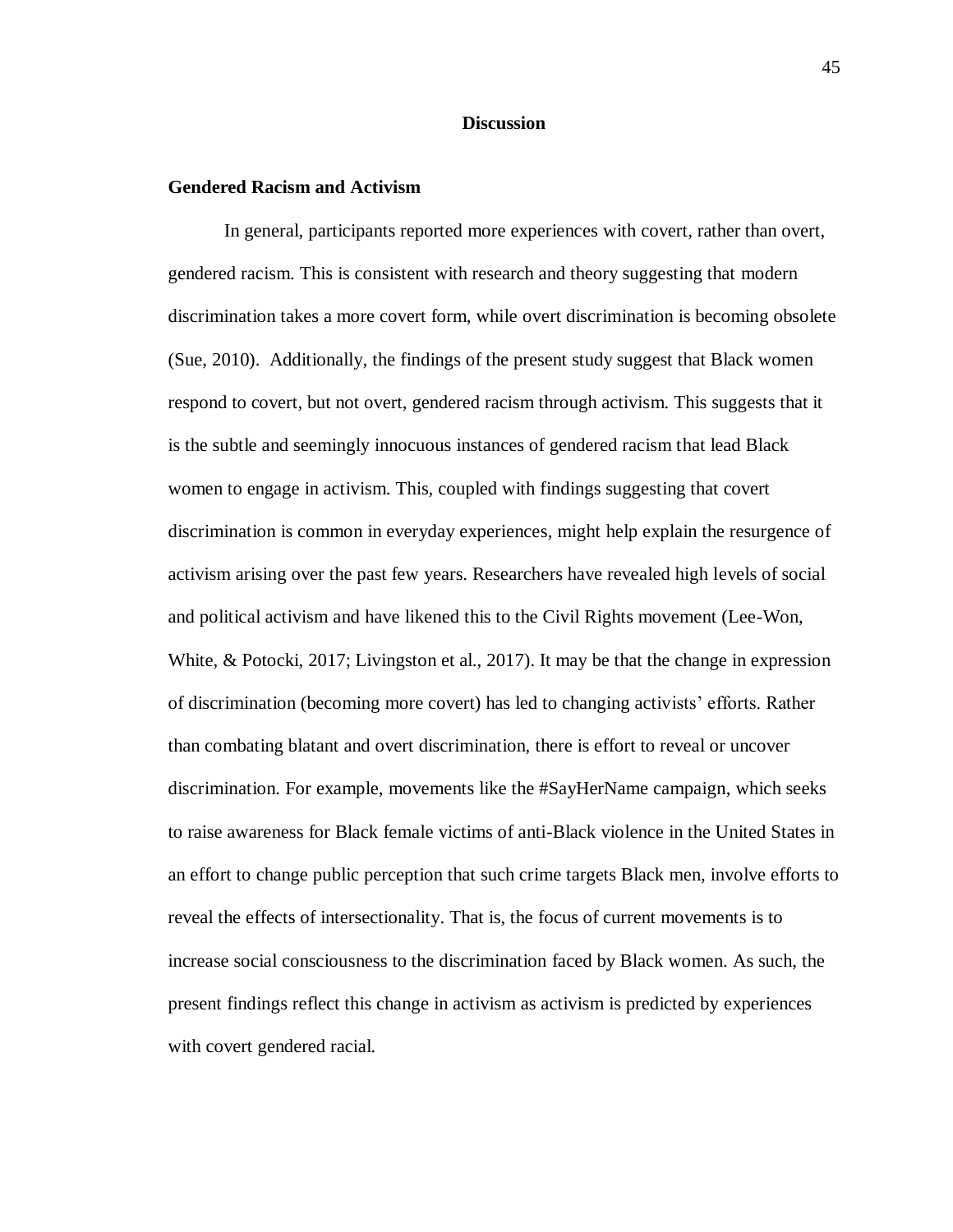### **Emotional Responses and Activism**

The shift in the use of activism to respond to covert gendered racism does not change the fact that overt gendered racism may yield strong emotional responses. In fact, the present findings suggest that Black women have stronger emotional responses to overt, rather than covert, gendered racism. This is consistent with findings suggesting that overt discrimination has a stronger negative impact on Black women's mental health than covert discrimination (Donovan et al., 2017).

While experiencing gendered racism results in feelings of anger, this anger does not appear to be a motivating factor in Black women's activism. Despite high correlation with activism, anger did not predict activism, nor did it mediate the relationship between experiences with gendered racism and activism. This would suggest that anger does not motivate Black women to engage in activism; however, the Anger Activism Model (Turner, 2007) highlights the importance of both anger and efficacy in determining one's willingness to commit to activist behaviors. Therefore, while experiences with gendered racism may lead to anger, Black women may not perceive their engagement in activism as a promising tactic to facilitate change.

It may also be that one engages in activism due to a sustained feeling of anger, rather than an immediate response to a particular situation. The present study assessed anger associated with experiences of gendered racism, which may be more of an immediate anger response. Therefore, it is possible that the participants' level of anger might quickly reduce or fade and lead to little behavior change. Perhaps, a cumulative or persistent feeling of anger is necessary to encourage activism.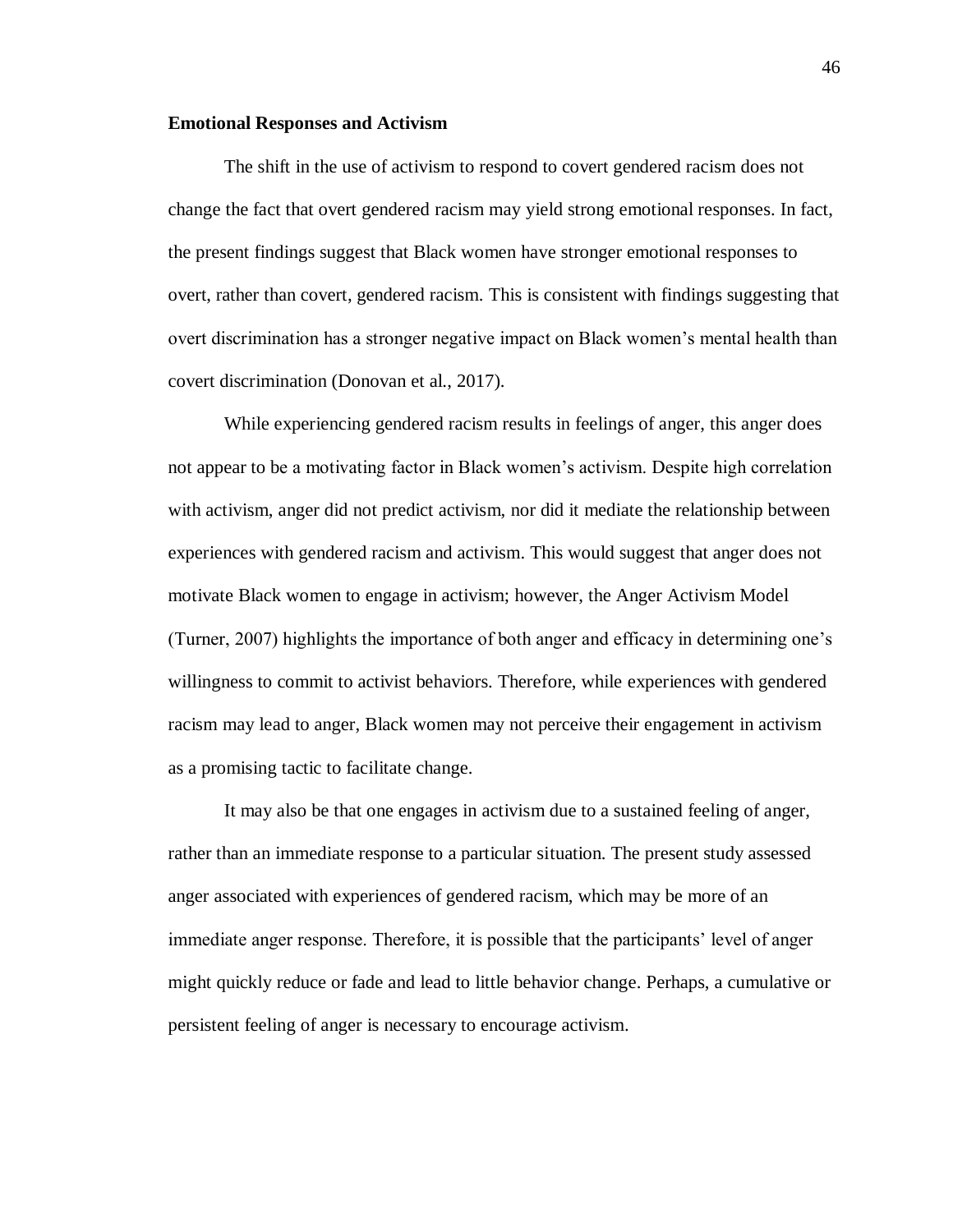Additionally, supplementary analyses revealed that activism did not serve to reduce the anger experienced in response to experiences with gendered racism. That is, while gendered racism may lead to feelings of anger, activism was not found to be an effective approach to manage that anger. This might suggest that activism may not be an adaptive display of anger, as suggested by functionalist approaches to emotion. This finding may echo the importance of perceived efficacy when engaging in activism. That is, if Black women do not perceive activism as efficacious, activism may not be an adaptive display of anger. It may also be that activism does not reduce the anger associated with experiences of gendered racism. Perhaps it reduces a more global feeling of anger.

#### **Moderating v. Mediating Role of Ethgender Identity**

Generally, the findings of the present study suggest that ethgender identity did not moderate the relationship between experiences with gendered racism and activism. This suggests that Black women engage in activism regardless of the strength of their identity as a Black woman. In other words, Black women engage in activism. The only finding revealing a moderating effect suggested that experiences with covert gendered racism was a predictor of activism among Black women with low ethgender identity. This might support the idea that activism is becoming more about uncovering covert discrimination as experiences with covert gendered racism predict activism among those with low ethgender identity. It may be that those with low ethgender identity are beginning to attribute discrimination to their intersectional identity. Therefore, those who might not normally engage in activism may be motivated by a new drive to uncover covert discrimination. On the other hand, Black women with high ethgender identity are likely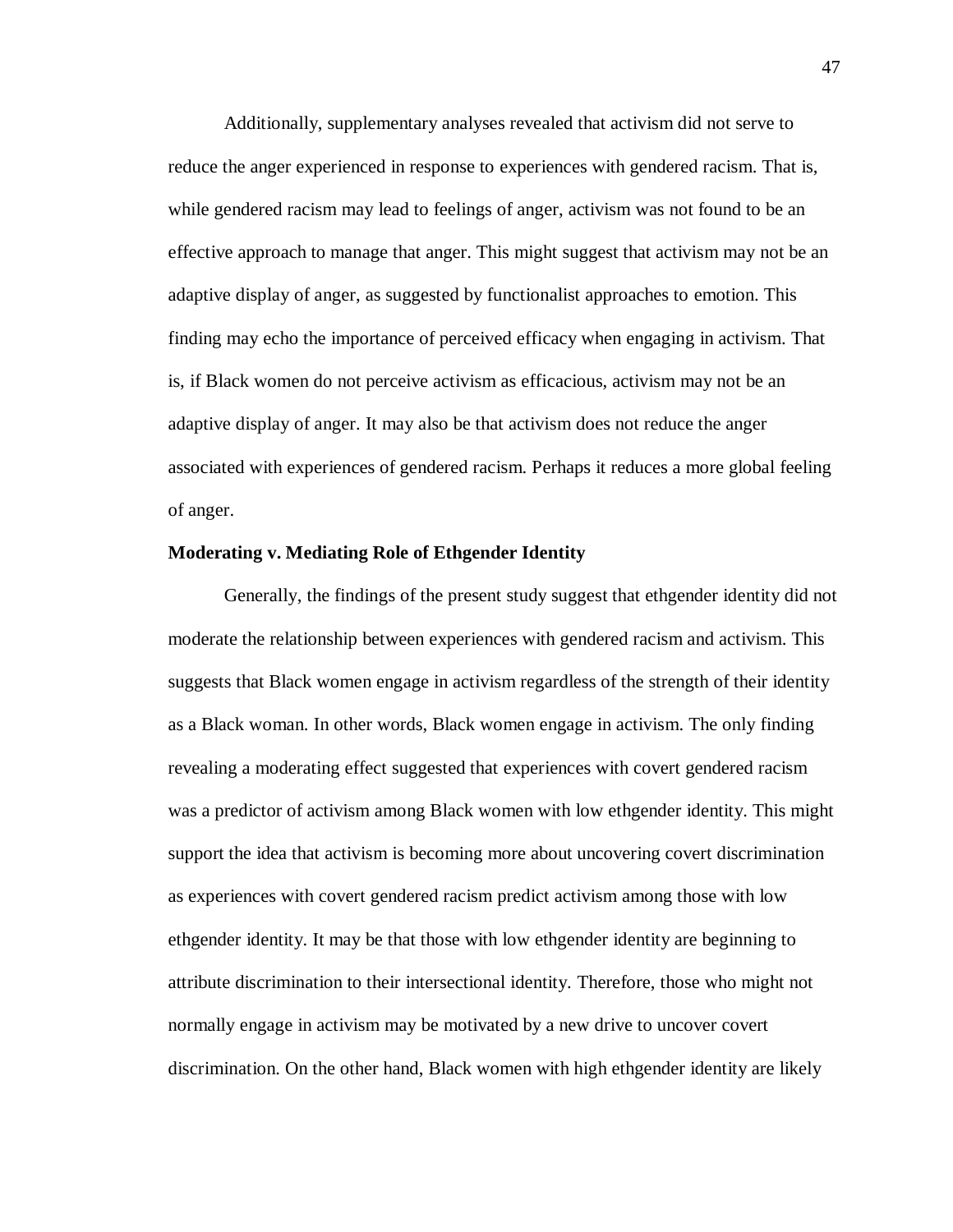to engage in activism whether they experience high or low incidence of covert gendered racism.

The general findings of the present study suggest that ethgender identity mediated the relationship between experiences with gendered racism and activism. However, results did vary depending on the measure of activism. This suggests that each measure of activism may have captured a unique aspect of activism. For example, the Activism Orientation Scale appeared to capture attitudes toward activism, while the Involvement in Feminist Activity Scale and the Education/Advocacy and Resistance subscales appeared to capture actual behaviors of activism. Research has demonstrated discrepancies between attitudes and behaviors (van Zomeren et al., 2008). Similarly, the Activism Orientation Scale and Involvement in Feminist Activity Scale appeared to capture activism across domains, while the Education/Advocacy and Resistance subscales capture activism falling within those specific domains.

The specific findings of the present study include collectivistic ethgender identity mediating the relationship between experiences with gendered racism and activism when activism was measured using the Activism Orientation Scale and Involvement in Feminist Activity Scale. This suggests that a strong tie to the larger group of Black women is important when considering engaging in activism. This supports theory and findings suggesting that collectivistic identity mediates the relationship between discrimination and activism as it encourages individuals to consider their role in promoting group-level change (Jaramillo, 2010).

The present study found that individualistic ethgender identity played a mediating role in the relationship between experiences with gendered racism and activism when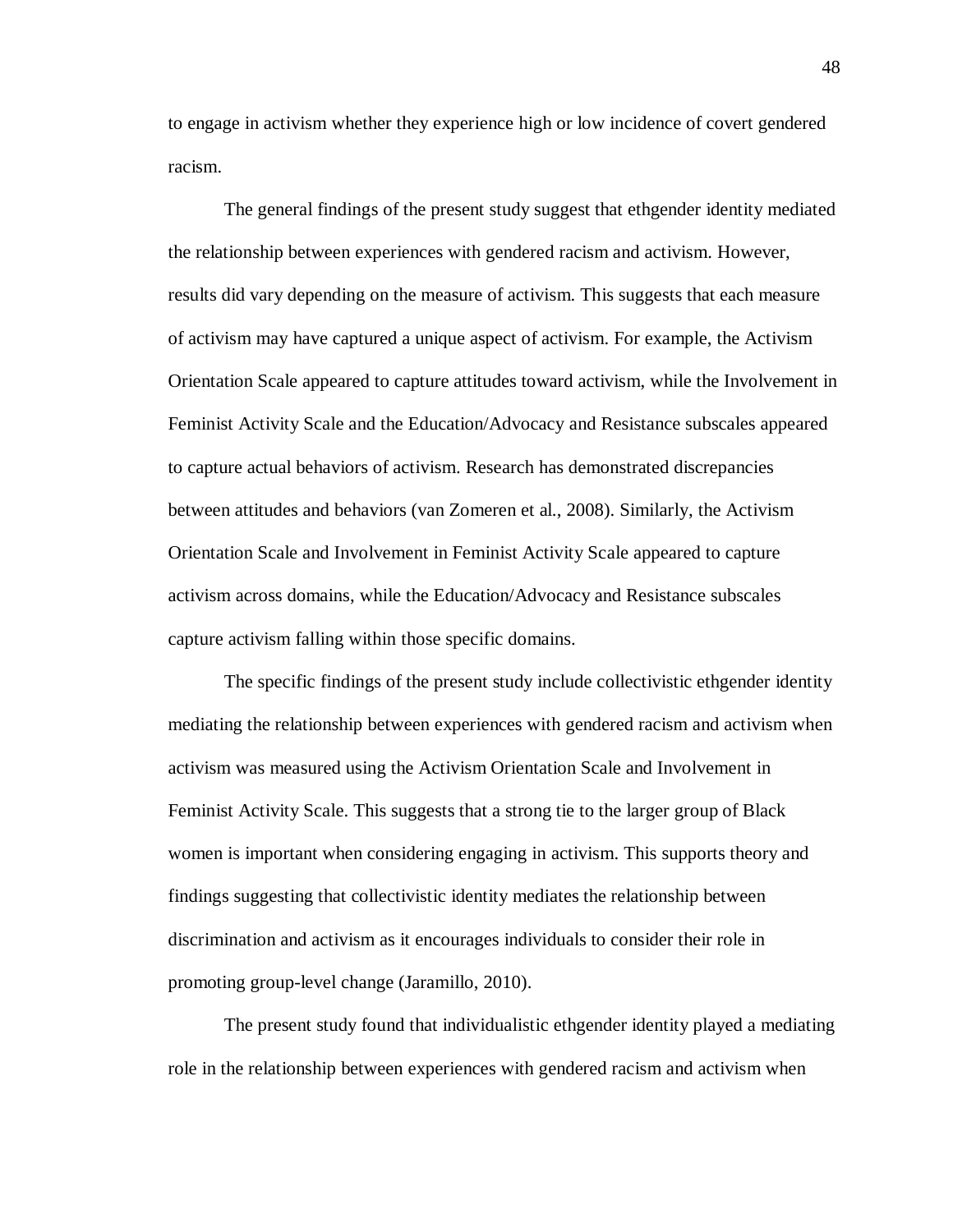activism was measured using the Education/Advocacy subscale. This finding is consistent with the rejection-identification model (Branscombe et al., 1999) and suggests that experiences with gendered racism intensify ethgender identity by making identity as a Black woman salient, which then encourages Black women to engage in educational activism on behalf of the group. This is because the feelings of rejection from one group elicit a longing to belong to another group (Black women).

Although the finding that ethgender identity plays a mediating role contradicts the findings of Szymanski and Lewis (2016) who found that individualistic ethgender identity did not mediate the relationship between experiences with gendered racism and Education/Advocacy, it may highlight an important difference. Szymanski and Lewis narrowly defined gendered racism with the Racialized Sexual Harassment Scale to capture the construct. Focus on sexual harassment neglects other expressions of gendered racism that do not fall under sexual harassment. It might be that ethgender identity mediates the relationship between experiences with gendered racism (broadly defined) and activism, but not sexual harassment and activism. This finding is also somewhat inconsistent with other findings of the present study, which suggest that collectivistic ethgender identity may play more of a mediating role than individualistic ethgender identity. It may be that this specific avenue of activism through education and advocacy may operate through an individualistic identity, while other avenues require a collectivistic identity. This finding may also demonstrate a difference in measures where the Activism Orientation Scale and Involvement in Feminist Activity Scale capture elements of collective action, which requires a collectivistic identity; whereas, the Education/Advocacy subscale captures activism within interpersonal encounters, which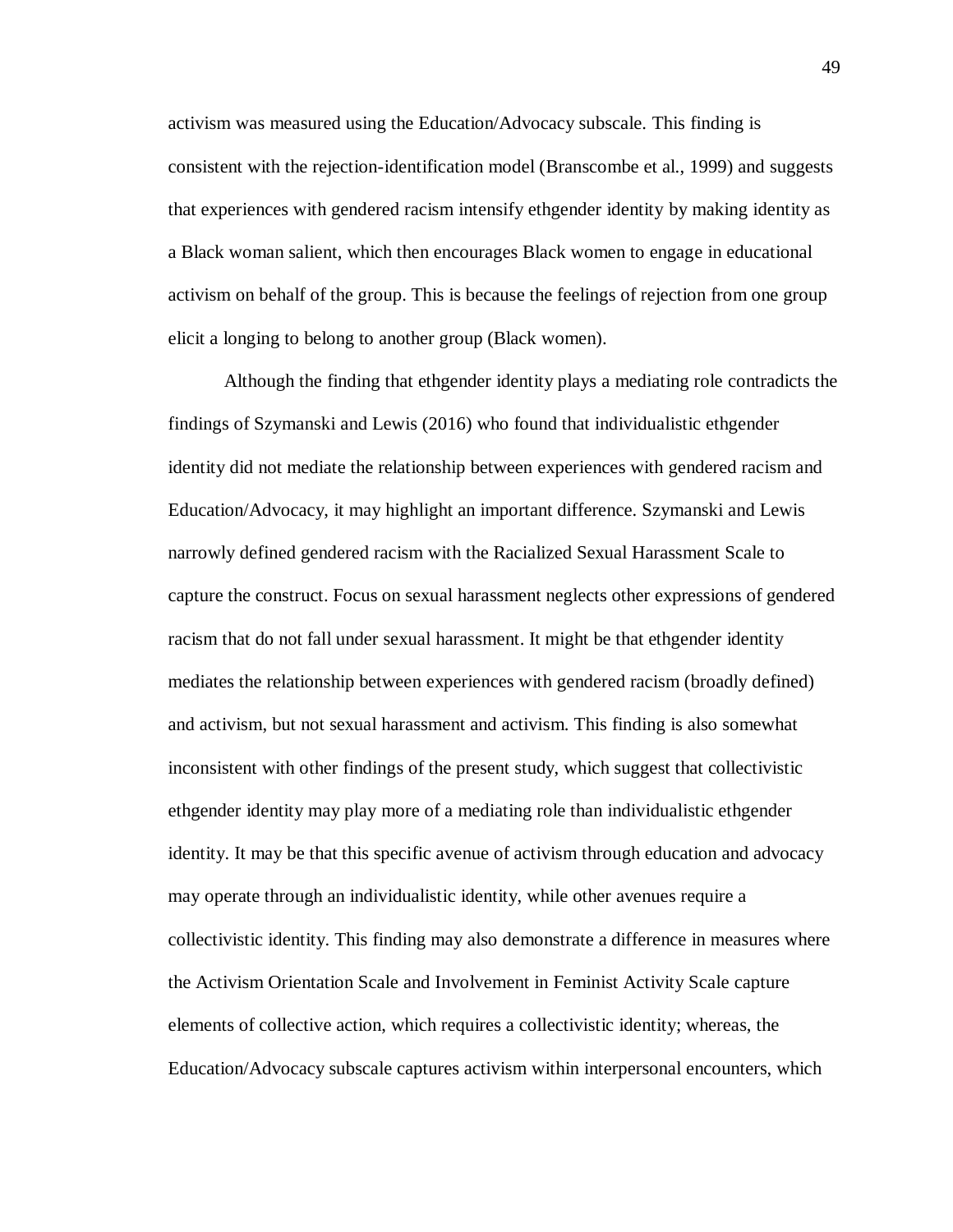may require an individualistic identity. It may be that, within the context of collective action, the needs of the group outweigh personal needs in order to reach group-level gains. Conversely, within interpersonal settings, individualistic identity might be important because personal needs may outweigh the needs of the larger group within that setting. Researchers may wish to further explore which forms of activism are related to collectivistic and individualistic identity.

# **Future Research Directions**

The findings of the present study offer many avenues for future research. For example, the present study found that experiences with gendered racism predict involvement in activism. While the present study found ethgender identity to play a role in this relationship, there are likely other factors that contribute to activism. For instance, research suggests that many Black women respond to gendered racism by shifting, or changing how they look, feel, think, and act (Shorter-Gooden, 2004). Researchers may wish to explore whether shifting or related constructs, such as socialization, assimilation, or acculturation, might also influence the relationship between experiences with gendered racism and activism. Additionally, research suggests that efficacy may play a role in the relationship between discrimination and activism (Turner, 2007). As such, there are other factors within the gendered racism-activism relationship not specifically ethgenderrelated that researchers may wish to explore, such as self-efficacy, personality factors, resilience, locus of control, perceived social rewards, and religiosity.

A surprising finding in this study was that experiences with covert, but not overt, gendered racism predicted activism. Researchers can further explore this finding to understand what drives Black women to act against subtle forms of gendered racism, and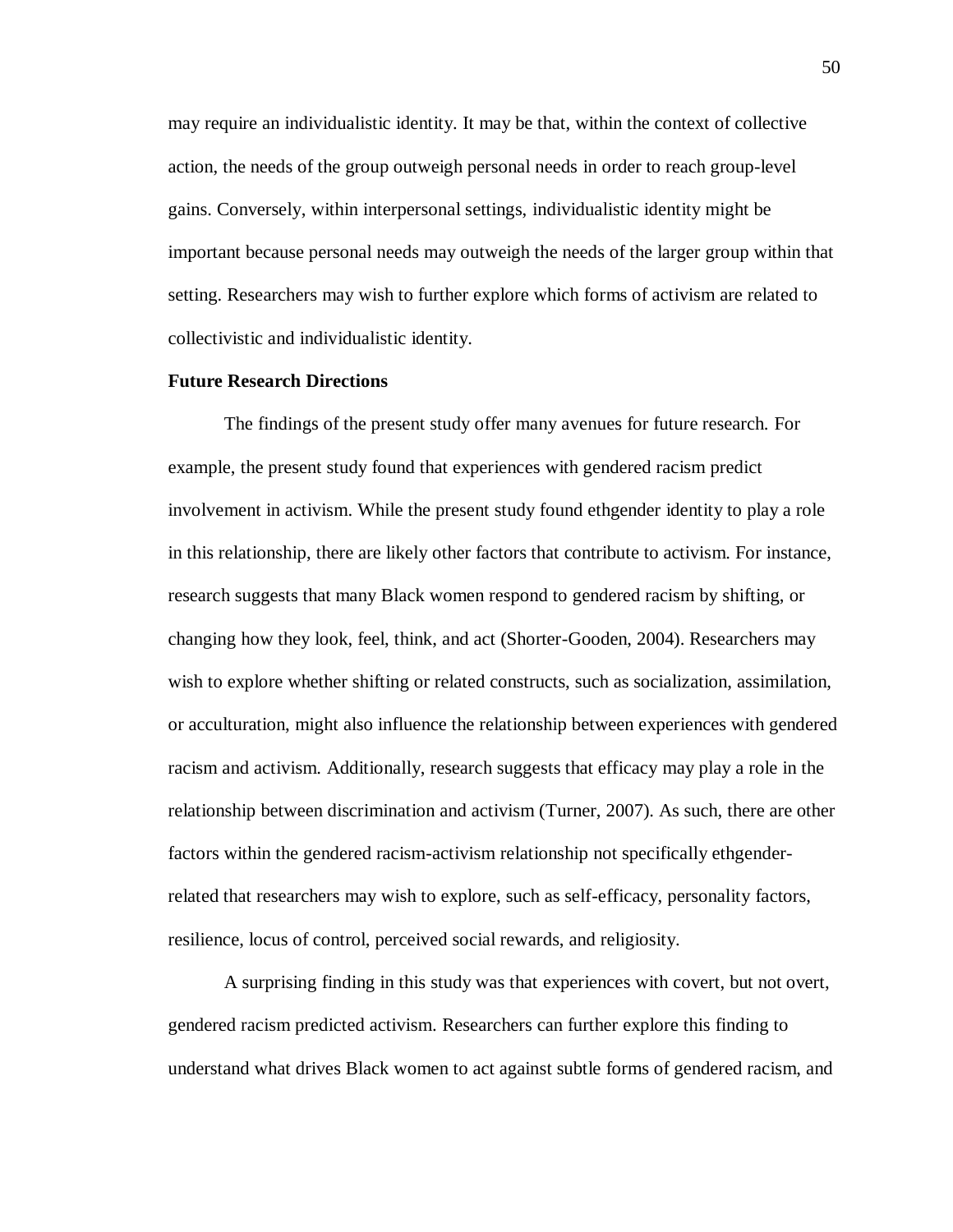not blatant gendered racism. It may be that Black women feel more efficacious in changing unintentional gendered racism, rather than addressing intentional gendered racism. The present study found that overt gendered racism resulted in higher ratings of anger and hopelessness than did covert gendered racism. This might suggest that overt gendered racism might result in multiple intense emotions, which may get in the way of activism. This finding may also be a function of covert gendered racism being more prevalent than overt gendered racism. This is supported by the present finding of participants reporting higher incidence of experiencing covert (v. overt) gendered racism. It may also be that those who engage in activism are more attune to experiences of gendered racism and more likely to label negative outcomes as a function of gendered racism. Future researchers may wish to further explore activism as it relates to overt and covert gendered racism to better understand these findings.

Given that the findings in the present study addressing anger are inconsistent with previous research highlighting the importance of anger in facilitating activism, future researchers may wish to explore the role of anger closely following theory. For example, the Anger Activism Model (Turner, 2007) suggests that both anger and efficacy are necessary to lead to activism. Additionally, retroactive assessment of emotional responses to specific events may not be as accurate as present-moment reports. Diary entries that describe daily experiences and capture emotional responses may yield results that suggest a different pattern than found in the present study.

Finally, a logical follow-up study would explore the effects of activism on Black women's health. Some research on feminist activism might suggest a buffering effect against psychological distress (Szymanski & Owns, 2009) just as Black community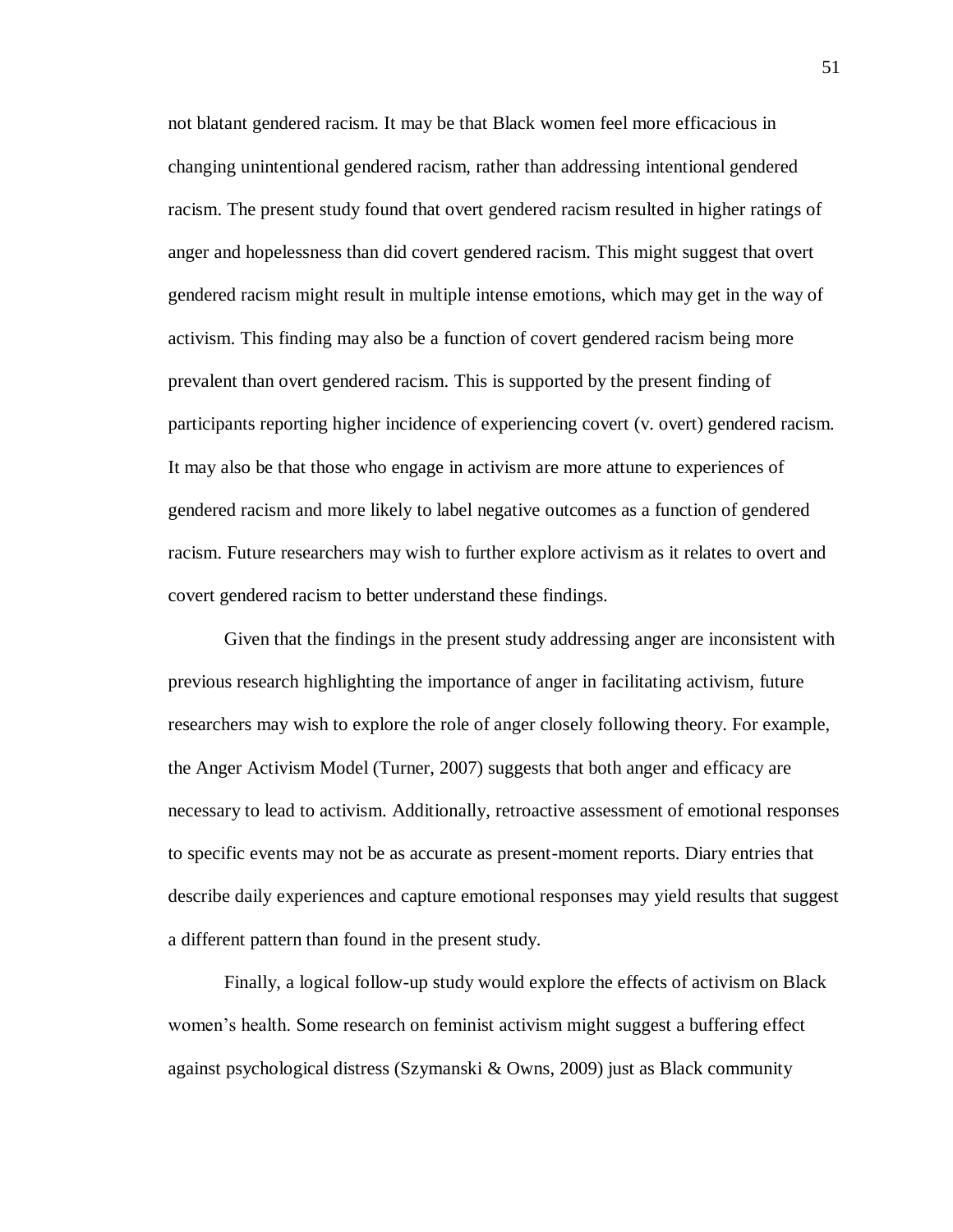involvement is perceived to increase subjective well-being (Grayman-Simpson, 2012). Previous research has found that gendered racism is associated with increased psychological distress (Szymanski & Lewis, 2016; Thomas et al., 2008). Therefore, researchers may wish to explore whether activism may moderate some of the negative mental health outcomes associated with gendered racism. In addition to mental health, researchers may also explore how activism may affect physical health. Previous research suggests that experiences with racism increase negative physical health outcomes, such as hypertension, heart disease, diabetes, and substance use (Schneider, Tomaka, & Palacios, 2001; Williams & Mohammed, 2009). However, it is unknown whether activism may buffer against some of these physical health outcomes.

## **Limitations**

The present study is not without its limitations. First, discrimination exists at multiple levels (Jones, 1997). It exists in interpersonal encounters at the individual level; it exists in policies and structures at the institutional level; and it exists in values and beliefs at the cultural level. The measures used to capture overt and covert gendered racism included items limited to the individual level. Unfortunately, there is no measure that adequately captures the pervasiveness of gendered racism across all three levels. Researchers may find it advantageous to develop such a measure of gendered racism. This will allow for a more comprehensive understanding of gendered racism. Such a measure may be useful in determining how the effects of gendered racism at one level may differ from the effects at another level. For example, previous findings (Szymanski & Lewis, 2015) suggest that Black activism in uniquely and significantly predicted by cultural racism, when racism at all three levels are examined. This might suggest that the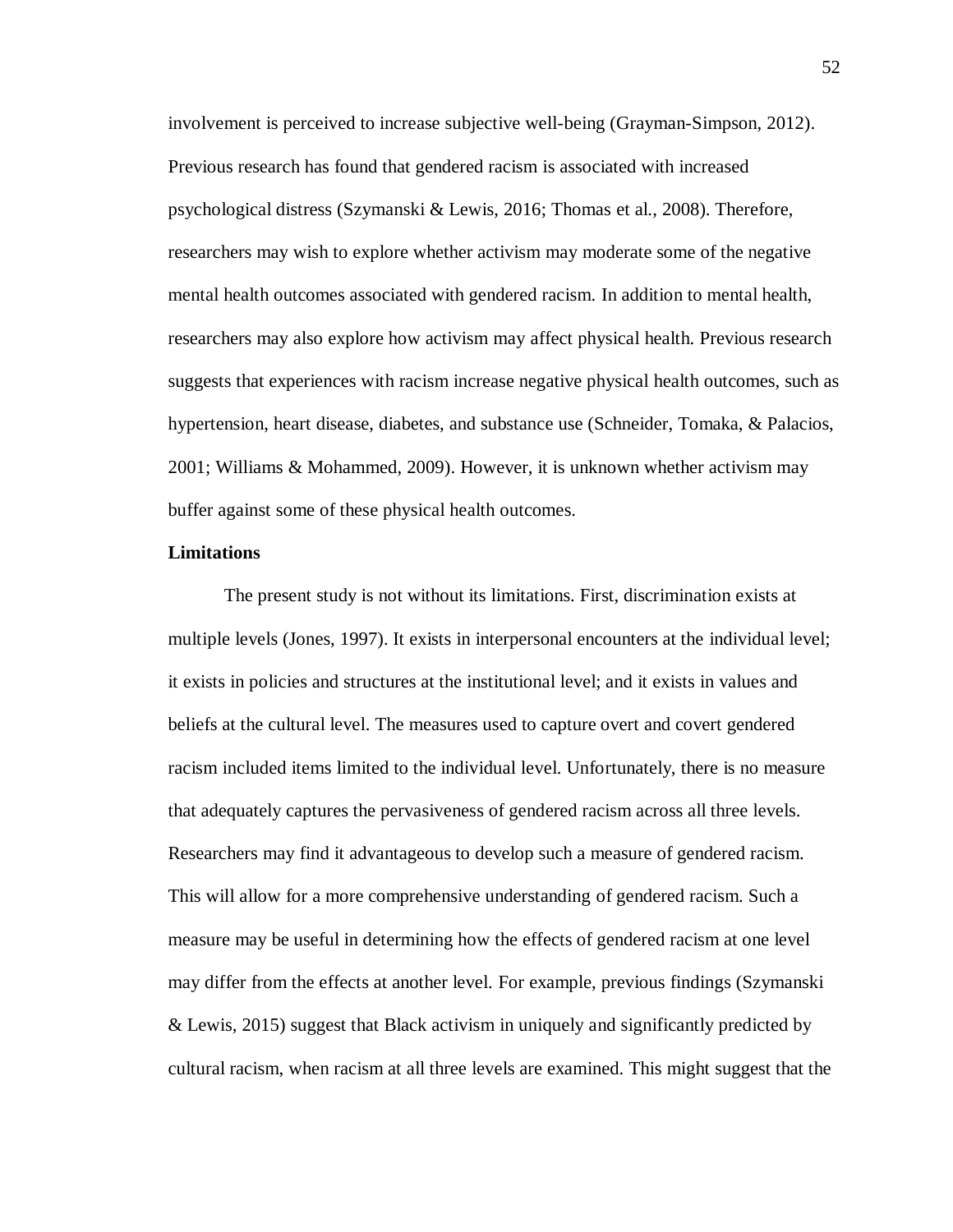various levels of discrimination have unique effects and might elicit distinct behaviors. Exploring gendered racism at different levels may also reveal whether certain coping strategies are more effective for different levels of gendered racism. Given that the present study found that activism did not reduce anger, it may be that political activism may be an effective response to institutional racism, while self-segregation, education, and mentorship may be effective responses to cultural gendered racism.

Similarly, activism can take many forms. Most measures used to capture activism capture attitudes and behaviors related to political and social activism. However, activism against gendered racism can involve activities such as mentoring younger Black girls, buying Black Barbies for children, writing stories with Black women protagonists, and showcasing pictures of Black women within various environments. Because the measures of activism used in the present study were not specifically developed to capture activism against gendered racism, such activist behaviors were not considered. Relatedly, one of the measures of activism (the Resistance subscale) revealed low reliability. This might suggest that such a measure of activism is not appropriate for Black women.

Another limitation of the present study was the high collinearity between measures of interest. For example, the current study demonstrated high collinearity between the measures of overt and covert gendered racism. This might highlight the difficulty in determining what is 'subtle' versus what is 'obvious' when it comes to gendered racism. Certainly, gendered racism behaviors exist that some may categorize as covert, while other may categorize the same behaviors as overt. This marks a limitation in the microaggression literature. Similarly, the present study demonstrated high collinearity between the measures of individualistic and collectivistic ethgender identity. This may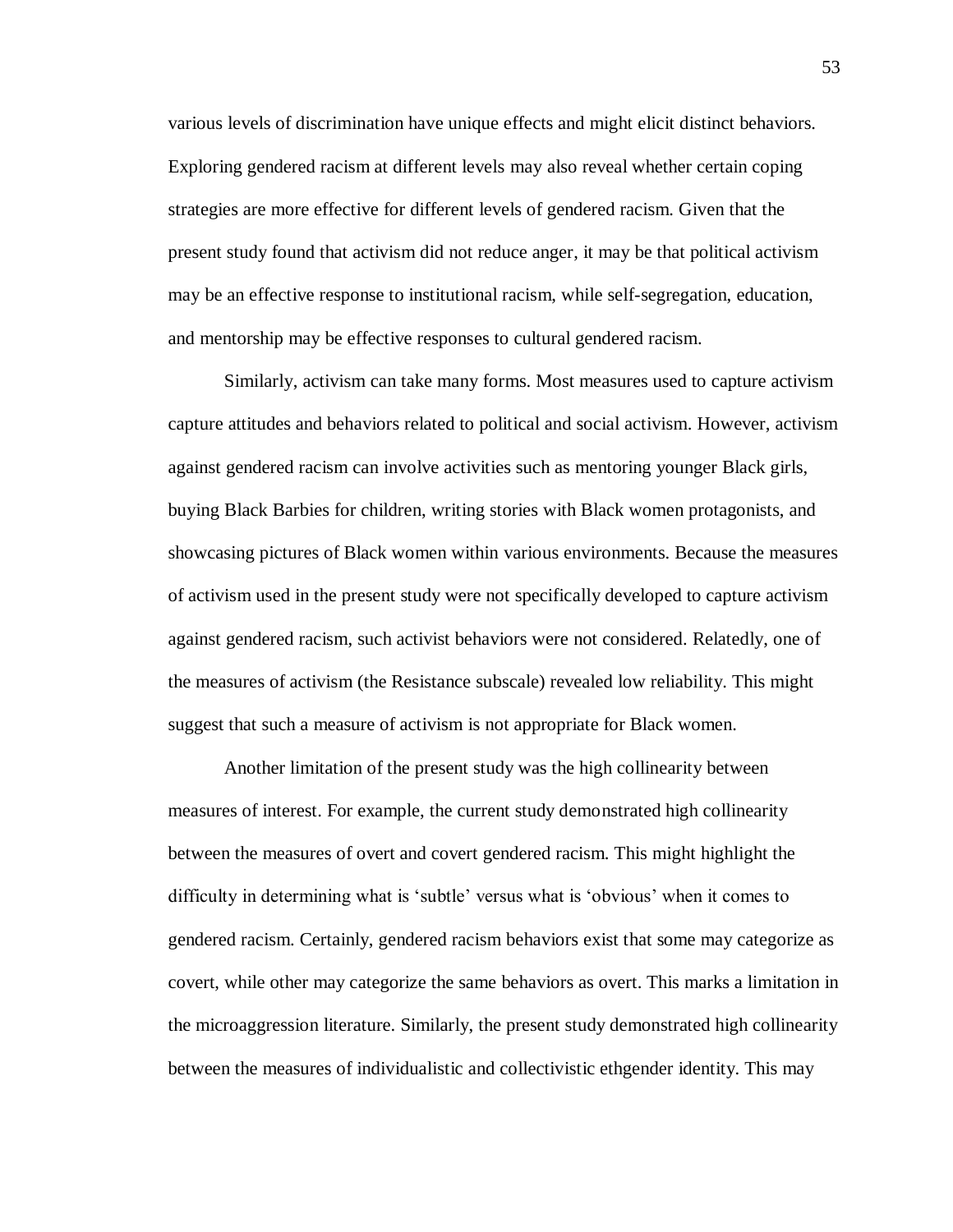have presented because the measures were not specifically created to measure these constructs; therefore, the measures may not appropriately distinguish between these two constructs.

Due to the correlational nature of the study, causality cannot be inferred. The present study cannot determine that discrimination causes changes in identity and activism. It could be that involvement in activism increases ethgender identity centrality, which makes Black women more aware of gendered racism and more likely to identify situations as including gendered racism.

Finally, conceptually, intersectionality goes beyond gender and ethnicity. Therefore, focus on ethgender identity ignores other very salient identities, such as age, sexuality, ability status, and all other identities that influence experiences and inform perception. This is an obstacle that presents whenever research takes a qualitative approach. Researchers must be cognizant of this limitation when interpreting results and should take appropriate measures to include intersectional methodology (see Else-Quest & Hyde, 2016 for recommendations).

#### **Practical Implications**

The findings of the current study present several important implications regarding research and clinical practice. First, this study has highlighted the importance of ethgender, an intersectional, identity to Black women. Much research examining Black women's experiences examines ethnic and gender identity as separate constructs despite qualitative research suggesting that the two are inseparable. For example, the rejectionidentification model was developed to explain the mediating role of racial identity in the relationship between racism and well-being among Blacks. However, the findings of the

54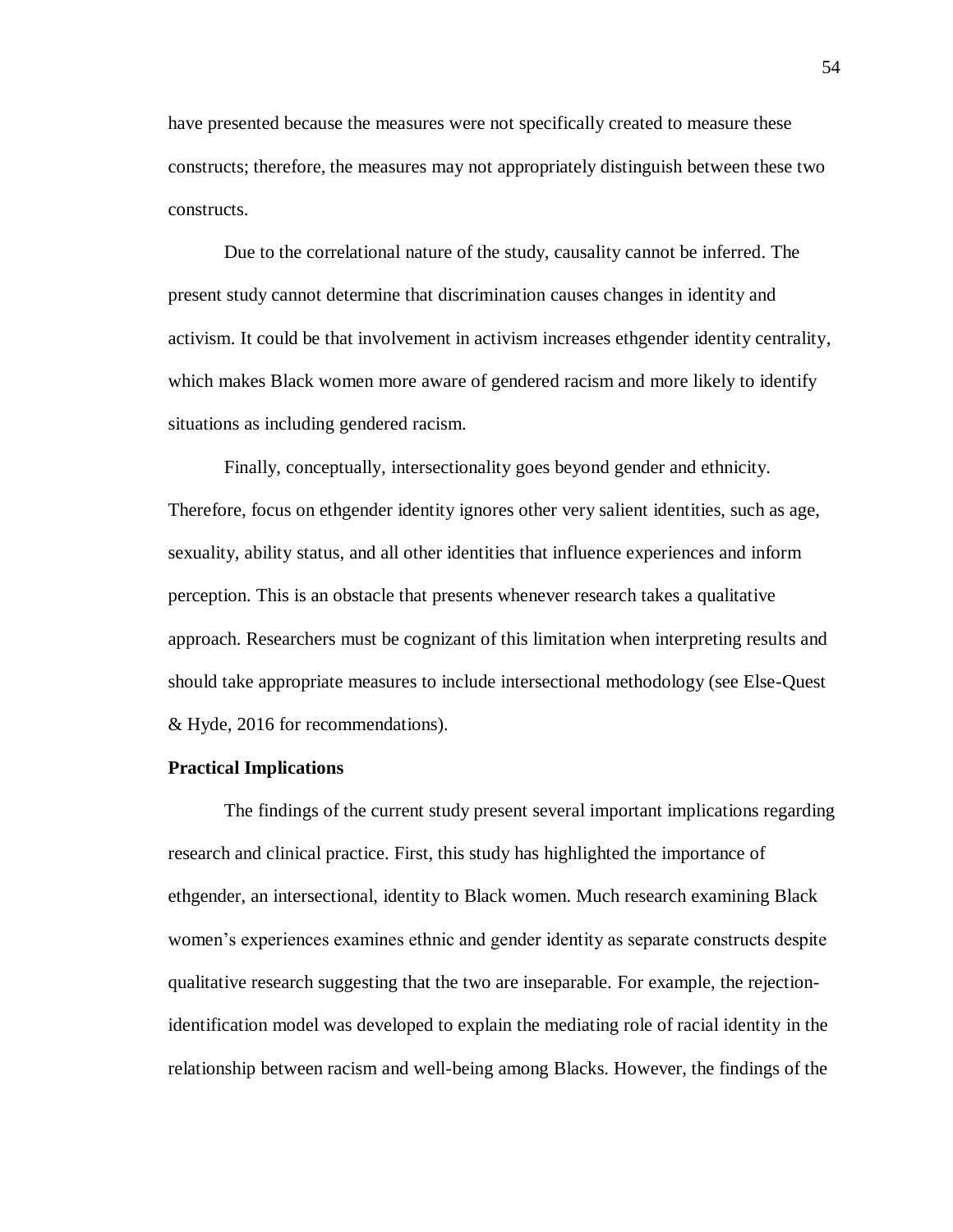present study suggest that experiencing discrimination can enhance multiple intersectional identities that may be subject to oppression. As such, the present study provides further support for a movement toward integrating elements of gender identity into discussions of racial identity and vice versa (whether in a research or clinical setting). Such an intersectional lens may allow for a more comprehensive and accurate conceptualization of Black women's experiences.

Second, the findings of the present study can be connected to the 'angry Black woman' stereotype. This study demonstrates that everyday experiences can increase Black women's level of anger. As such, it contends that the 'angry Black woman' stereotype derives from and perpetuates gendered racism. Gendered racism gets Black women angry and then Black women are stereotyped as angry. And while Black women are being provoked to experience anger, they are also pressured to conceal this anger to avoid being label an 'angry Black woman' (Lewis et al., 2016). Both the anger elicited by experiences with gendered racism and the efforts to conceal strong emotions might contribute to the psychological distress associated with gendered racism (Thomas et al., 2008). When working with Black women, mental health professionals should remain mindful of the hesitance to share reactions that may provide support for the angry Black woman stereotype, which may include hesitance to share experiences of gendered racism. When such experiences are shared, it is important to provide validation, support, and empathy for their experiences.

Moreover, the findings of the present study suggest that involvement in activism does not decrease the anger brought on by experiences of gendered racism. Therefore, because activism does not function as an effective outlet for anger, there may be more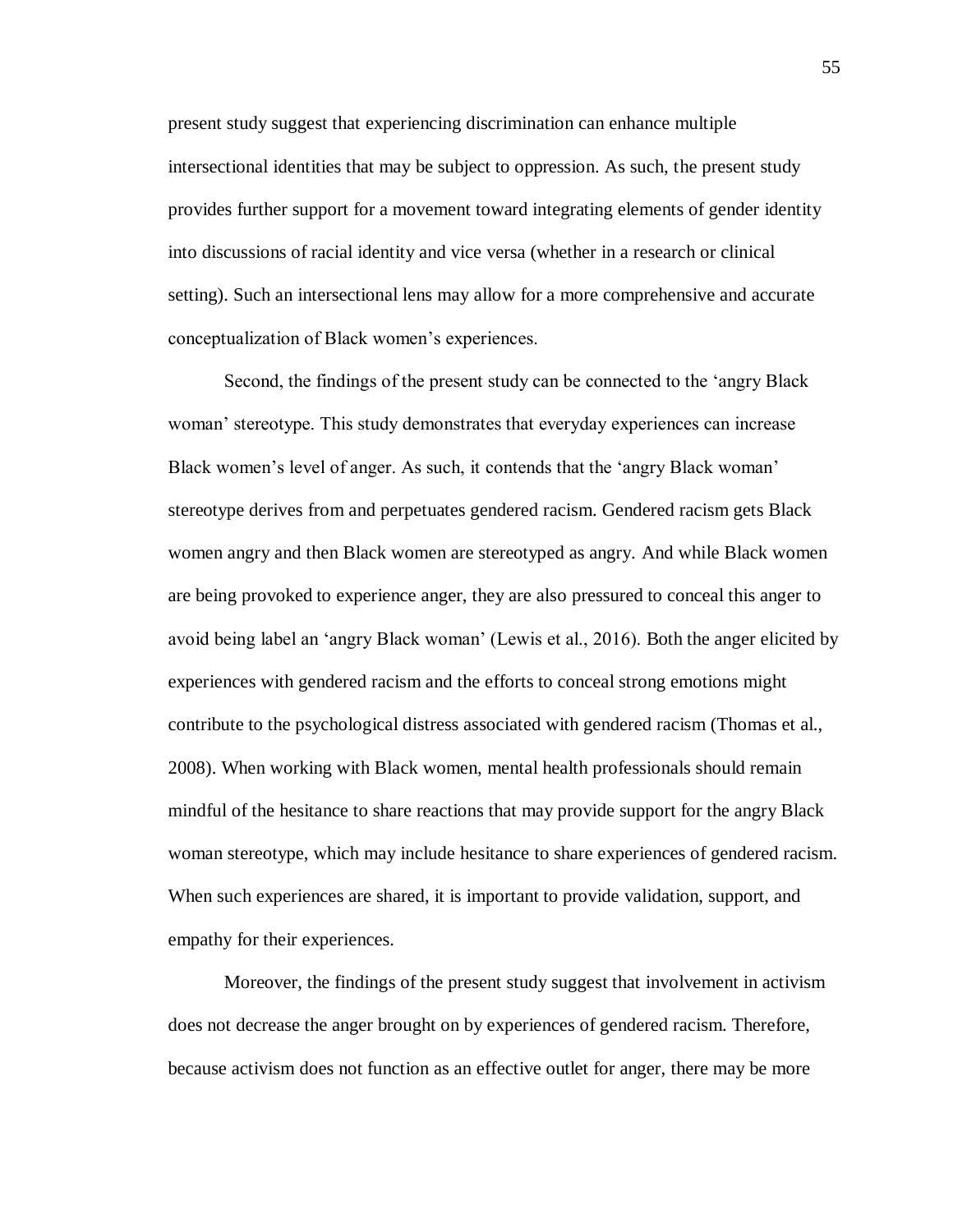effective ways to cope with gendered racism. A potential behavior that may prove more effective might be self-segregation in which Black women surround themselves with other Black women. Postmes and Branscombe (2002) found that Blacks in racially segregated environments (consisting of majority Black) experienced feelings of acceptance and reported higher well-being than Blacks in desegregated environments. Therefore, if Black women seek support from other Black women, this may help to validate their experiences with gendered racism and limit their exposure to gendered racism. Relating these findings to the current study, although the study found that involvement in activism does not decrease anger, it may be that only certain types of activism are effective in managing anger. For example, forms of activism that involve congregating with other Black women may be more effective in reducing anger than activism completed independently.

Activism may also contribute to the burden of the "strong Black woman." The strong Black woman stereotype is a romanticized depiction of Black women being able to demonstrate physical and mental strength despite experiencing hardships, such as gendered racism. Although some Black women strive to achieve the strength and resilience of a strong Black woman who rarely needs assistance from others, research suggests that upholding the strong Black woman stereotype can come at the expense of one's health (Lewis et al., 2013). This can include taking on added responsibilities that can increase stress and limit self-care. It is unknown whether activism provides Black women with purpose and leaves them feeling fulfilled or if it adds an extra burden. As such, the task of activism might contribute to the perception of the 'strong Black woman," which has been linked to negative mental health outcomes (Lewis et al., 2013).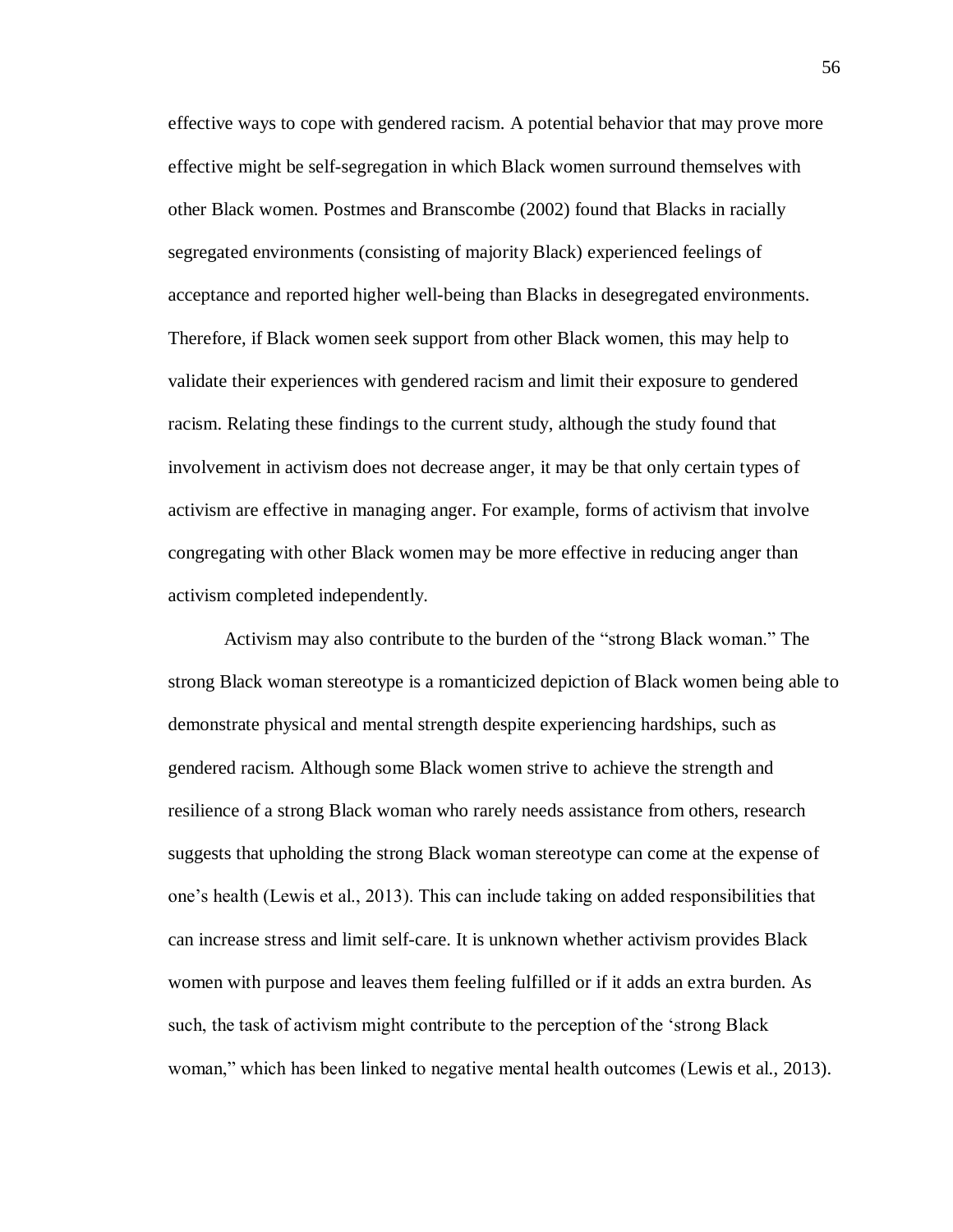Mental health professionals should be mindful of the strong Black woman stereotype, which may lead some to conceal or minimize the stress associated with engaging in activism. Therefore, it is important to explore the function of activism for the individual to ensure that it is not completed due to purely obligation.

Finally, the findings of the present study suggest that ethgender identity may function as a mechanism to encourage activism. This finding might suggest that ethgender identity development may be necessary to promote effective coping strategies. It may be that high ethgender identity allows Black women to understand some of the distress they experience as a function of gendered racism, rather than a personal flaw. Practitioners may work to reframe the cause of gendered racism to the fault of the perpetrator. In other words, ethgender identity may function as a buffer to decrease internalization and self-blame coping strategies that may result as negative outcomes from experiencing gendered racism.

Moreover, mental health professionals should determine how central and salient ethgender identity is to Black women's lives. This can be useful in deciding how best to approach ethgender identity development. For example, a Black woman with low ethgender identity may benefit from increasing her overall awareness of her ethgender identity to understand that she is experiencing gendered racism, which might be negatively contributing to her distress. On the other hand, a Black woman with high ethgender identity may benefit from validation of her experiences with gendered racism and support to refrain from engaging in ineffective coping strategies that may negatively contribute to her distress. Research might suggest that "sister circles," or therapy groups comprised of Black women, may benefit Black women at various levels of ethgender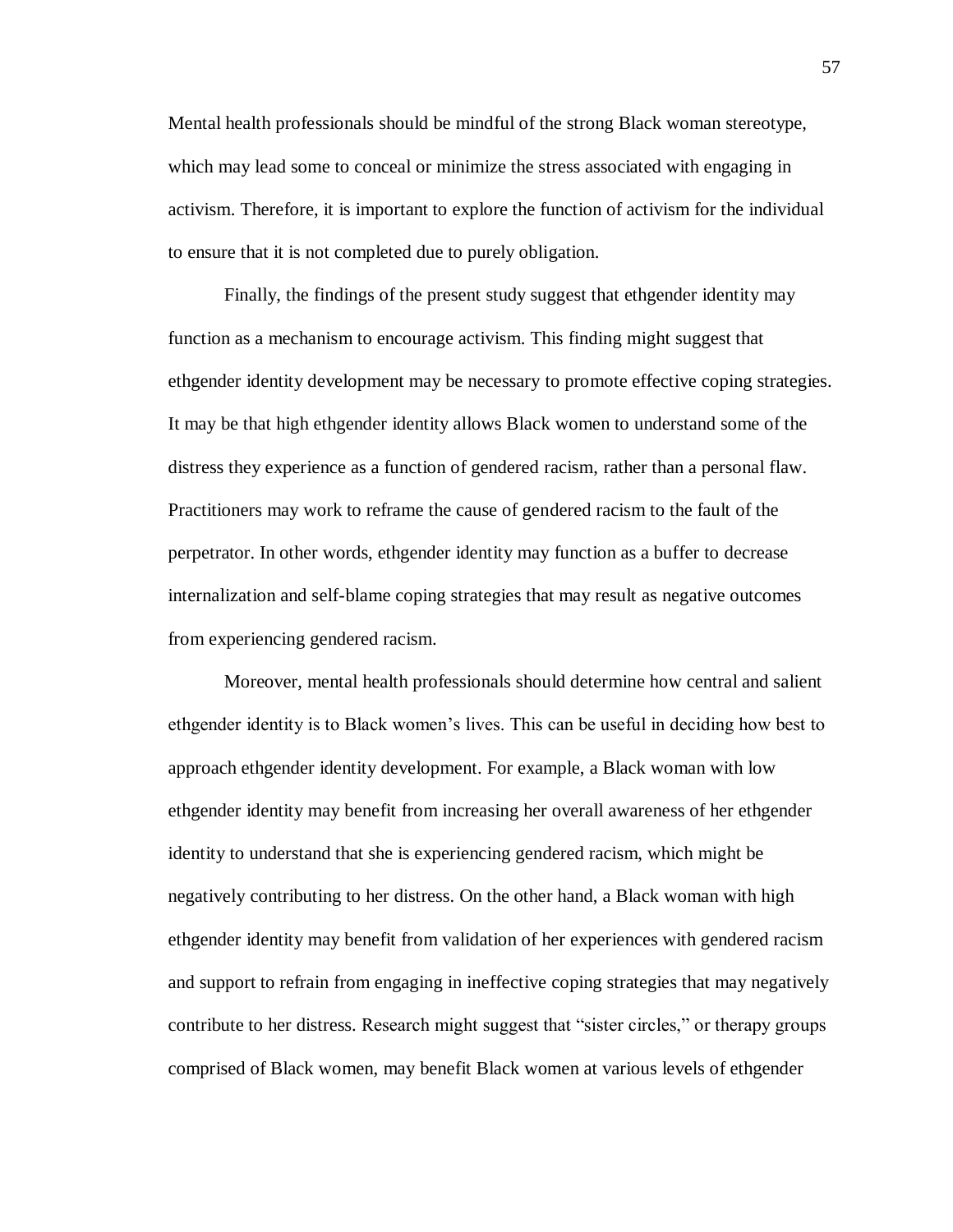identity (Neal-Barnett et al., 2011). Still, it is unknown whether high ethgender identity centrality is always helpful. That is, there may be moments when having a strong sense of being a Black woman can have negative effects as one realizes she belongs to a group that is devalued and often invisible. Future researchers may wish to explore when ethgender identity may be helpful and unhelpful.

# **Conclusion**

Black women face a unique, intersectional form of discrimination known as gendered racism (Essed, 1991; Lewis et al., 2016; Shorter-Gooden, 2004; Thomas et al., 2008). Taking an intersectional approach, the current research empirically explored the effects of gendered racism on activism among Black women. This program of research fills an important gap in the gendered racism literature by exploring the presence of more positive constructs that allow Black women to be resilient despite adversity. The findings suggest that experiences with gendered racism predicted activism among Black women and that ethgender identity mediated this relationship. This finding highlights the importance of an intersectional lens when researching and working with Black women. Additional findings suggest that gendered racism contributes to Black women's anger, which might present a fear of confirming the 'angry Black woman' stereotype. Similarly, some Black women might take on the responsibility of activism to portray the idealized 'strong Black woman.' Keeping in mind these stereotypes of Black women, it is important for others to check-in with Black women and to join through allyship in the fight for justice to eliminate gendered racism.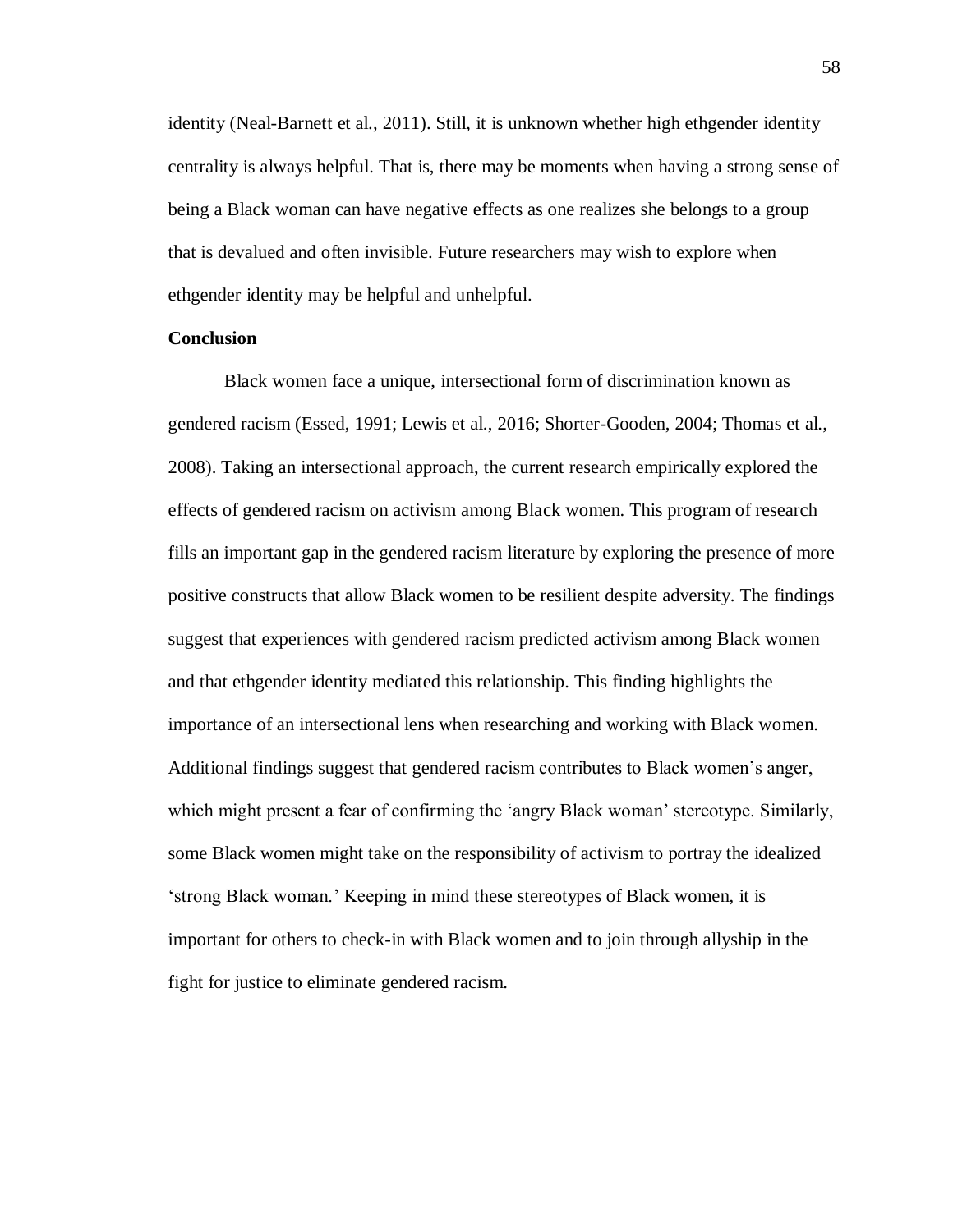### BIBLIOGRAPHY

- Baron, R. M., & Kenny, D. A. (1986). The moderator–mediator variable distinction in social psychological research: Conceptual, strategic, and statistical considerations. *Journal of Personality and Social Psychology*, *51*(6), 1173.
- Barrett, K. C. (1993). The development of nonverbal communication of emotion: A functionalist perspective. *Journal of Nonverbal Behavior*, *17*(3), 145-169.
- Branscombe, N. R., Schmitt, M. T., & Harvey, R. D. (1999). Perceiving pervasive discrimination among African Americans: Implications for group identification and well-being. *Journal of Personality and Social Psychology*, *77*(1), 135.
- Brown, E. B. (1989). Womanist consciousness: Maggie Lena Walker and the independent order of Saint Luke. *Signs: Journal of Women in Culture and Society*, *14*(3), 610-633.
- Buhrmester, M., Kwang, T., & Gosling, S. D. (2011). Amazon's Mechanical Turk a new source of inexpensive, yet high-quality, data? *Perspectives on Psychological Science*, *6*(1), 3-5.
- Bynum, M. S., Burton, E. T., & Best, C. (2007). Racism experiences and psychological functioning in African American college freshmen: Is racial socialization a buffer? *Cultural Diversity and Ethnic Minority Psychology*, *13*(1), 64.
- Campos, J. J., Mumme, D., Kermoian, R., & Campos, R. G. (1994). A functionalist perspective on the nature of emotion. *Japanese Journal of Research on Emotions*, *2*(1), 1-20.
- Carpenter, S., & Johnson, L. F. (2001). Women derive collective self‐esteem from their feminist identity. *Psychology of Women Quarterly*, *25*(3), 254-257.
- Clark, R., Anderson, N. B., Clark, V. R., & Williams, D. R. (1999). Racism as a stressor for African Americans: A biopsychosocial model. *American Psychologist*, *54*(10), 805.
- Cole, E. R. (2009). Intersectionality and research in psychology. *American Psychologist*, *64*(3), 170.
- Cole, E. R., & Sabik, N. J. (2010). Associations between femininity and women's political behavior during midlife. *Psychology of Women Quarterly*, *34*(4), 508- 520.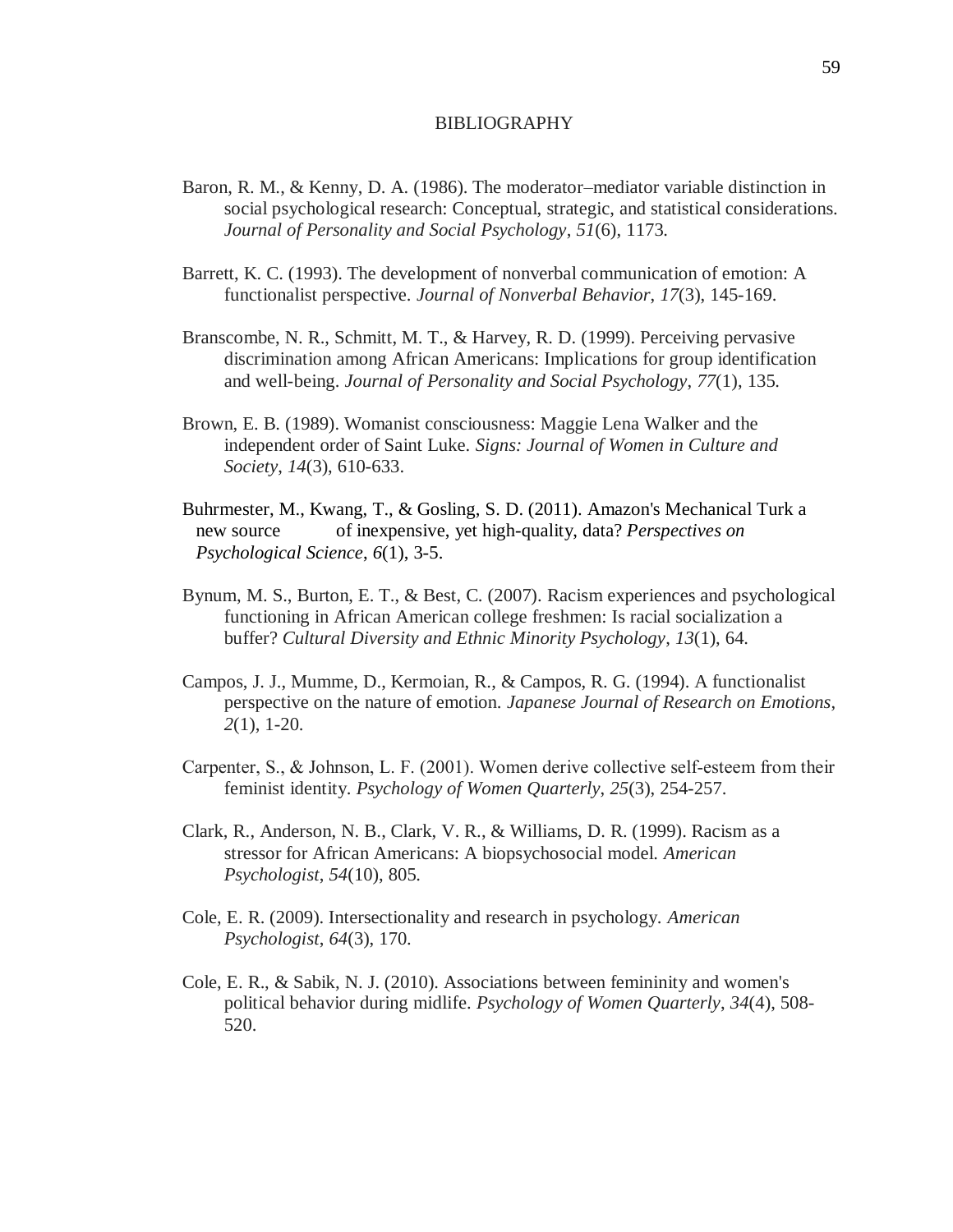- Cole, E. R., & Stewart, A. J. (1996). Meanings of political participation among Black and White women: Political identity and social responsibility. *Journal of Personality and Social Psychology*, *71*(1), 130.
- Corning, A. F., & Myers, D. J. (2002). Individual orientation toward engagement in social action. *Political Psychology*, *23*(4), 703-729.
- Crenshaw, K. (1991). Mapping the margins: Intersectionality, identity politics, and violence against women of color. *Stanford Law Review*, 1241-1299.
- Crocker, J., Luhtanen, R., Blaine, B., & Broadnax, S. (1994). Collective self-esteem and psychological well-being among White, Black, and Asian college students. *Personality and Social Psychology Bulletin*, *20*(5), 503-513.
- Cronin, T. J., Levin, S., Branscombe, N. R., van Laar, C., & Tropp, L. R. (2012). Ethnic identification in response to perceived discrimination protects well-being and promotes activism: A longitudinal study of Latino college students. *Group Processes & Intergroup Relations*, *15*(3), 393-407.
- Cross, W. E., Jr., & Vandiver, B. J. (2001). Nigrescence theory and measurement: Introducing the Cross Racial Identity Scale (CRIS). In J. G. Ponterotto, J. M. Casas, L. A. Suzuki, & C. M. Alexander (Eds.), *Handbook of multicultural counseling* (2nd ed., pp. 371–393). Thousand Oaks, CA: Sage.
- DeBlaere, C., Brewster, M. E., Bertsch, K. N., DeCarlo, A. L., Kegel, K. A., & Presseau, C. D. (2014). The protective power of collective action for sexual minority women of color: An investigation of multiple discrimination experiences and psychological distress. *Psychology of Women Quarterly*, *38*(1), 20-32.
- Donovan, R. A., Galban, D. J., Grace, R. K., Bennett, J. K., & Felicié, S. Z. (2013). Impact of racial macro-and microaggressions in Black women's lives: A preliminary analysis. *Journal of Black Psychology*, *39*(2), 185-196.
- Duncan, L. E. (1999). Motivation for collective action: Group consciousness as mediator of personality, life experiences, and women's rights activism. *Political Psychology*, *20*(3), 611-635.
- Essed, P. (1991). *Understanding everyday racism: An interdisciplinary theory* (Vol. 2). Sage Publications, Inc.
- Frazier, P. A., Tix, A. P., & Barron, K. E. (2004). Testing moderator and mediator effects in counseling psychology research. *Journal of Counseling Psychology*, *51*(1), 115.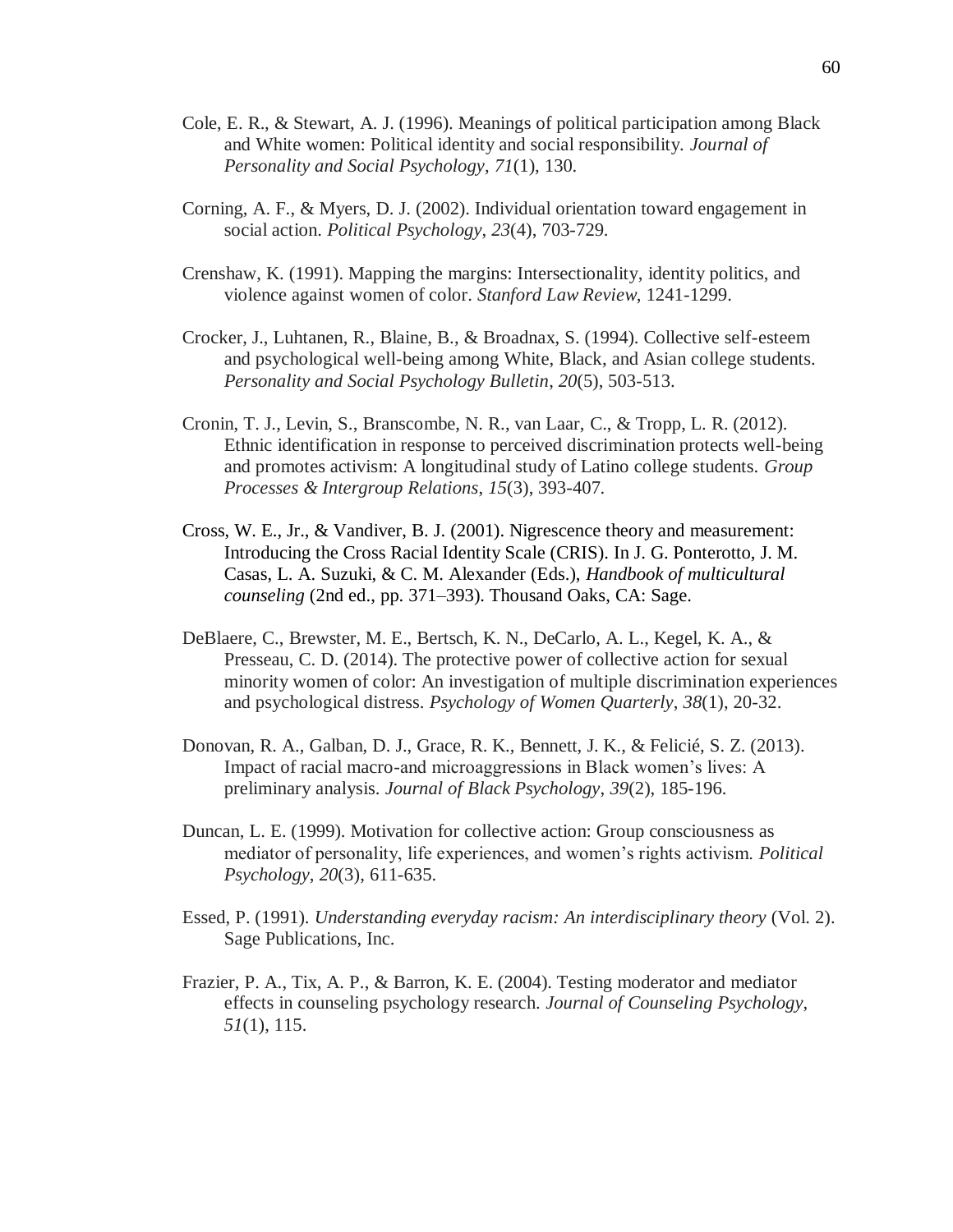- Ghavami, N., & Peplau, L. A. (2013). An intersectional analysis of gender and ethnic stereotypes: Testing three hypotheses. *Psychology of Women Quarterly*, *37*(1), 113-127.
- Grayman-Simpson, N. (2012). Black community involvement and subjective wellbeing. *Journal of Pan African Studies*, *5*(3), 26-42.
- Harrell, S. P. (2000). A multidimensional conceptualization of racism-related stress: Implications for the well‐being of people of color. *American Journal of Orthopsychiatry*, *70*(1), 42-57.
- Jaramillo, P. A. (2010). Building a theory, measuring a concept: Exploring intersectionality and Latina activism at the individual level. *Journal of Women, Politics & Policy*, *31*(3), 193-216.
- Jones, J. M. (1997). *Prejudice and racism*. McGraw-Hill Humanities, Social Sciences & World Languages.
- Jones, V. N. (2016, April 1). *Black Women Matter: Assessing Scales to Examine Minority Stress and Intersectional Microaggression*. Paper presented at Southeastern Women's Studies Association (SEWSA) Conference: Intersectionality in the New Millennium: An Assessment of Culture, Power, and Society, Rock Hill, SC.
- Kelly, C., & Breinlinger, S. (1995). Identity and injustice: Exploring women's participation in collective action. *Journal of Community & Applied Social Psychology*, *5*(1), 41-57.
- King, K. R. (2003). Racism or sexism? Attributional ambiguity and simultaneous membership in multiple oppressed groups. *Journal of Applied Social Psychology*, *33*(2), 223-247.
- Klonoff, E. A., & Landrine, H. (1995). The schedule of sexist events. *Psychology of Women Quarterly*, *19*(4), 439-470.
- Leach, C. W., Van Zomeren, M., Zebel, S., Vliek, M. L., Pennekamp, S. F., Doosje, B., Ouwerker, J. W., & Spears, R. (2008). Group-level self-definition and selfinvestment: A hierarchical (multicomponent) model of in-group identification. *Journal of Personality and Social Psychology*, *95*(1), 144.
- Lewis, D. K. (1977). A response to inequality: Black women, racism, and sexism. *Signs: Journal of Women in Culture and Society*, *3*(2), 339-361.
- Lewis, J. A., & Neville, H. A. (2015). Construction and initial validation of the gendered racial microaggressions scale for Black women. *Journal of Counseling Psychology*, *62*(2), 289.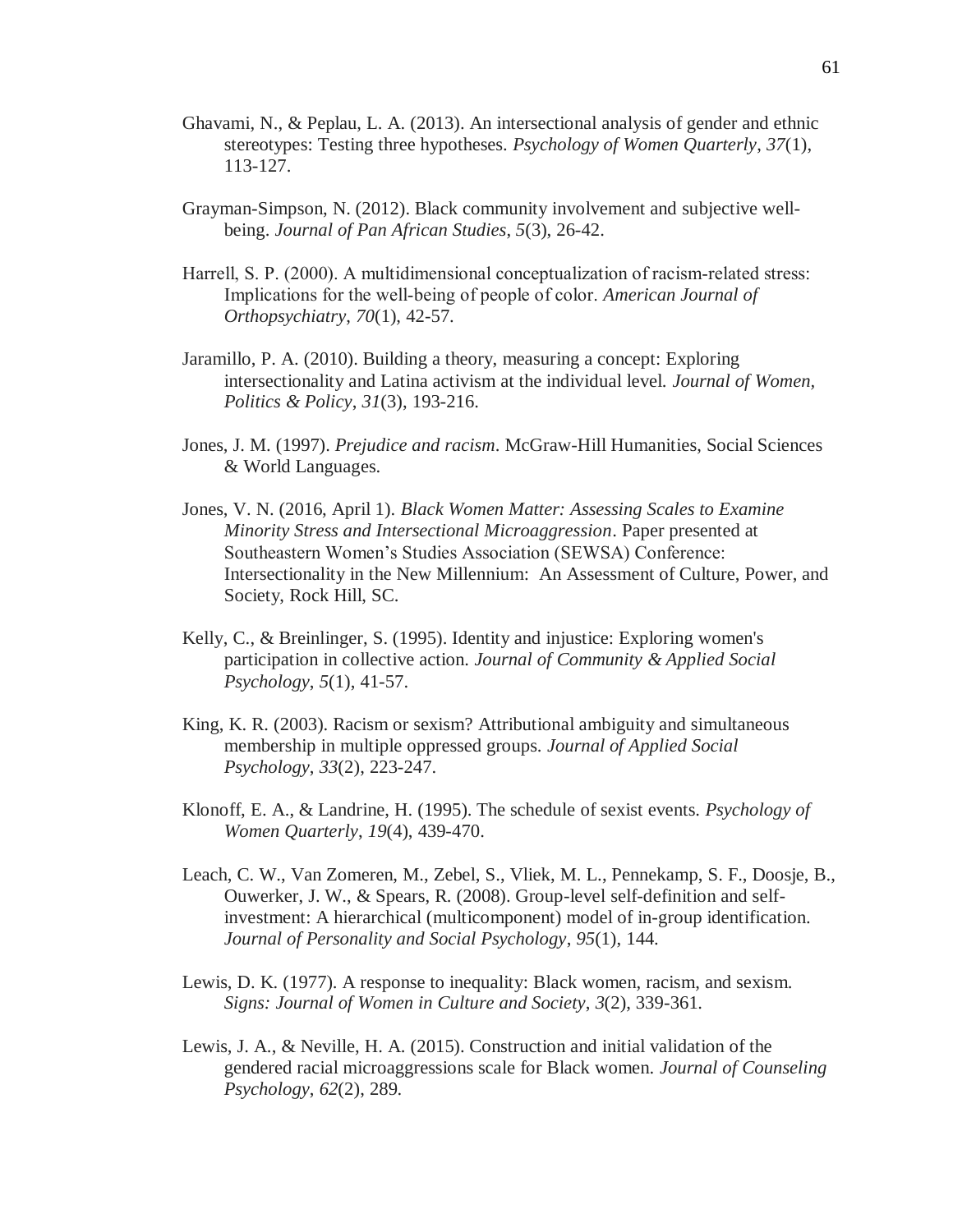- Lewis, J. A., Mendenhall, R., Harwood, S. A., & Browne Huntt, M. (2016). "Ain't I a woman?" Perceived gendered racial microaggressions experienced by Black women. *The Counseling Psychologist*, *44*(5), 758-780.
- Lewis, J. A., Mendenhall, R., Harwood, S. A., & Huntt, M. B. (2013). Coping with gendered racial microaggressions among Black women college students. *Journal of African American Studies*, *17*(1), 51-73.
- Liss, M., Crawford, M., & Popp, D. (2004). Predictors and correlates of collective action. *Sex Roles*, *50*(11-12), 771-779.
- Livingston, J. N., Bell Hughes, K., Dawson, D., Williams, A., Mohabir, J. A., Eleanya, A., Cliette, G., & Brandon, D. (2017). Feeling no ways tired: A resurgence of activism in the African American community. *Journal of Black Studies*, *48*(3), 279-304.
- Luhtanen, R., & Crocker, J. (1992). A collective self-esteem scale: Self-evaluation of one's social identity. *Personality and Social Psychology Bulletin*, *18*(3), 302-318.
- Lykes, M. B. (1983). Discrimination and coping in the lives of Black women: Analyses of oral history data. *Journal of Social Issues*, *39*(3), 79-100.
- Martinez, R., & Dukes, R. L. (1991). Ethnic and gender differences in selfesteem. *Youth & Society*, *22*(3), 318-338.
- Mattis, J. S., Beckham, W. P., Saunders, B. A., Williams, J. E., Myers, V., Knight, D., Rencher, D., & Dixon, C. (2004). Who will volunteer? Religiosity, everyday racism, and social participation among African American men. *Journal of Adult Development*, *11*(4), 261-272.
- Moradi, B., & Subich, L. M. (2003). A concomitant examination of the relations of perceived racist and sexist events to psychological distress for African American women. *The Counseling Psychologist*, *31*(4), 451-469.
- Neal‐Barnett, A., Stadulis, R., Murray, M., Payne, M. R., Thomas, A., & Salley, B. B. (2011). Sister circles as a culturally relevant intervention for anxious Black women. *Clinical Psychology: Science and Practice*, *18*(3), 266-273.
- Oney, C. N., Cole, E. R., & Sellers, R. M. (2011). Racial identity and gender as moderators of the relationship between body image and self-esteem for African Americans. *Sex Roles*, *65*(7-8), 619.
- Perry, B. L., Pullen, E. L., & Oser, C. B. (2012). Too much of a good thing? Psychosocial resources, gendered racism, and suicidal ideation among low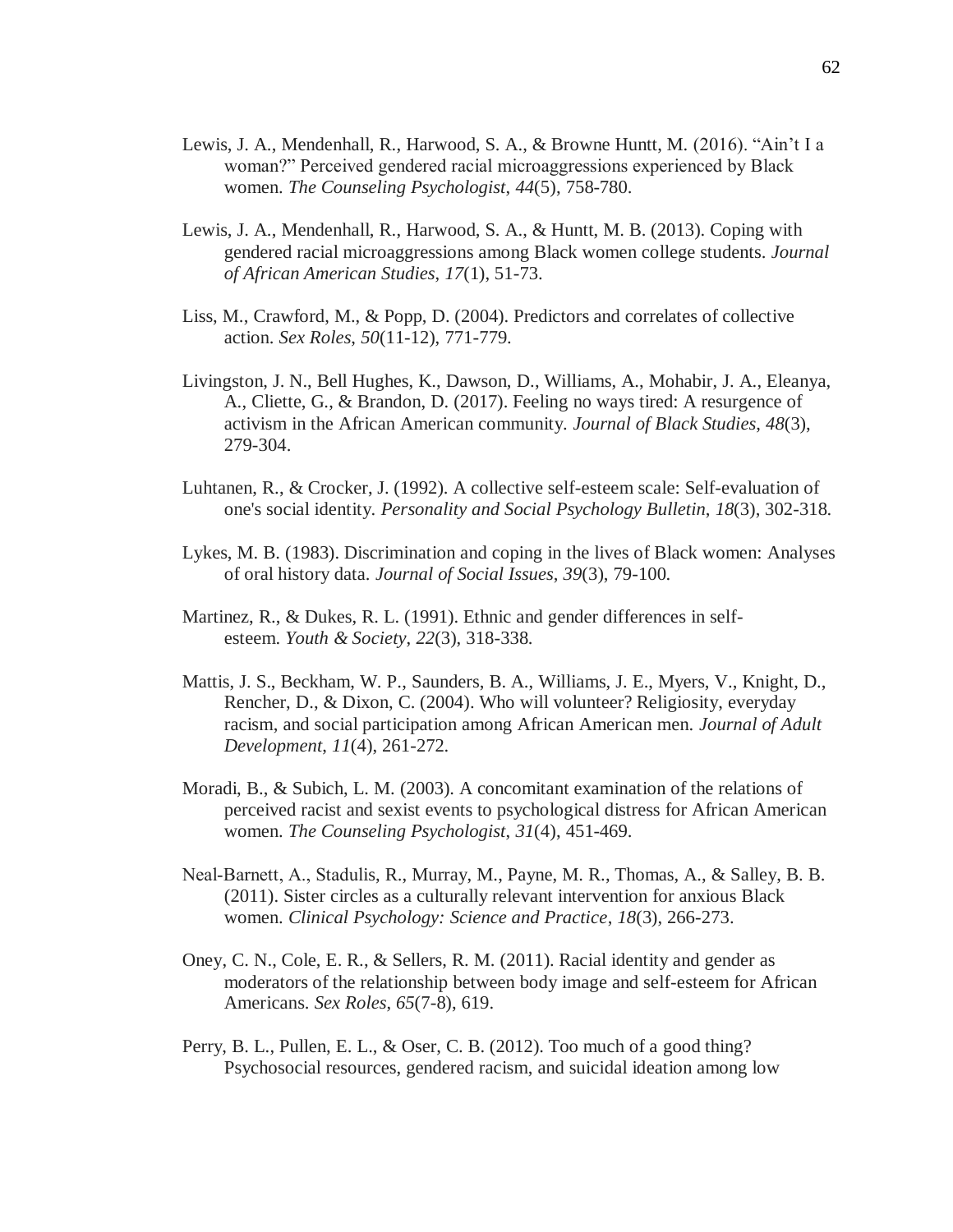socioeconomic status African American women. *Social Psychology Quarterly*, *75*(4), 334-359.

- Ponterotto, J. G., & Ruckdeschel, D. E. (2007). An overview of coefficient alpha and a reliability matrix for estimating adequacy of internal consistency coefficients with psychological research measures. *Perceptual and Motor Skills*, *105*(3), 997-1014.
- Postmes, T., & Branscombe, N. R. (2002). Influence of long-term racial environmental composition on subjective well-being in African Americans. *Journal of Personality and Social Psychology*, *83*(3), 735-751.
- Ryff, C. D. (1989). Happiness is everything, or is it? Explorations on the meaning of psychological well-being. *Journal of Personality and Social Psychology*, *57*(6), 1069.
- Schmitt, M. T., Branscombe, N. R., Kobrynowicz, D., & Owen, S. (2002). Perceiving discrimination against one's gender group has different implications for wellbeing in women and men. *Personality and Social Psychology Bulletin*, *28*(2), 197- 210.
- Schneider, K. T., Tomaka, J., & Palacios, R. (2001). Women's cognitive, affective, and physiological reactions to a male coworker's sexist behavior. *Journal of Applied Social Psychology*, *31*(10), 1995-2018.
- Sellers, R. M., Rowley, S. A., Chavous, T. M., Shelton, J. N., & Smith, M. A. (1997). Multidimensional Inventory of Black Identity: A preliminary investigation of reliability and construct validity. *Journal of Personality and Social Psychology*, *73*(4), 805.
- Settles, I. H. (2004). When multiple identities interfere: The role of identity centrality. *Personality and Social Psychology Bulletin*, *30*(4), 487-500.
- Settles, I. H. (2006). Use of an intersectional framework to understand Black women's racial and gender identities. *Sex Roles*, *54*(9-10), 589-601.
- Settles, I. H., Navarrete, C. D., Pagano, S. J., Abdou, C. M., & Sidanius, J. (2010). Racial identity and depression among African American women. *Cultural Diversity and Ethnic Minority Psychology*, *16*(2), 248.
- Shorter-Gooden, K. (2004). Multiple resistance strategies: How African American women cope with racism and sexism. *Journal of Black Psychology*, *30*(3), 406- 425.
- Simon, B., Loewy, M., Stürmer, S., Weber, U., Freytag, P., Habig, C., Kampmeier, C., & Spahlinger, P. (1998). Collective identification and social movement participation. *Journal of Personality and Social Psychology*, *74*(3), 646.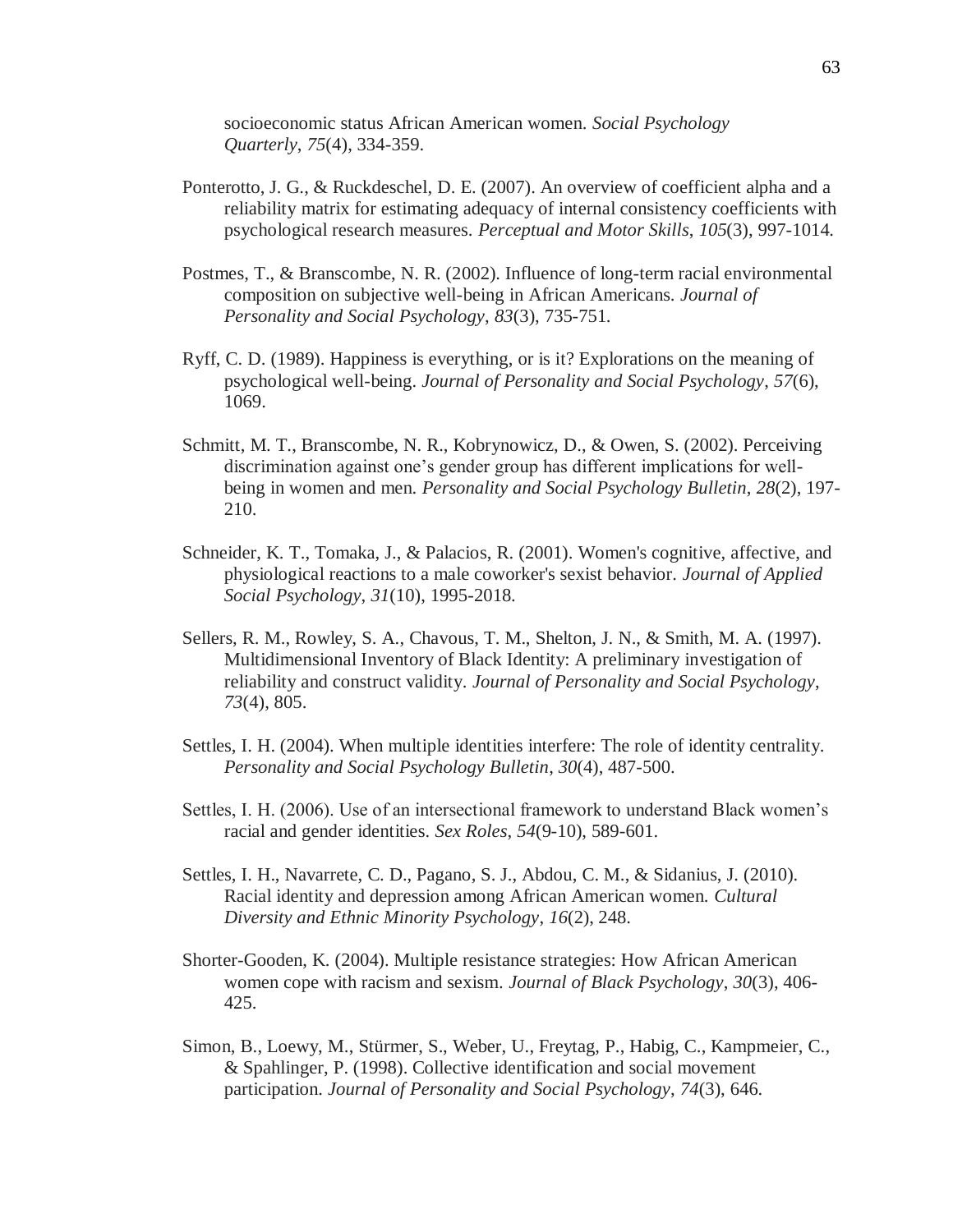- Smith, T. B., & Silva, L. (2011). Ethnic identity and personal well-being of people of color: A meta-analysis. *Journal of Counseling Psychology, 58*, 42-46.
- Swim, J. K., Hyers, L. L., Cohen, L. L., & Ferguson, M. J. (2001). Everyday sexism: Evidence for its incidence, nature, and psychological impact from three daily diary studies. *Journal of Social Issues*, *57*(1), 31-53.
- Swim, J. K., Hyers, L. L., Cohen, L. L., Fitzgerald, D. C., & Bylsma, W. H. (2003). African American college students' experiences with everyday racism: Characteristics of and responses to these incidents. *Journal of Black Psychology*, *29*(1), 38-67.
- Szymanski, D. M. (2004). Relations among dimensions of feminism and internalized heterosexism in lesbians and bisexual women. *Sex Roles*, *51*(3), 145-159.
- Szymanski, D. M. (2012). Racist events and individual coping styles as predictors of African American activism. *Journal of Black Psychology*, *38*(3), 342-367.
- Szymanski, D. M., & Lewis, J. A. (2015). Race-related stress and racial identity as predictors of African American activism. *Journal of Black Psychology*, *41*(2), 170-191.
- Szymanski, D. M., & Lewis, J. A. (2016). Gendered racism, coping, identity centrality, and African American college women's psychological distress. *Psychology of Women Quarterly*, *40*(2), 229-243.
- Tajfel, H. (1974). Social identity and intergroup behaviour. *Information (International Social Science Council)*, *13*(2), 65-93.
- Tajfel, H., & Turner, J. C. (1979). An integrative theory of intergroup conflict. *The Social Psychology of Intergroup Relations*, *33*(47), 74.
- Thomas, A. J., Hacker, J. D., & Hoxha, D. (2011). Gendered racial identity of Black young women. *Sex Roles*, *64*(7-8), 530-542.
- Thomas, A. J., Witherspoon, K. M., & Speight, S. L. (2008). Gendered racism, psychological distress, and coping styles of African American women. *Cultural Diversity and Ethnic Minority Psychology*, *14*(4), 307.
- Turner, M. M. (2007). Using emotion in risk communication: The anger activism model. *Public Relations Review*, *33*(2), 114-119.
- van Zomeren, M., Postmes, T., & Spears, R. (2008). Toward an integrative social identity model of collective action: A quantitative research synthesis of three socio-psychological perspectives. *Psychological Bulletin*, *134*(4), 504.